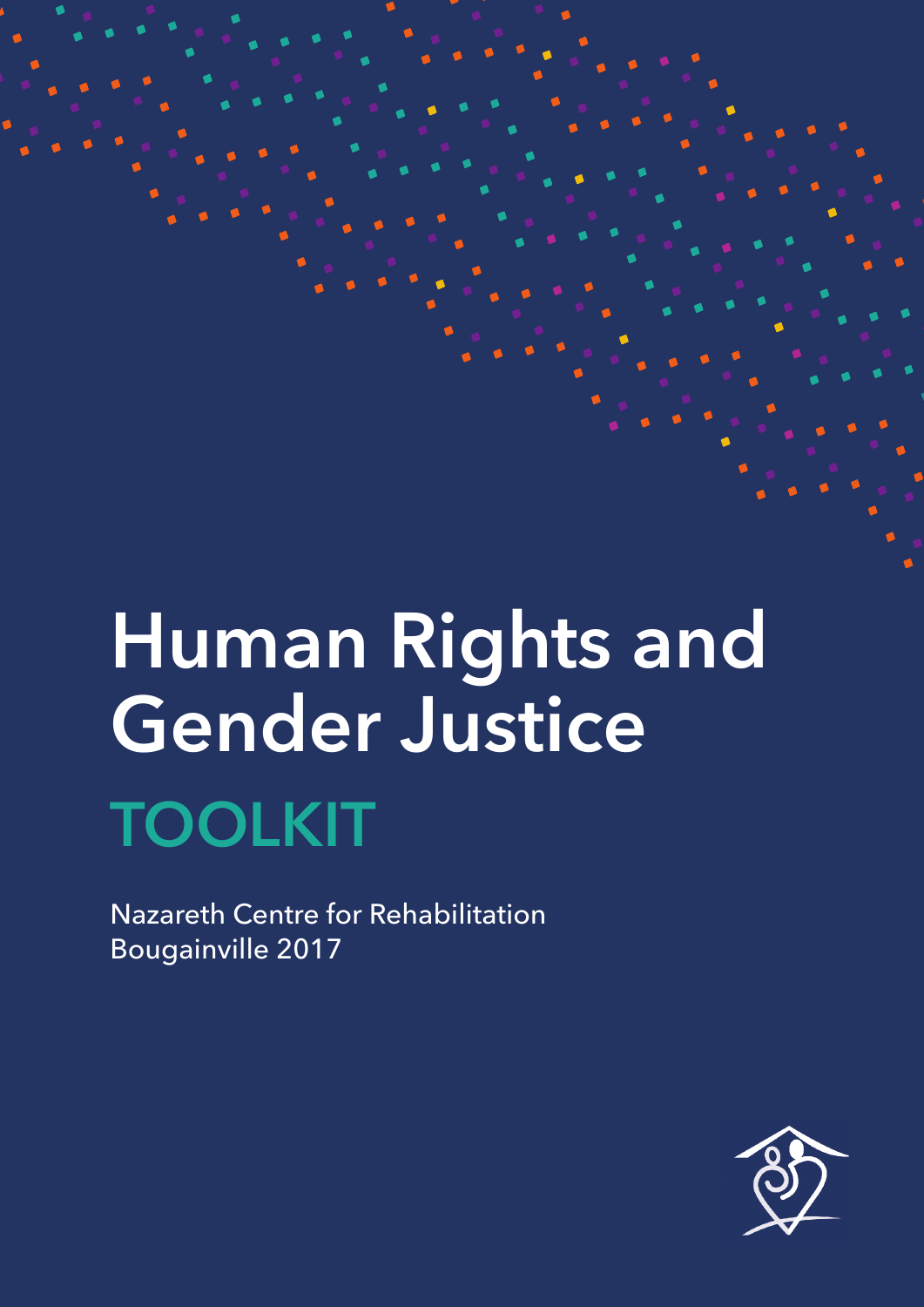Human Rights and Gender Justice Toolkit © Nazareth Centre for Rehabilitation, Bougainville: 2017

This Toolkit was prepared by Sr Lorraine Garasu (CSN), Director of Nazareth Centre for Rehabilitation, with support from Bernadette Hannets, Meredith Betitis, Lourdchinie Morouta, Geraldine Valei, Sr Josephine Lahio (CSN), Agnes Lasi, Ludwina Rowene. The Toolkit was edited by Elena Leddra with support from Emily Ellis, IWDA. We would like to also thank Women Human Rights Defenders from Bougainville from the communities where this Toolkit was trialled.

National Library of Papua New Guinea Cataloguing-in-Publication entry

Title: Human Rights and Gender Justice Toolkit. Nazareth Centre for Rehabilitation: 2017.

ISBN: 978-9980-894-4



**#PNGAusPartnership** 

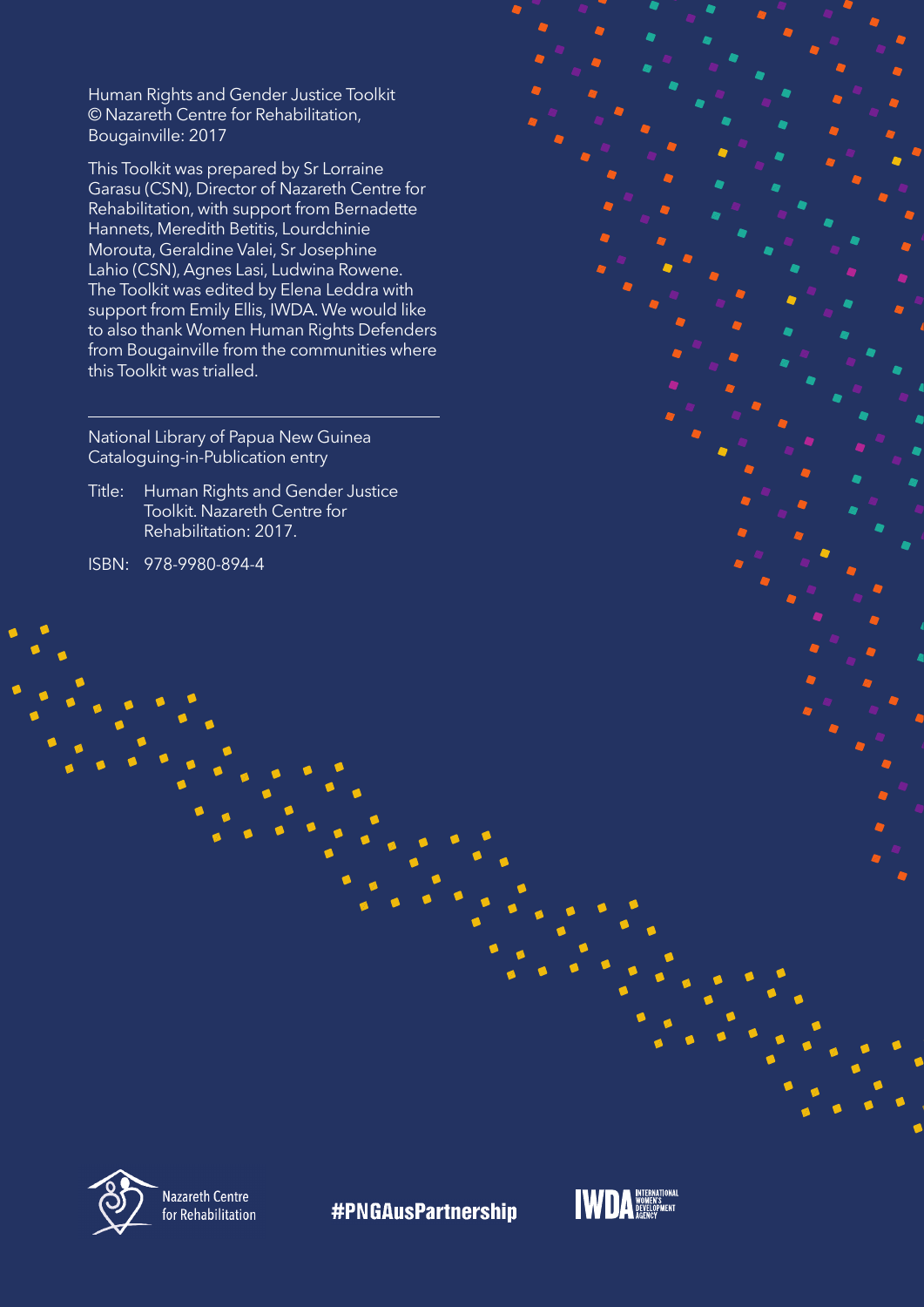## **Contents**

| Session 1.5: The Convention on the Elimination of All Forms    |  |
|----------------------------------------------------------------|--|
|                                                                |  |
|                                                                |  |
|                                                                |  |
|                                                                |  |
|                                                                |  |
|                                                                |  |
| Session 2.4: Discrimination against Women, Gender Stereotypes, |  |
|                                                                |  |
| Annex 1: 'From Gender Based Violence to Gender Justice         |  |
|                                                                |  |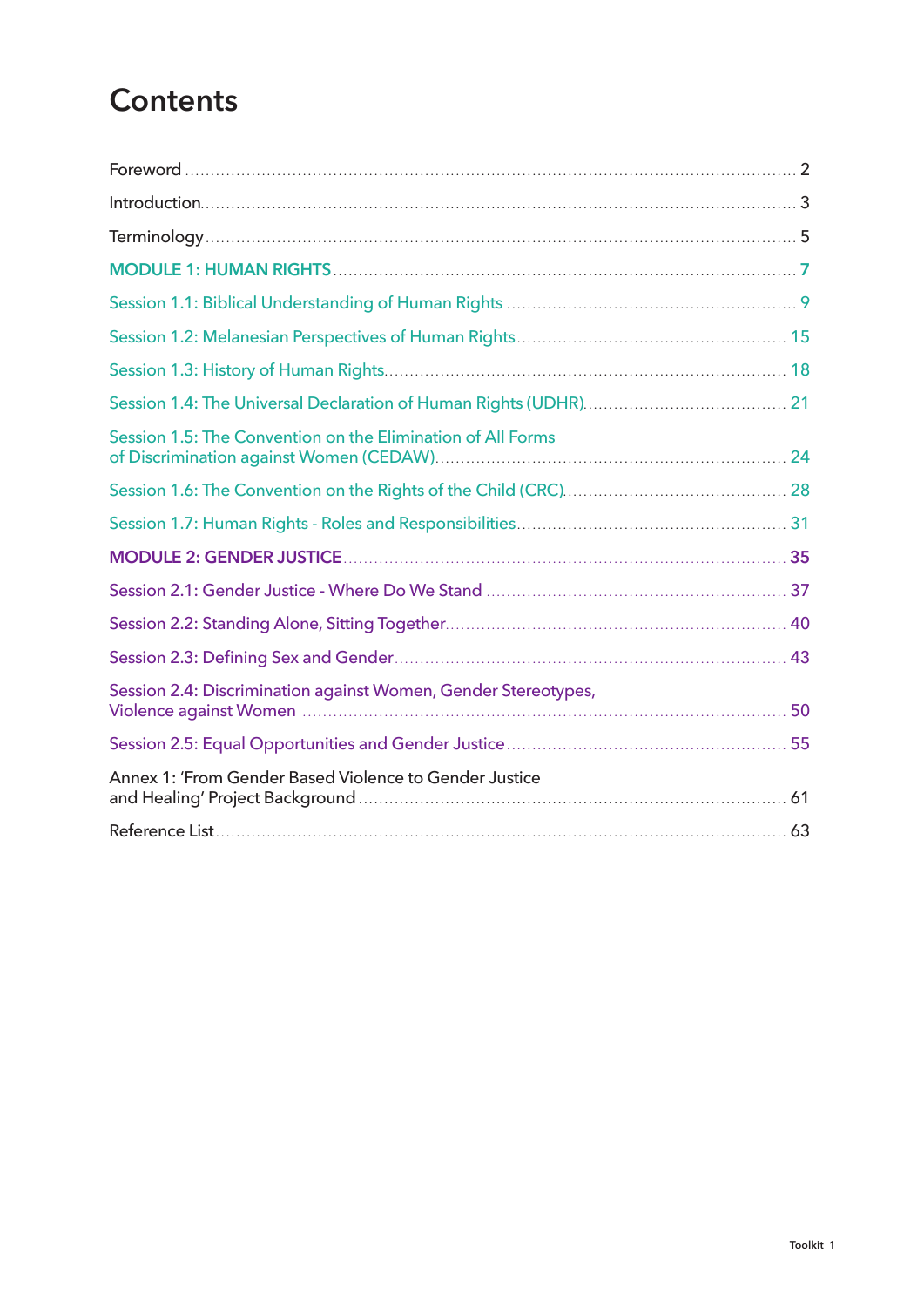### Foreword

To bring about Gender Justice and Healing in Bougainville, Nazareth Centre for Rehabilitation has developed an approach for reducing and preventing Gender Based Violence (GBV) or Family and Sexual Violence (FSV) by working with Women Human Rights Defenders and Male Advocates, who are engaged in their different communities.

This *Human Rights and Gender Justice Toolkit* was designed to equip Women Human Rights Defenders and Male Advocates with a handbook that they can use to facilitate gender equality and human rights based learning initiatives at the community level.

In developing this educational Toolkit, Nazareth Centre for Rehabilitation (NCfR) had the following goal in the heart of the design process that: "Education is power that changes lives and empowers the population." NCfR is devoted to making positive changes for Bougainville women and men, young women and young men, girls and boys. We want to see changes for the better in the society that has many problems related to gender inequality and discrimination, where violence against women and children is widespread, where there is lack of education, where our young people are engaging in having 'babies by chance' and not by choice, and where currently there is a lack of opportunities to receive support and justice in cases of abuse of human rights of individuals.

This module incorporates Human Rights Conventions, the Melanesian perspectives on needs, rights and responsibilities and the Theology of Gender Equality. We are grateful to the PNG Church Partnership Program for making the *Theology of Gender Equality Toolkit* available to Nazareth Centre for Rehabilitation, parts of which we have incorporated into our Toolkit.

This Toolkit uses a Human Rights based approach to learning and will allow the following to happen:

- Enable citizens to build the right kind of relationships, supported by respect and trustworthiness.
- Enable citizens to become responsible people.
- Enable citizens in preventing further abuse and saying 'NO' to violence.
- Establish a 'Do No Harm' approach in promoting shared power and decision making between women and men, as a way of preventing family and sexual violence and gender based violence at community level.

It is the hope of Nazareth Centre for Rehabilitation that Women Human Rights Defenders and Male Advocates, as key agents of change, will use this Toolkit to advocate, educate and prevent gender-based violence or family and sexual violence in the lives of women and girls.

We express our sincere thanks and gratitude to those who contributed to the production of this Toolkit. NCfR is also grateful to the local communities across Bougainville where this learning kit was trialled at the trainings.

Happy and rich learning!

Sr Lorraine Garasu, CSN, OAM Director, Nazareth Centre for Rehabilitation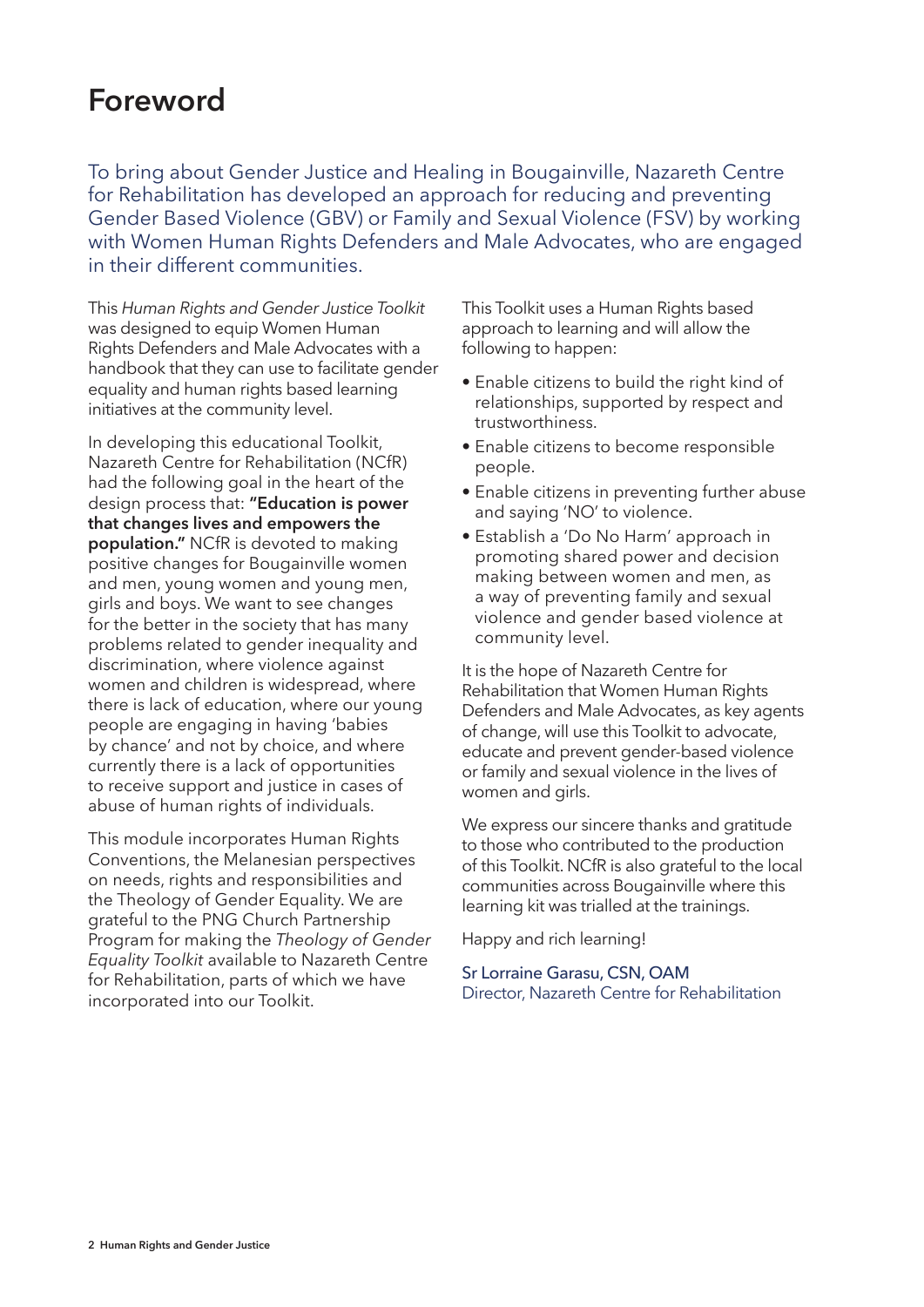### Introduction

The *Human Rights and Gender Justice Toolkit* was developed as part of the project 'From Gender Based Violence to Gender Justice and Healing', which is being implemented by Nazareth Centre for Rehabilitation (NCfR) in partnership with International Women's Development Agency (IWDA) and funded by Australian Aid through their Pacific Women Shaping Pacific Development Program. 1

This Toolkit incorporates NCfR experience of working on promoting gender equality and addressing Gender Based Violence (GBV) or Family and Sexual Violence (FSV). It also integrates a summary of 10 pillars from *Theology of Gender Equality* developed by PNG Church Partnership Program. The Toolkit was developed during 2015-2016 and was tested by Nazareth Centre for Rehabilitation in their work with Women Human Rights Defenders and Male Advocates.The educational approach of this Toolkit has integrated intersectionality between universal human rights and Christian teachings, focus on gender equality and the local context of Bougainville.

#### Who is this Toolkit for?

This Toolkit is to be used by trained facilitators, Women Human Rights Defenders, Male Advocates, staff and volunteers of Nazareth Centre for Rehabilitation (or other organisations), who are committed to raising awareness on human rights, gender equality and gender based violence. This Toolkit is designed as an introductory level training to be delivered by trained facilitators to communities or groups of individuals who want to gain basic knowledge and understanding on the issues.

This Toolkit consists of two modules:

- Module 1: Human Rights, and
- Module 2: Gender Justice.

#### Module 1: Human Rights

The first Module 'Human Rights' includes seven sessions focusing on Biblical understanding of and Melanesian perspectives on human rights, the history of human rights and key UN human rights instruments, such as the Universal Declaration of Human Rights, the Convention on the Elimination of All Forms of Discrimination against Women, and the Convention on the Rights of the Child. The last session of this module looks at roles and responsibilities to ensure human rights for all.

Session 1.1: Biblical Understanding of Human Rights

Session 1.2: Melanesian Perspectives of Human Rights

Session 1.3: History of Human Rights

Session 1.4: The Universal Declaration of Human Rights (UDHR)

Session 1.5: The Convention on the Elimination of All Forms of Discrimination against Women (CEDAW)

Session 1.6:

The Convention on the Rights of the Child (CRC)

Sesson 1.7: Human Rights – Roles and Responsibilities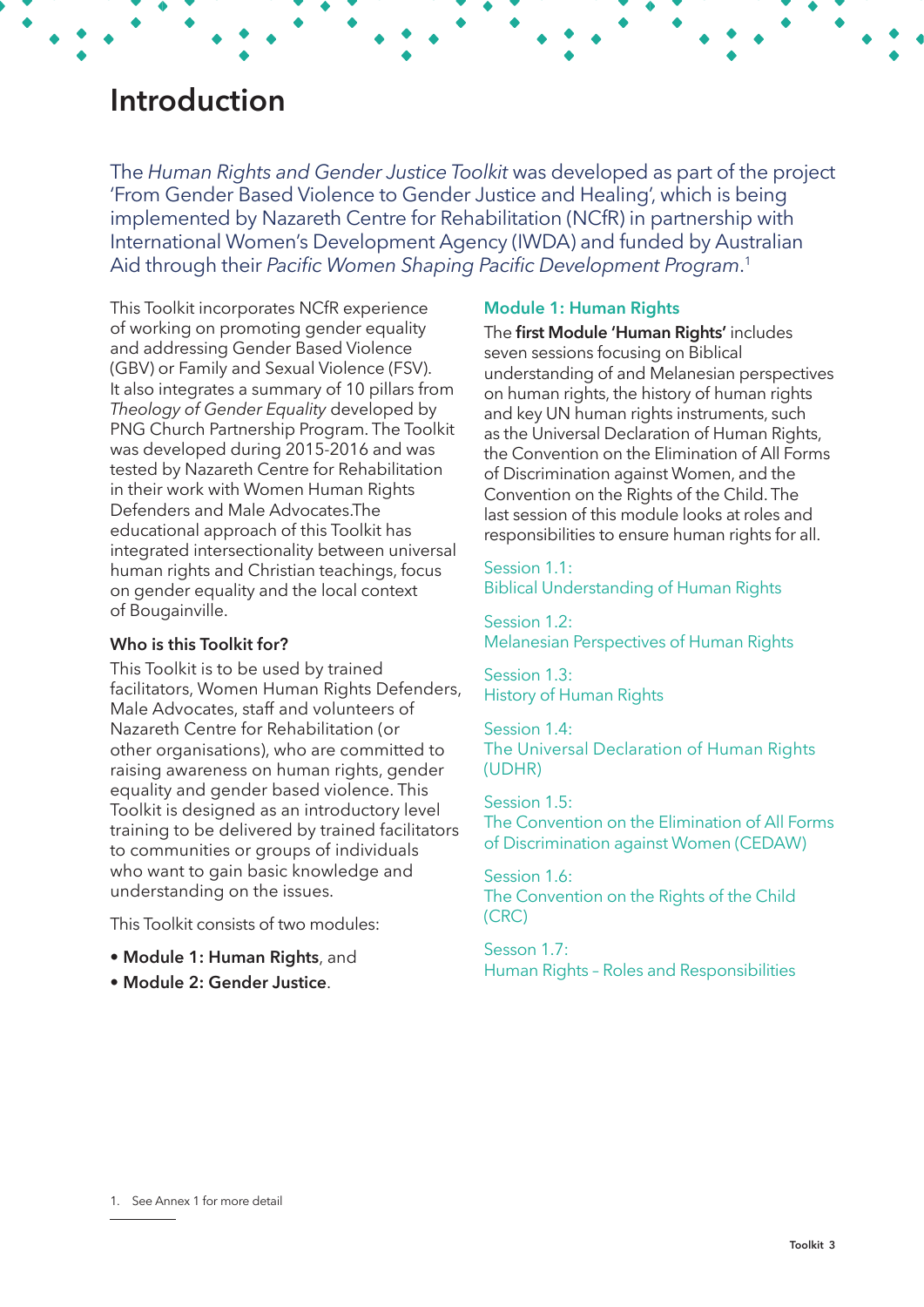#### Module 2: Gender Justice

The second Module 'Gender Justice' consists of five sessions and looks at conceptual understanding of gender and gender roles in the society, as well as gender inequality issues and gender equality. The sessions link concepts from the Human Rights Module to practical understanding of day to day life in Bougainville and what it means to ensure gender equality in our families and communities.

#### Session 2.1: Gender Justice – Where Do We Stand

Session 2.2: Standing Alone, Sitting Together

Session 2.3: Defining Sex and Gender

Session 2.4: Discrimination against Women, Gender Stereotypes, and Violence against Women

#### Session 2.5: Equal Opportunities and Gender Justice

This Toolkit is developed in a handbook format that can be used by facilitators to deliver trainings and awareness raising activities with communities. It uses simple concepts that are culturally appropriate for the local context and language that is easy to translate into Tok Pisin and easy to explain to local communities.

Depending on the focus of activities and size of a group, the sessions could be delivered by one facilitator or a team of co-facilitators (trainers). On average, a group size can vary between 15 to 25 people, though often NCfR has to organise sessions for larger groups as communities express interest and the team doesn't want to leave anyone out. The length of sessions will also depend on the topic and a group size, on average, the smaller a group is – the quicker a session can be delivered; and the bigger a group is - the longer it may take.

Facilitators should be trained as trainers to deliver sessions presented in this Toolkit and have sound understanding and knowledge on the topics of human rights, gender equality, as well as facilitation skills. This Toolkit does not include detailed case studies and handouts, because it is intended to be used by trained facilitators, who will receive needed materials during their training of trainers organised by Nazareth Centre for Rehabilitation.

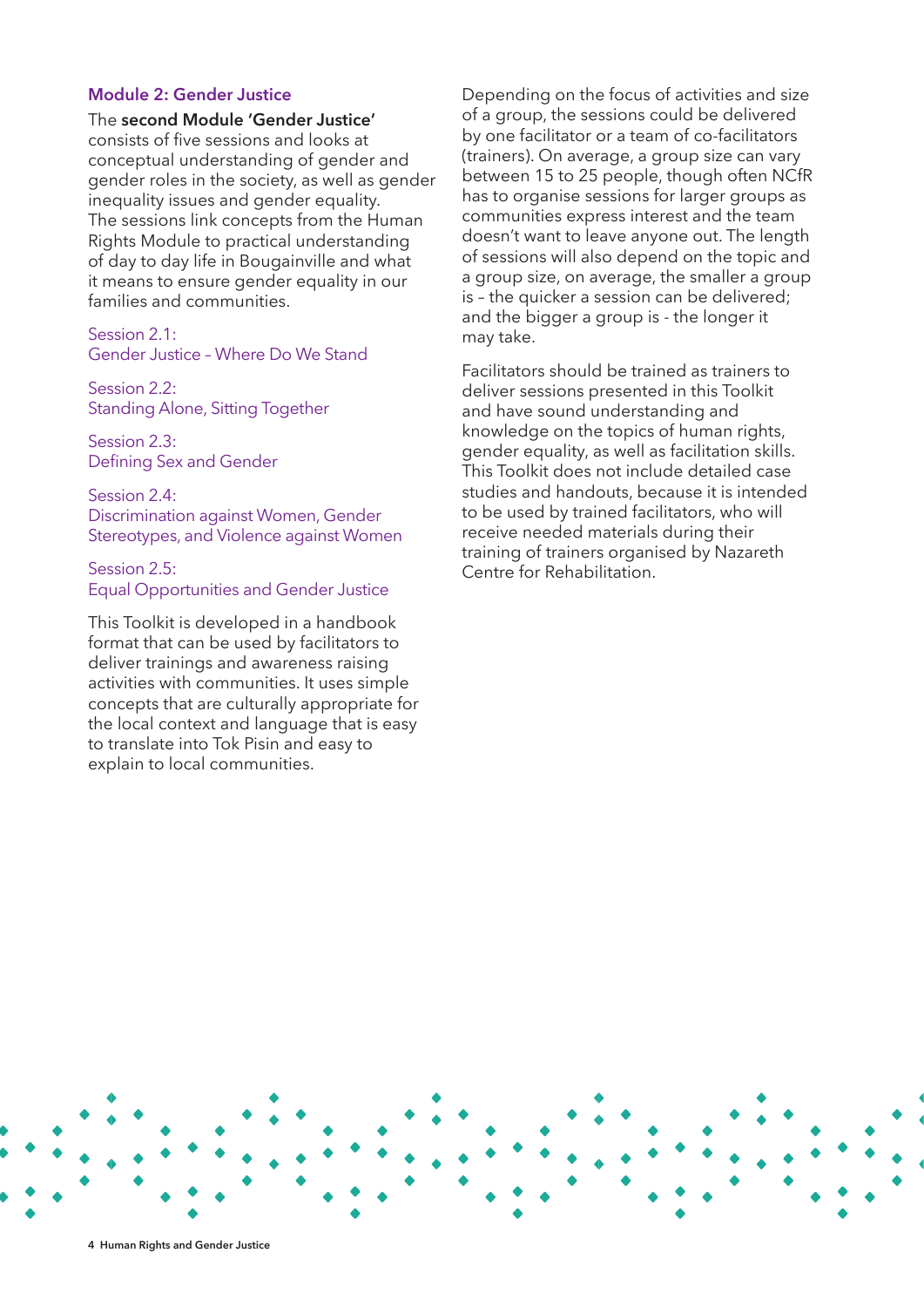## **Terminology**

### The following terms are used in this Toolkit.

#### Family and Sexual Violence

The term Family and Sexual Violence (FSV) is the most commonly understood language when speaking about violence against women in the Autonomous Region of Bougainville (AROB) and Papua New Guinea. Technically FSV is not the same as violence against women (VAW) or gender-based violence (GBV) but the three terms – FSV, VAW and GBV, are often used interchangeably in Bougainville with the majority of people unaware of the differences between the terms. Thus, it was decided to use term Family and Sexual Violence, alongside with VAW and GBV, throughout this Toolkit as it is most commonly used at community level to describe VAW and GBV.

#### Gender Based Violence (GBV)

GBV is violence that is directed at an individual based on his or her biological sex, gender identity, or his or her perceived adherence to socially defined norms of masculinity and femininity. It includes physical, sexual, and psychological abuse; threats; coercion; arbitrary deprivation of liberty; and economic deprivation, whether occurring in public or private life. GBV takes on many forms and can occur throughout the lifecycle, from the prenatal phase through childhood and adolescence, the reproductive years, and old age.

Types of GBV include female infanticide; harmful traditional practices such as early and forced marriage, "honour" killings, and female genital cutting; child sexual abuse and slavery; trafficking in persons; sexual coercion and abuse; neglect; domestic violence; and elder abuse. Women and girls are the most at risk and most affected by GBV. Consequently, the terms "violence against women" and "gender-based violence" are often used interchangeably. However, boys and men

can also experience GBV, as can sexual and gender minorities. Regardless of the target, GBV is rooted in structural inequalities between men and women and is characterized by the use and abuse of physical, emotional, or financial power and control.<sup>2</sup>

#### Gender Equality

Gender equality refers to equal opportunities, decision making and outcomes for women and men and for boys and girls. This involves the removal of discrimination and structural inequalities in access to resources, opportunities and services. Achieving gender equality requires the promotion of equal rights, since equality between males and females is an integral part of universal human rights.<sup>3</sup>

#### Gender Justice

Gender justice brings work towards gender equality into a rights based framework. It is the goal of full equality and equity between women and men in all spheres of life, resulting in women jointly, and on an equal basis with men, defining and shaping the policies, structures and decisions that affect their lives and society as a whole, based on their own interests and priorities. Gender justice commits us to taking a gender perspective on the definition and application of civil, political, economic and social rights.4

#### Human Rights

The rights that we are entitled to simply because we are human, regardless of citizenship, race, nationality, ethnicity, language, sex, sexual orientation or abilities and disabilities. A set of moral and legal guidelines that promote and protect recognition of our values, our identity, our dignity and our ability to ensure an adequate standard of living.<sup>5</sup>

- 2. ASS. Feminist Movement Builder's Dictionary. Second Edition. JASS: 2013, p.5
- 3. Safe Families. A Toolkit to Engage Communities to Respond to and Prevent Family Violence in Solomon Islands. Safe Families Program: 2016, p.21
- 4. Oxfam Canada. The Power of Gender-Just Organizations: A Conceptual Framework. Oxfam Canada: 2012, p.6.

<sup>5.</sup> Safe Families. A Toolkit to Engage Communities to Respond to and Prevent Family Violence in Solomon Islands. Safe Families Program: 2016, p.22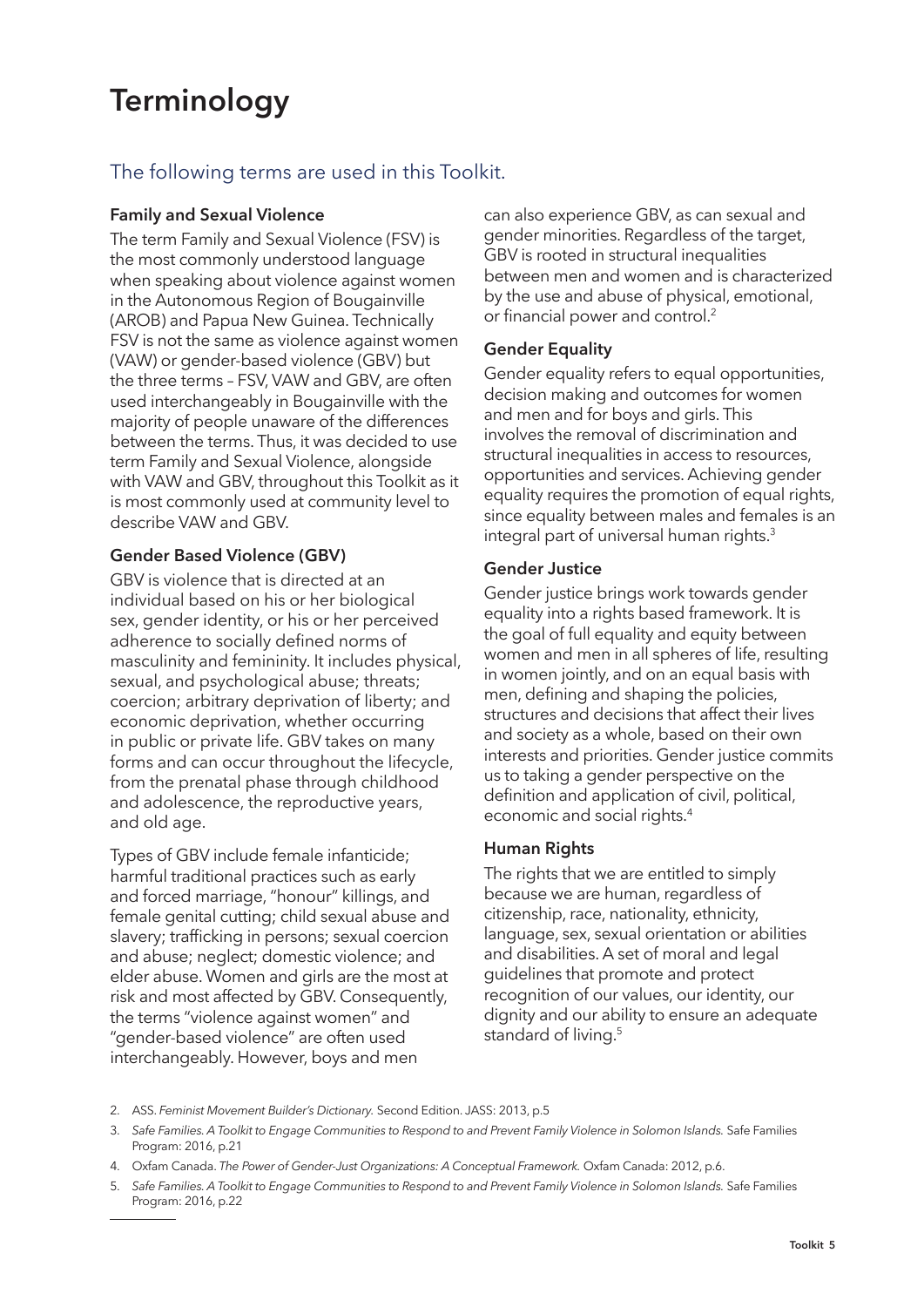#### Violence Against Women

Violence Against Women (VAW) is a technical (and political) term used to collectively refer to violent acts that are primarily or exclusively committed against women. Violence Against Women is a form of Gender Based Violence (GBV). Most GBV is perpetrated against women. VAW is any form of violence against women that does or is likely to result in physical, sexual or psychological harm or suffering, including threats of violence and arbitrary deprivation of liberty, whether occurring in public or private life (UN Declaration on Violence Against Women 1993). It includes but is not limited to: domestic violence; early forced marriage; commercial sexual exploitation of women, including forced prostitution; sexual violence against women and girls, including Intimate Partner Violence (IPV); rape; incest; knowing transmission of Sexually Transmitted Infections (STIs) and HIV; sexual harassment; violence against women during/after armed conflict or emergency; trafficking of women; acts of violence intended to reinforce gender hierarchies and/or perpetuate gender inequalities (such as harmful "traditional" practices); and femicide (the killing of a woman or girl on account of her gender).<sup>6</sup>

<sup>6.</sup> Ibid, p.25.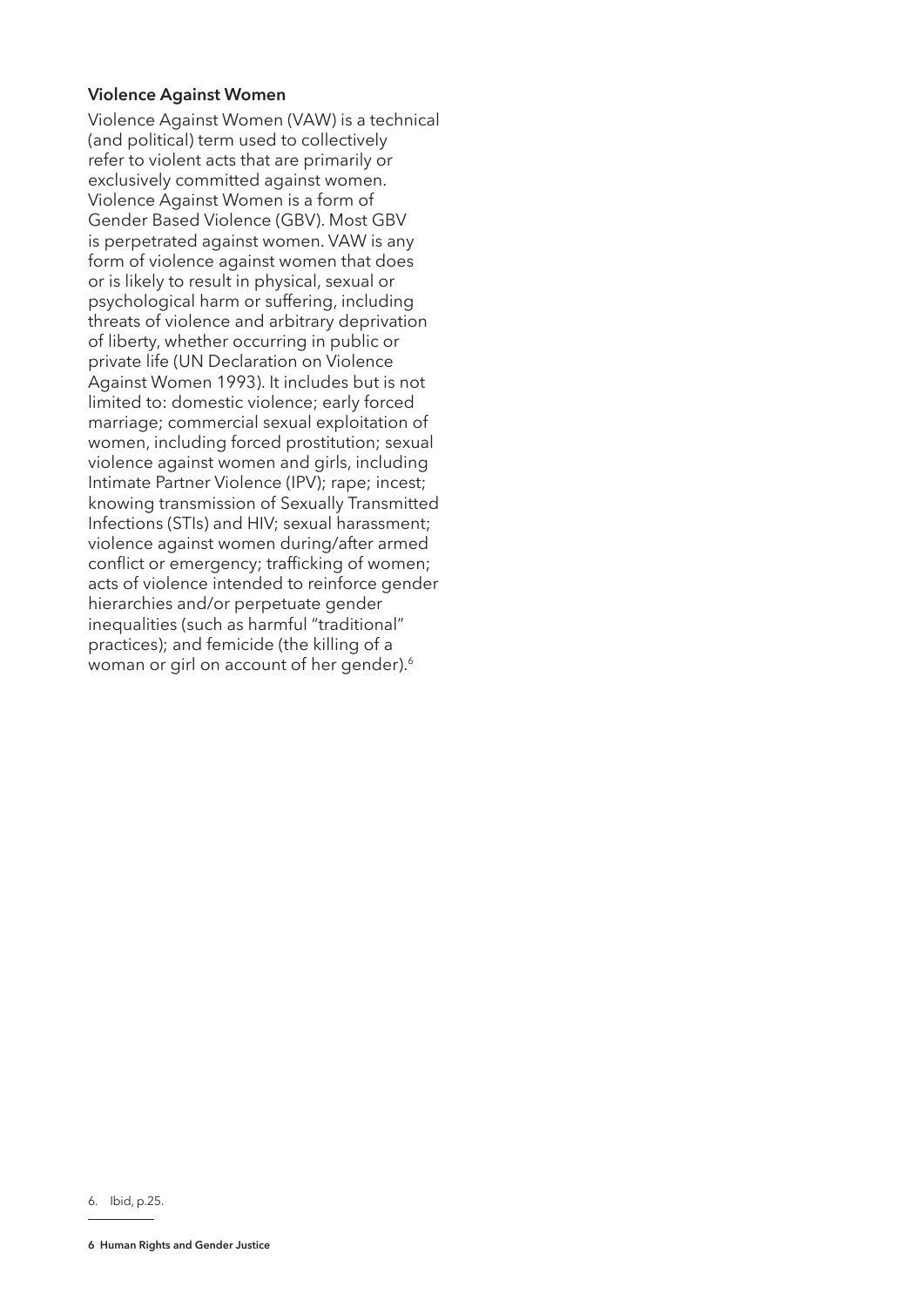# MODULE 1 Human Rights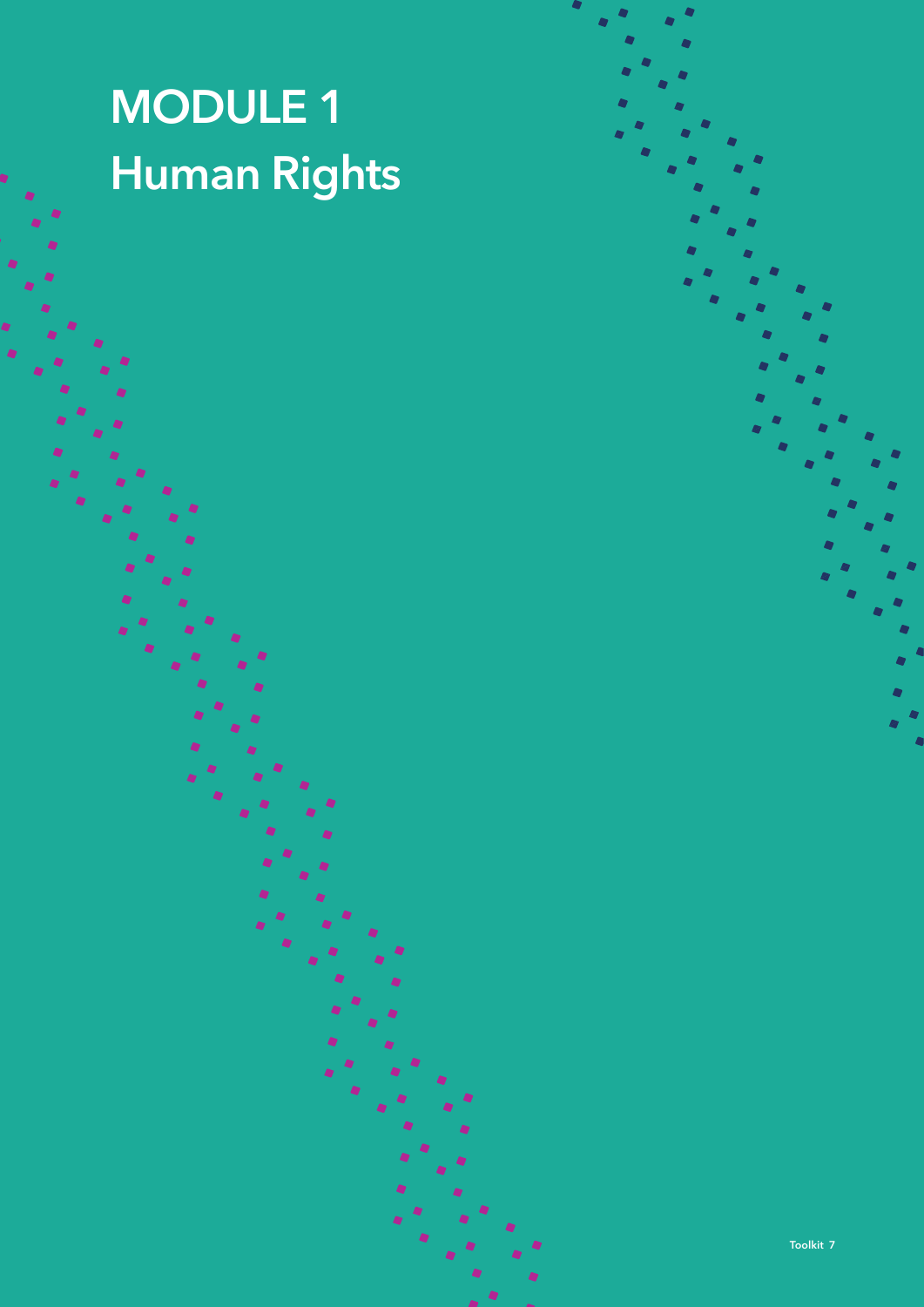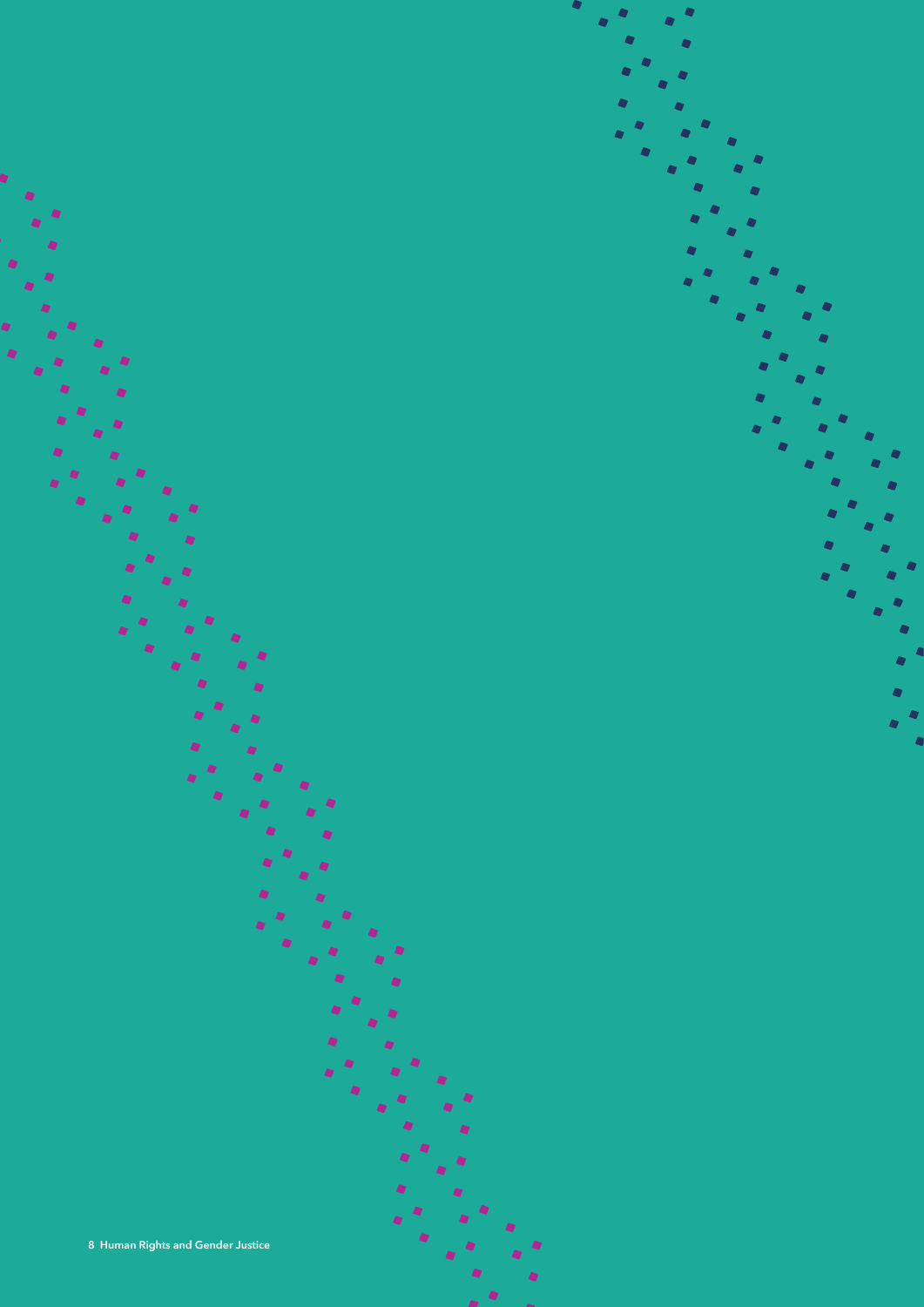### Session 1.1 Biblical Understanding of Human Rights

Objective: The participants will understand how Human Rights stem from God's Word. They will also understand Human Rights as God-defined Justice.

Method: Open group discussions, presentation, participant activities, feedback discussions

Materials: Butcher paper, markers, participant exercise books and pens

#### Tools/forms:

- 'Gender and Human Rights' Pre-Training Survey Form
- List of services provided by NCfR
- "Who Am I" Tool
- 'Participant List' Form
- Human Rights as God-Defined Justice Chart
- Bible and Story of Creation (Genesis 1:2)
- Ten Theological Pillars of Gender Equality
- Flashcards required for the session
- Participant handout materials
- Participant handbook

Time: 1.5-2 hours

#### Before the session

- Register all participants in the workshop participant list.
- Give the participants notebooks and pens.
- Ask the participants to individually complete 'Gender and Human Rights' Pre-Training Survey Form. Tell the participants that it is a confidential and anonymous form. The results will be used for evaluation of the workshop and no one will be judged or assessed individually, no names will be used in any reports or documentation prepared as a result of this activity.

#### Introduction

#### **Step 1** Introductory activity

Introduce yourself using the "Who Am I' Tool. Then, invite all participants to introduce themselves in the similar way. Go around the group and ensure that all participants introduce themselves. This activity is important to set the tone for the rest of the workshop, it allows the group to learn more about each other and feel more comfortable being in the group.

Tip: Try to keep this activity within 15 minutes or ask each participant to keep their introduction under 1 minute.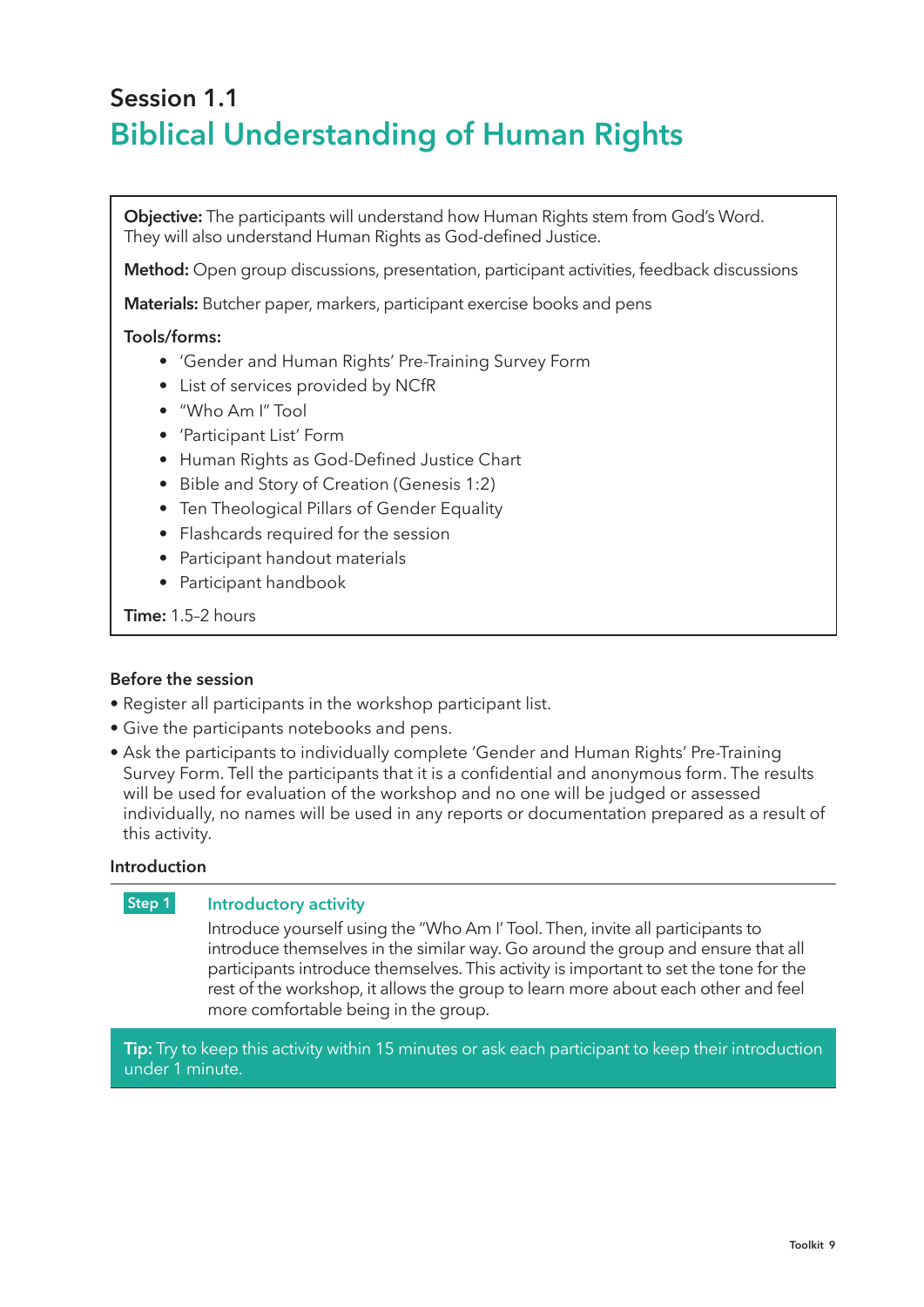#### Step 2 Set the Workshop Ground Rules

At the beginning of the session, make sure that you and the group set together the 'Ground Rules'. It is an important step in ensuring trusting and inclusive environment, respectful communications and active participation during the sessions.

Ask the participants to formulate the workshop Ground Rules and share their suggestions. Place a butcher paper on the board/ wall and record all ideas and suggestions from the group. Add your own ground rules if required.

Below in the Box 1 you will see an example of such group principles, which you can use if the participants are too shy to start the discussion.

#### Box 1: Ground Rules

- 1. Be open and honest.
- 2. Support and assist each other through the workshop.
- 3. We all have the right to speak and have the responsibility to listen respectfully to others.
- 4. We are entitled to our own opinions, and also must respect the opinions of others.
- 5. We all can share and contribute to the session preparations and cleaning up, as requested or as needed.
- 6. CONFIDENTIALITY we should not share personal information and discussions revealed by others in the workshop. This is respect for an individual.

**Step 3** Hand out participant handbooks.

#### Step 4 NCfR Introduction

Briefly introduce Nazareth Centre for Rehabilitation to the participants. Explain NCfR core principles and values, and services provided by the Centre to the people of Bougainville.

#### PRESENTATION 1

Note: The facilitator leads this session.

Relate back to the 'Story of Creation" chapters 1 & 2. Use key messages shown in Box 2 (Genesis 1: 24-26) and Box 3 (Genesis 2: 18-24).

#### Box 2: Genesis 1: 24–26

- Man was created in the likeness and image of God.
- God said "Let animals, both small and big, roam the earth in abundance".
- God told Adam that he must take care of all the animals, plants and earth itself.

#### Box 3: Genesis 2: 18–24

- God saw that Adam was lonely and that he needed a companion.
- He put Adam into a deep sleep and took a rib from the side of his abdomen. He then formed a woman and brought her to him.
- Adam saw his companion and said "Thank you, She will truly be my companion, for her bones came from my bones, and her flesh from mine, therefore I will call her a woman"
- That is why when a man leaves his father and mother, and he stays with a woman, they will become one body.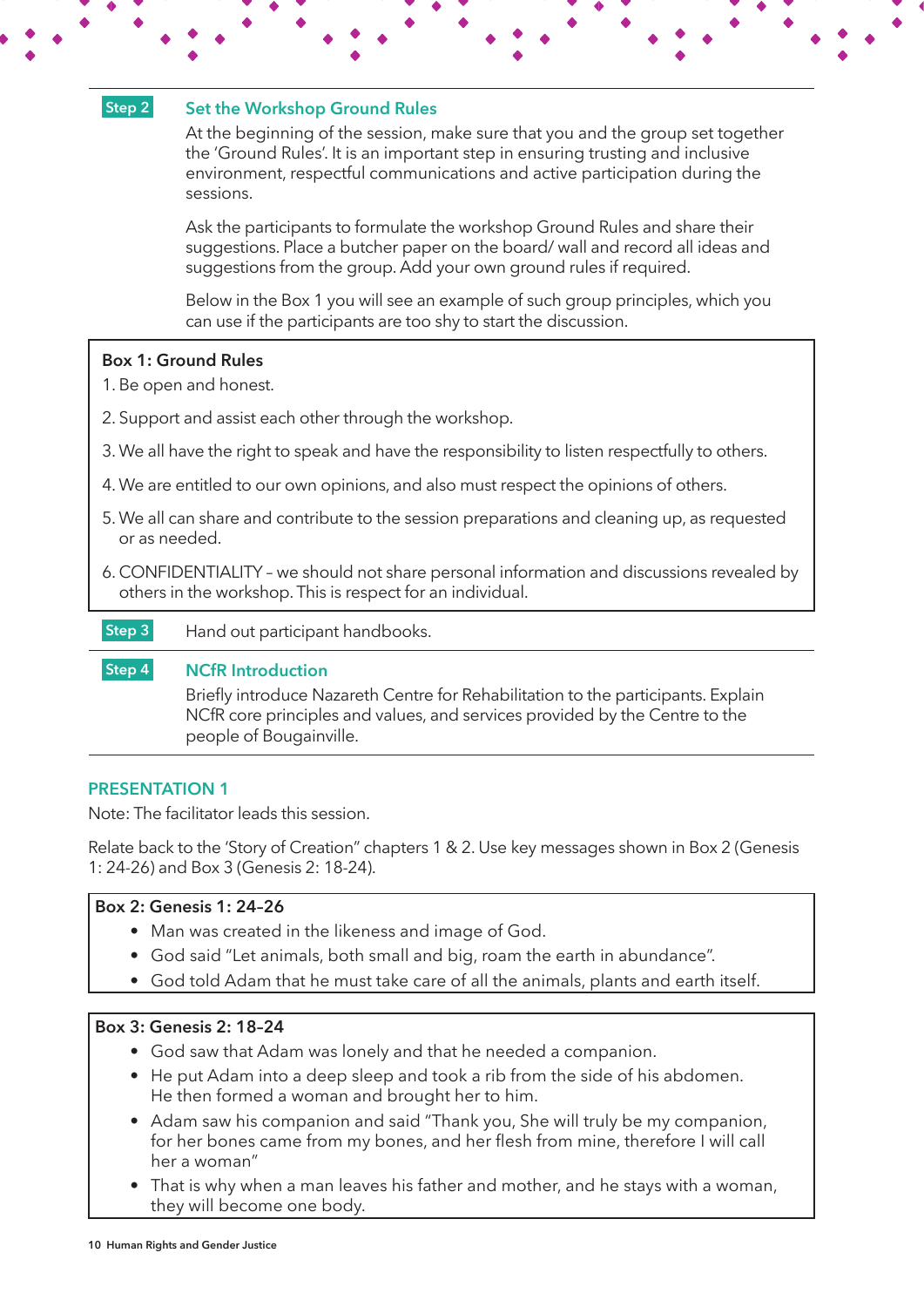| Step 1 | Draw an image of a human being on the board and ask the participants:                                                                              |
|--------|----------------------------------------------------------------------------------------------------------------------------------------------------|
|        | • God created men in the likeness and image of God. Can you name the<br>three main things created that are likened to the image of God our Father? |
|        | <b>Answer:</b> Spirit, Soul, and Body                                                                                                              |
| Step 2 | Explain that men and women where made equal, and as humans are the same.                                                                           |
|        | • After God created both the man and the woman, He saw that it was good.                                                                           |
|        | Genesis 1:31: "God saw all that he had made, and it was very good."                                                                                |

#### Group Activity 1: 'Gender' and 'Equality' Definitions (20 minutes)

| Step . | Put up on a wall two flash cards with the questions:                                                                                                                                                                                                                                                             |
|--------|------------------------------------------------------------------------------------------------------------------------------------------------------------------------------------------------------------------------------------------------------------------------------------------------------------------|
|        | • What is Gender?                                                                                                                                                                                                                                                                                                |
|        | • What is Equality?                                                                                                                                                                                                                                                                                              |
| Step 2 | Divide the participants into equal groups. Ask them to discuss both questions. Get<br>them to nominate a recorder and a presenter. Give them 5-10 minutes to discuss<br>and document their opinions/response to the two questions and to prepare their<br>presentation back to the group.                        |
| Step 3 | Ask each group to present.                                                                                                                                                                                                                                                                                       |
| Step 4 | Summarise presentations from the groups and, as a conclusion for this activity,<br>provide definitions and explanations to concepts of 'Gender' and 'Equality'. Make<br>sure the participants have understood correctly the general definition of both<br>words. Give clear examples or case studies to explain. |

#### PRESENTATION 27

Step 1 Show the flashcard 'What is Gender Equality' and provide definition and explanation to the meaning of gender equality. Refer to 'Terminology' section at the beginning of the Toolkit.

Key message: Gender Equality does not mean that women and men are the same. Gender Equality means that both men and women have the same equal opportunities, and that their needs and priorities are met. Men and women are divine Gifts because when God created them, He saw that it was good.

 $|$  Step 2 Introduce the Ten Theological Pillars of Gender Equality. While explaining each one, relate to practical situations and examples based on the local community context.

7. This session adopted information from *Theology of Gender Equality* developed by the PNG Church Partnership Program (2015).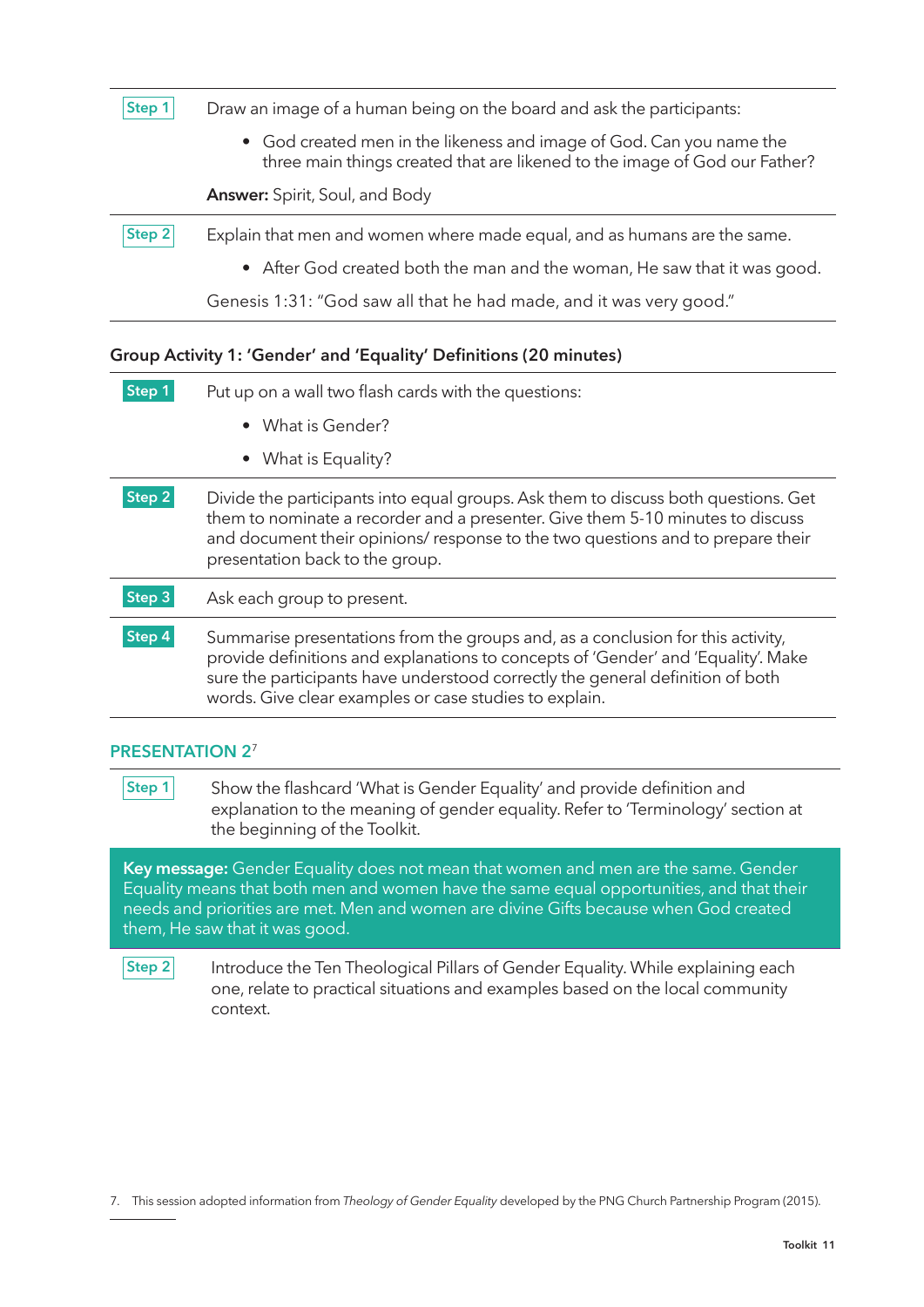Key message: Theology means 'knowledge', and the ten pillars run in accordance with the church. The ten pillars represent the stronghold of gender equality as defined in the Bible.

Pillar 1: Being human is a birth right Pillar 2: Human beings were created in God's image and likeness Pillar 3: Incarnation affirms our common humanity Pillar 4: The Gospel affirms human equality Pillar 5: Abundant life (Gutpela sindaun) Pillar 6: God's Kingdom as servanthood Pillar 7: Mutuality in Christian relationships and marriage Pillar 8: The gifting by the Holy Spirit is inclusive Pillar 9: Empowering the disempowered Pillar 10: Sex and gender roles

Ask the participants if they have any questions and/or comments on any of the pillars.

#### Group Activity 2: Pillar 2 and Ten Commandments (20-25 minutes)

| <b>PILLAR 2:</b> Human beings were created in God's image and likeness |                                                                                                                                                                                                 |
|------------------------------------------------------------------------|-------------------------------------------------------------------------------------------------------------------------------------------------------------------------------------------------|
| Step 1                                                                 | Place the chart of the Pillar 2 on the board. Hand out copies of the Bible to the<br>participants.                                                                                              |
| Step 2                                                                 | Ask the participants to identify the Ten Commandments and scriptures from<br>the Bible that represent human rights. Ask the participants to link the identified<br>examples to gender equality. |
| Step 3                                                                 | After 10-20 minutes, ask them to present their discussions to the whole group.                                                                                                                  |
| Step 4                                                                 | Summarise activity with the participants and discuss any questions that the group<br>has after presentations.                                                                                   |

#### Group Activity 3: Representation of Women in the Bible (15-20 minutes)

| <b>PILLAR 2:</b> Human beings were created in God's image and likeness |                                                                                                                                                                                                                                                                |
|------------------------------------------------------------------------|----------------------------------------------------------------------------------------------------------------------------------------------------------------------------------------------------------------------------------------------------------------|
| Step 1                                                                 | Continue with the Pillar 2 pinned on the board. Ask the participants to return to<br>their groups and with the use of the Bible, identify the names of women, who<br>appear in the four Gospels.                                                               |
| Step 2                                                                 | After 5-10 minutes ask volunteers to give names of these women during and<br>before the time of Jesus.                                                                                                                                                         |
| Step 3                                                                 | Share with the participants the extracts from the Bible that talk about women and<br>their roles (see Box 4).                                                                                                                                                  |
|                                                                        | • Ask them what they think or feel after reading the extracts.<br>• Ask everyone if they have noticed any reference to discrimination<br>against women in Jesus' teachings and behaviour.<br>• Discuss their views and any other questions asked by the group. |

г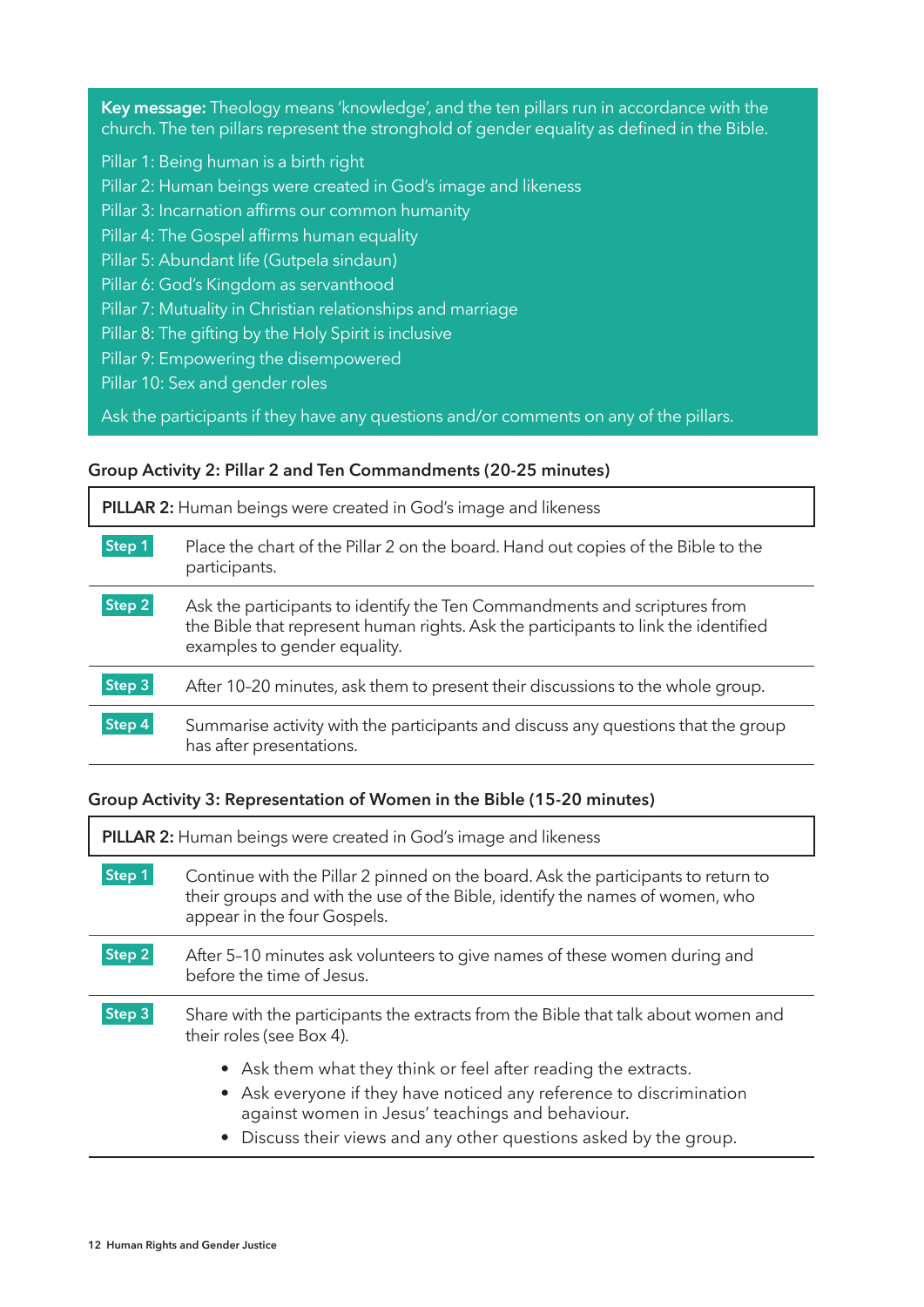#### Box 4: Representation of women in the Bible

As we scan the pages of the Gospels, we see that many women, of different ages and abilities pass before our eyes.

We meet women with illnesses or physical sufferings, such as the one who had "a spirit of infirmity for eighteen years, she was bent over and could not fully straighten herself" (Luke 13:11).

Or a woman "who had the flow of blood" (cf. Mark 5:25-34), who could not touch anyone because it was believed that her touch would deem a person "impure" or Simon's mother-inlaw, who "lay sick with a fever" (Mark 5:34).

Each of them was healed. And the woman with "the flow of blood", who touched Jesus' garment "in the crowd" (Mark 5:27), was praised by him for her great faith: "Your faith has made you well" (Mark 5:34).

Sometimes women, whom Jesus met, received many graces from Him, and also accompanied Him as He journeyed with the Apostles through the towns and villages, proclaiming the Good News of the Kingdom of God. They "provided for them out of their means". For example, the Gospel names Joanna, who was the wife of Herod's steward, Susanna and "many others" (cf. Luke 8:1-3).

Sometimes women appear in the parables which Jesus of Nazareth used to illustrate for his listeners the truth about the Kingdom of God.

This is the case in the parables of the lost coin (cf. Mather 25:1-13), the leaven (cf. Mathew 13:33), and the wise and foolish virgins (cf. Mathew 25:1-13).

Particularly powerful is the story of one widow. While "the rich were putting their gifts into the treasury…a poor widow put in two copper coins.'' Then, Jesus said:" This poor widow has put in more than all of them… she out of her poverty put in all the living that she had" (Luke 21:1- 4). In this way Jesus presents her as a model for everyone and defends her, because in the socio-juridical system of the time widows were totally defenceless people (cf. Luke 18:1-7).

#### Summary

Give to the participants handouts "Human Rights as God's Defined Justice".

Ask the following prompt questions to continue discussion the participants:

- What are your thoughts on the *Ten Theological Pillars of Gender Equality*?
- What have you learnt on how the Bible portrays human rights and gender equality?

Tell the participants that denominations and individuals, as Christians, can play very important roles in promoting human rights and gender equality.

Also, share with the group that in all of Jesus' teaching, as well as in his behaviour, one can find nothing, which reflects the discrimination against women, which is widespread and dominant in this day Papua New Guinea.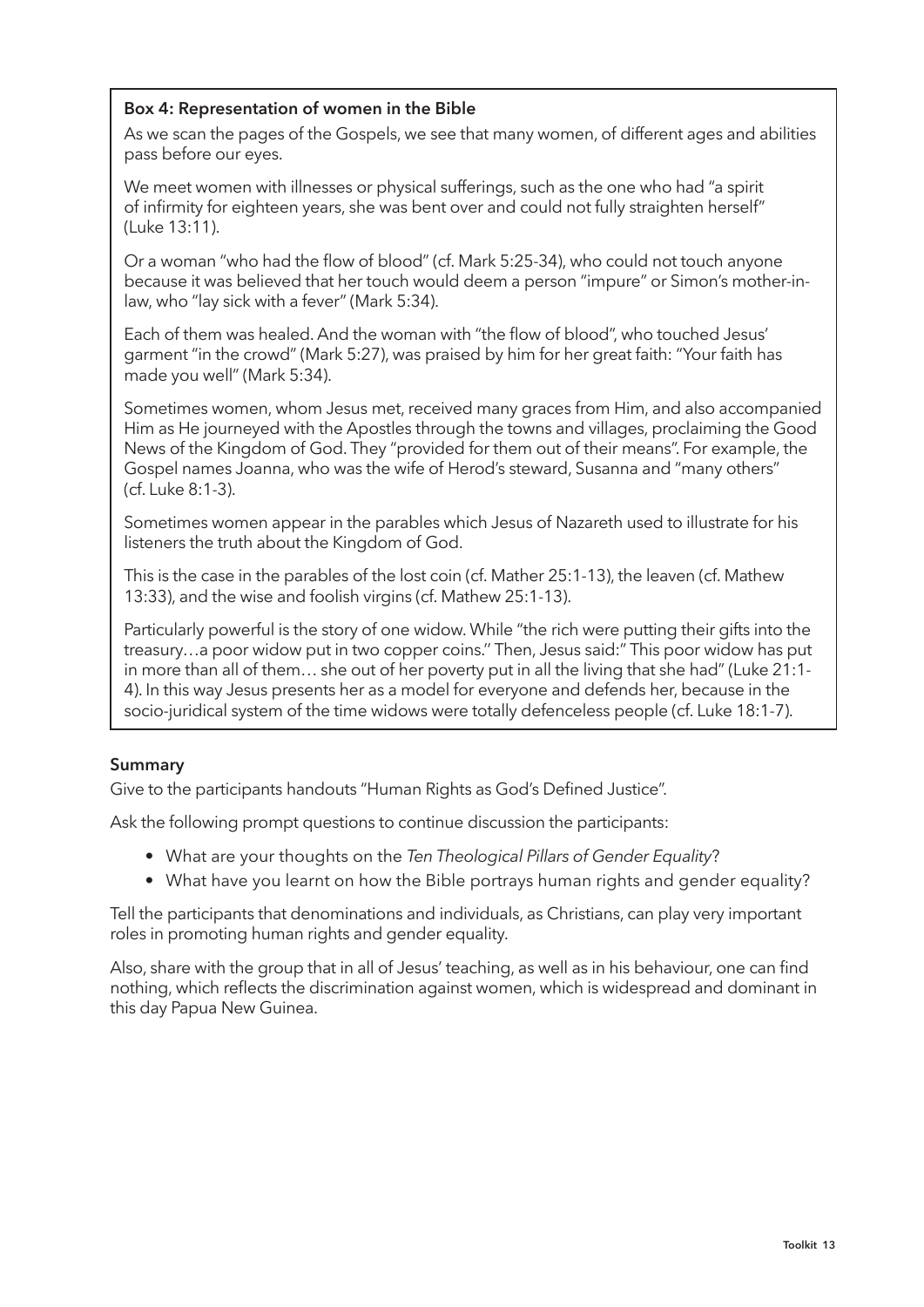#### Conclusion

Use Pillar 1 "Being Human is a Birth Right" to conclude this session.

#### Key Highlights

- From the Christian standpoint, Human Rights are what we should have by nature of being created in the image of God.
- God has placed situations in our Christian lifestyles that include certain rights for our benefit, for example, marriage, but these rights can be taken away due to sin.
- God has a strong viewpoint on justice, this can be found in some Bible verses and the Ten Commandments.
- God portrays human rights through mercy, and being responsible for our actions.
- Women's role mentioned in the Bible promotes human rights and gender equality.
- Religion plays an important role in addressing social injustices and inequalities, and in promoting human rights and gender equality.

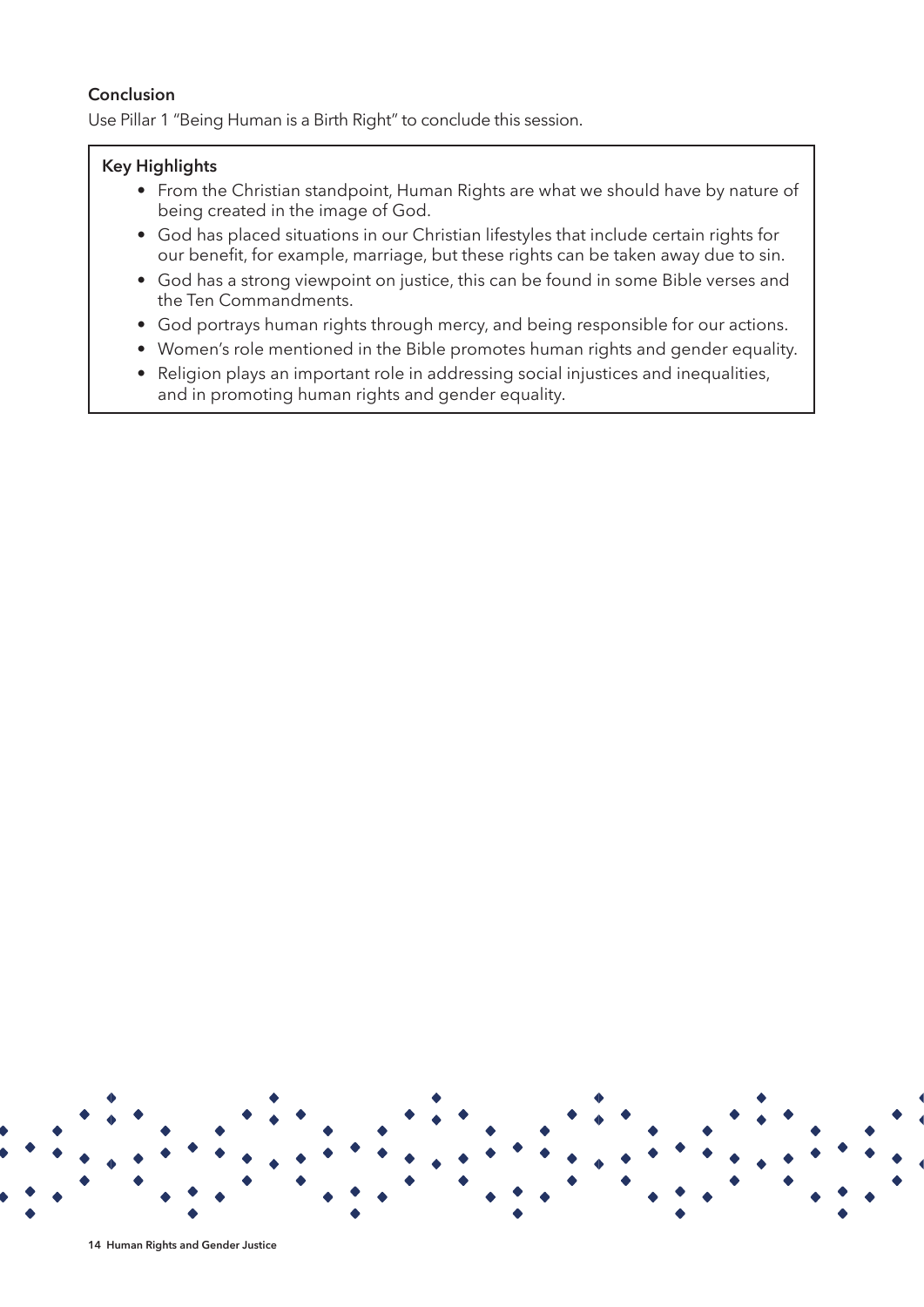### Session 1.2 Melanesian Perspectives of Human Rights

Objective: The participants will understand how our Melanesian ancestors' needs are linked to our understanding of Human Rights nowadays.

Method: Group discussion and presentation

Materials: Butcher paper, markers, masking tape

Tools/forms: Case Study (Long time bilong tumbuna, Talmits Story)

Time: 40–60 minutes

#### Introduction

| Step 1 | Begin this session with the introduction and explanation that we, Melanesians,<br>have always lived in a certain way. This session is to get the participants to<br>recognise how our ancestors catered to their human needs and responsibilities, in<br>comparison to the way we live our lives today.                                                                                                                                                    |
|--------|------------------------------------------------------------------------------------------------------------------------------------------------------------------------------------------------------------------------------------------------------------------------------------------------------------------------------------------------------------------------------------------------------------------------------------------------------------|
| Step 2 | Discuss with the participants that our ancestors lived a Nomadic lifestyle, their<br>basic needs can be characterised under four basic pillars, shown on Diagram<br>below. The Nomadic <sup>8</sup> lifestyle includes movement from place to place in search<br>for survival and satisfaction of needs, in search of protection. It is characterised<br>by close relationships between members of the tribe and support to each other<br>and empowerment. |



8. A nomad is someone who lives by traveling from place to place. *Nomadic* means anything that involves moving around a lot. *Nomadic* hunter-gatherer tribes follow the animals they hunt, carrying tents with them. Source: www.vocabulary.com.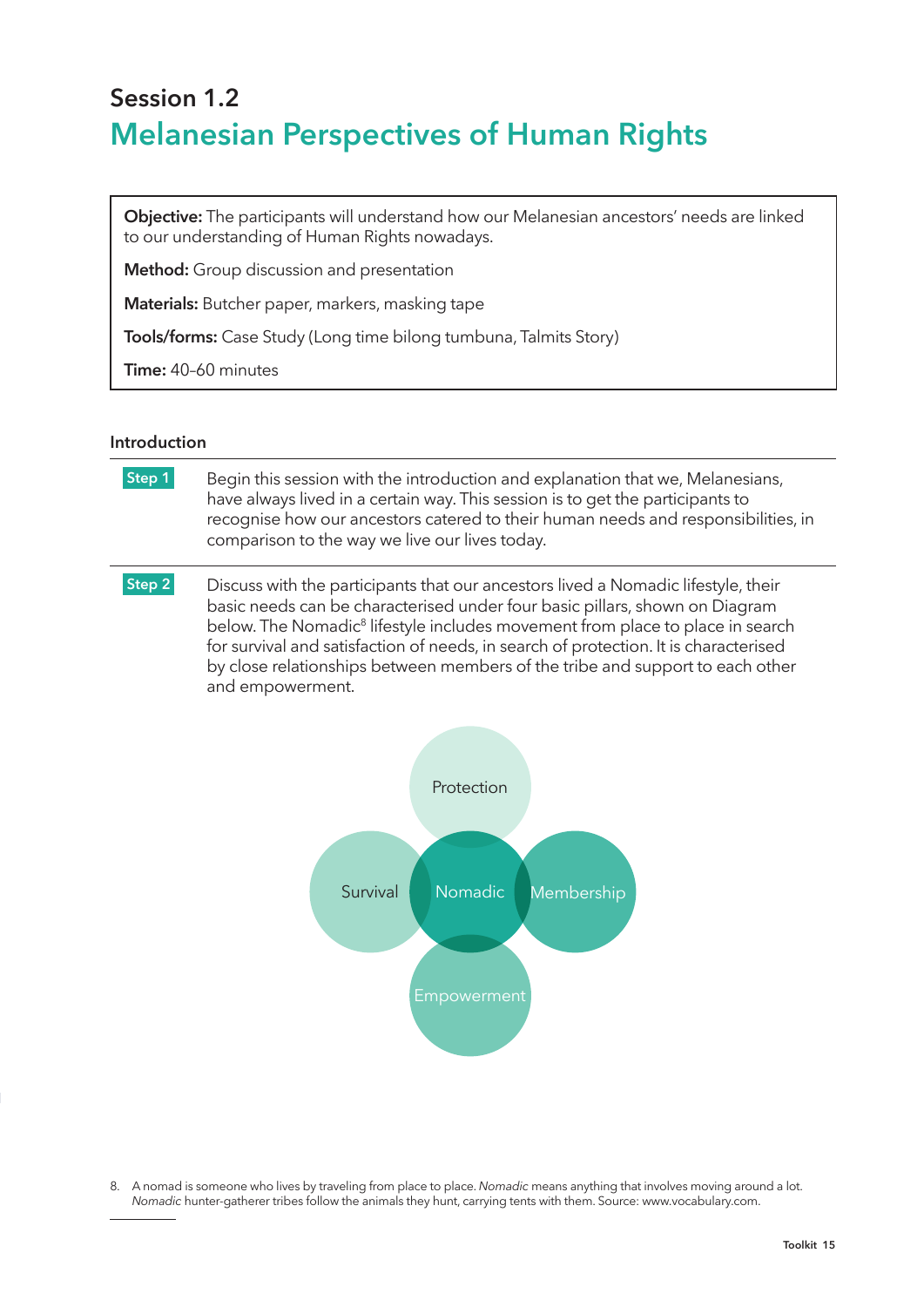#### Group Activity 1: Basic Needs and Responsibilities (5-10 minutes)

| Step 1              | Start this activity with drawing a circular chart on the blackboard and ask the<br>participants to reflect on their past. Ask, "What were our ancestors' basic needs?"                                                                 |
|---------------------|----------------------------------------------------------------------------------------------------------------------------------------------------------------------------------------------------------------------------------------|
| Step 2              | Add the top six basic needs to the chart. For example: Food, shelter, clothing,<br>water, education, health.                                                                                                                           |
| Step 3              | Divide the participants into groups. Hand them some butcher paper and markers.                                                                                                                                                         |
| Step 4              | Using this basic chart, ask the participants to add to the chart the basic<br>responsibilities our ancestors needed to perform to satisfy these needs. Ask them<br>to record their discussions and prepare to present in five minutes. |
|                     | Key message: These basic needs of our ancestors also represent their basic rights. They also<br>had basic responsibilities to these needs. Give an example or two.                                                                     |
| Step 5              | After small groups present their key points, continue discussion in the whole<br>group. Ask the participants to categorise these basic needs into the following<br>four categories:                                                    |
|                     | Membership,                                                                                                                                                                                                                            |
|                     | Empowerment,                                                                                                                                                                                                                           |
|                     | Protection, and<br>Survival.                                                                                                                                                                                                           |
|                     |                                                                                                                                                                                                                                        |
| <b>Activity 2.1</b> | Group Activity 2: Analysis of a Case Study (20-30 minutes)                                                                                                                                                                             |
| Stan 1              | Distribute copies of the case study 'Long time bilong tumbuna Talmits Stony' to the                                                                                                                                                    |

Distribute copies of the case study 'Long time bilong tumbuna, Talmits Story' to the participants. Ask the participants to read the article. **Step 2** After reading through the article, elaborate on the article and move to activity 2.2. Activity 2.2 **Step 1** Ask the participants what they think about this case study. **Step 2** Ask them if they understand: • What it means to be responsible? • What is the meaning of attending to personal and community needs?

**Step 3** Ask them whether this theory still exists.

- Does it still apply in this day and age society?
- If not, what has changed? What are our ways of living or learning today?
- How do most people, families or communities organise themselves today in terms of human needs or basic needs, compared to traditional societies as mentioned in the case study?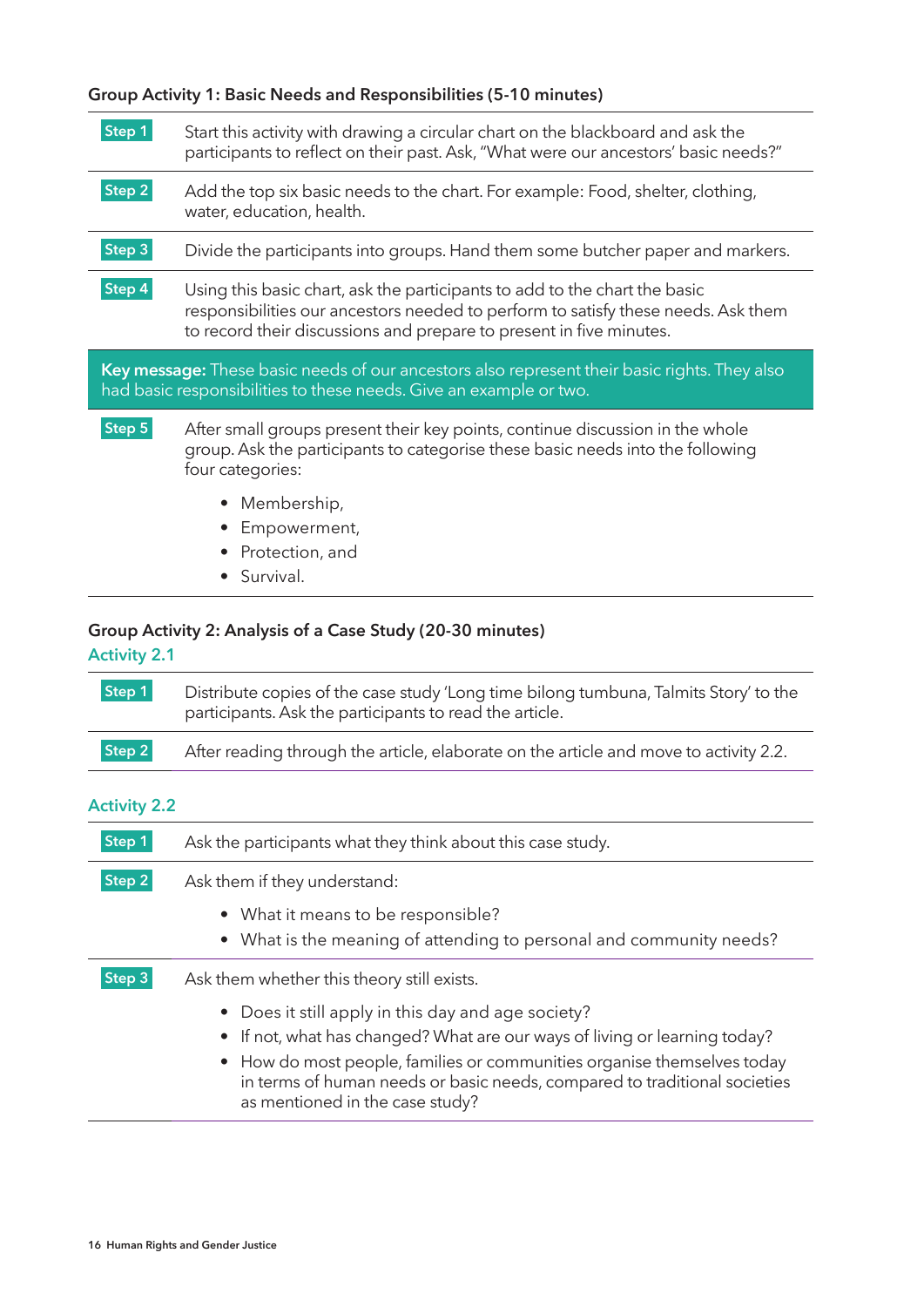

**Step 4** At the end of this activity, discuss with the participants their opinions on responsibilities that each of us hold in our personal and family relationships, as well as responsibilities of being members of our society or community.

> • What do we need to unlearn, or re-learn so that we know how to be responsible and create the right type of relationships?

#### Summary

Ask the participants to reflect on the Genesis 1 and 2, and note how God acted in the preparation of creating Human Beings.

God prepared us with what He knew would be important for survival, protection, making us feel empowered, and He commissioned us to be procreative. He also created the man and the woman equal, and showed them that they must be responsible in order to fulfil human needs.

In the case study, we looked at and compared the importance of being responsible for our actions and needs.

#### **Conclusion**

Humans continue to evolve every day and we have done so from the past up until today. Although our needs and responsibilities have changed, we still have similar basic needs. These needs fuel our responsibilities in order to survive and procreate.

Our ancestors have always had their own simple perspective of human rights. It stemmed from their basic needs and responsibilities. Our basic needs have eventually become our basic rights.

As we begin to introduce the Bill of Rights, the participants must understand that our modern understanding of human rights today has always stemmed from both God's Word and our ancestors' way of living, which as mentioned above, has continued to evolve up until today.

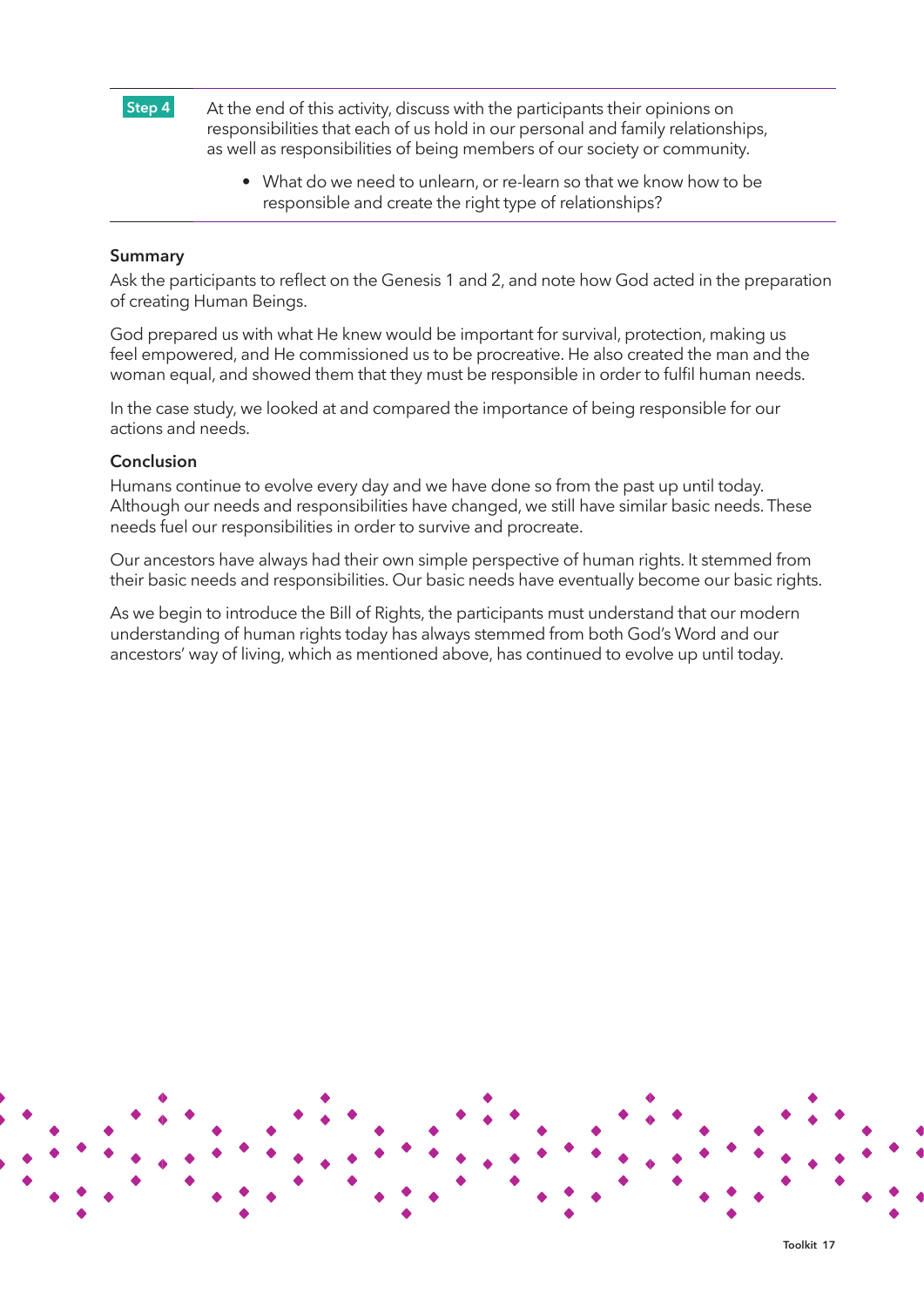### Session 1.3 History of Human Rights

Objective: The participants will understand the origins of human rights

Method: Brief presentation

Tools/forms: Handout 'History of Human Rights'

Time: 30–40 minutes

#### Introduction

| Step 1 | Hand out 'History of Human Rights' <sup>9</sup> materials to each participant.        |
|--------|---------------------------------------------------------------------------------------|
| Step 2 | Before presenting, ask the participants:                                              |
|        | • What do you understand about human rights?<br>• What human rights are you aware of? |

• Why, do you think, the human rights are important?

#### **PRESENTATION**

After the initial discussion, proceed to a brief presentation by taking the participants through the handout.

Human rights are based on the belief that everyone, by virtue of her or his humanity, is entitled to certain fundamental human rights. This concept is fairly new, however, its roots lie in earlier tradition and documents of many cultures. Below is a list of some key documents and milestones, which played a role in conceptualising 'human rights' as they are known today.

| Ancient<br>times | People's rights were based on their family or social group they belonged to.<br>Throughout much of history, people acquired rights and responsibilities through<br>their membership in a group - a family, indigenous nation, religion, class,<br>community, or state.                                                                                                                             |
|------------------|----------------------------------------------------------------------------------------------------------------------------------------------------------------------------------------------------------------------------------------------------------------------------------------------------------------------------------------------------------------------------------------------------|
| 539 BC           | Roman leader Cyrus the Great freed all slaves when he captured Babylon. He also<br>declared that all people had the right to choose their own religion, and established<br>racial equality. These and other decrees were recorded on a baked-clay cylinder in<br>the Akkadian language with cuneiform script.                                                                                      |
|                  | Then, he created the first prototype of declaration of human rights on a tablet,<br>known today as the Cyrus Cylinder. This ancient record has now been recognised<br>as the world's first charter of human rights. It is translated into all six official<br>languages of the United Nations and its provisions parallel the first four Articles of<br>the Universal Declaration of Human Rights. |

<sup>9.</sup> Adapted from David Shiman, Teaching Human Rights. Center for Teaching International Relations Publications, University of Denver, 1993: 6-7 and from www.humanrights.com.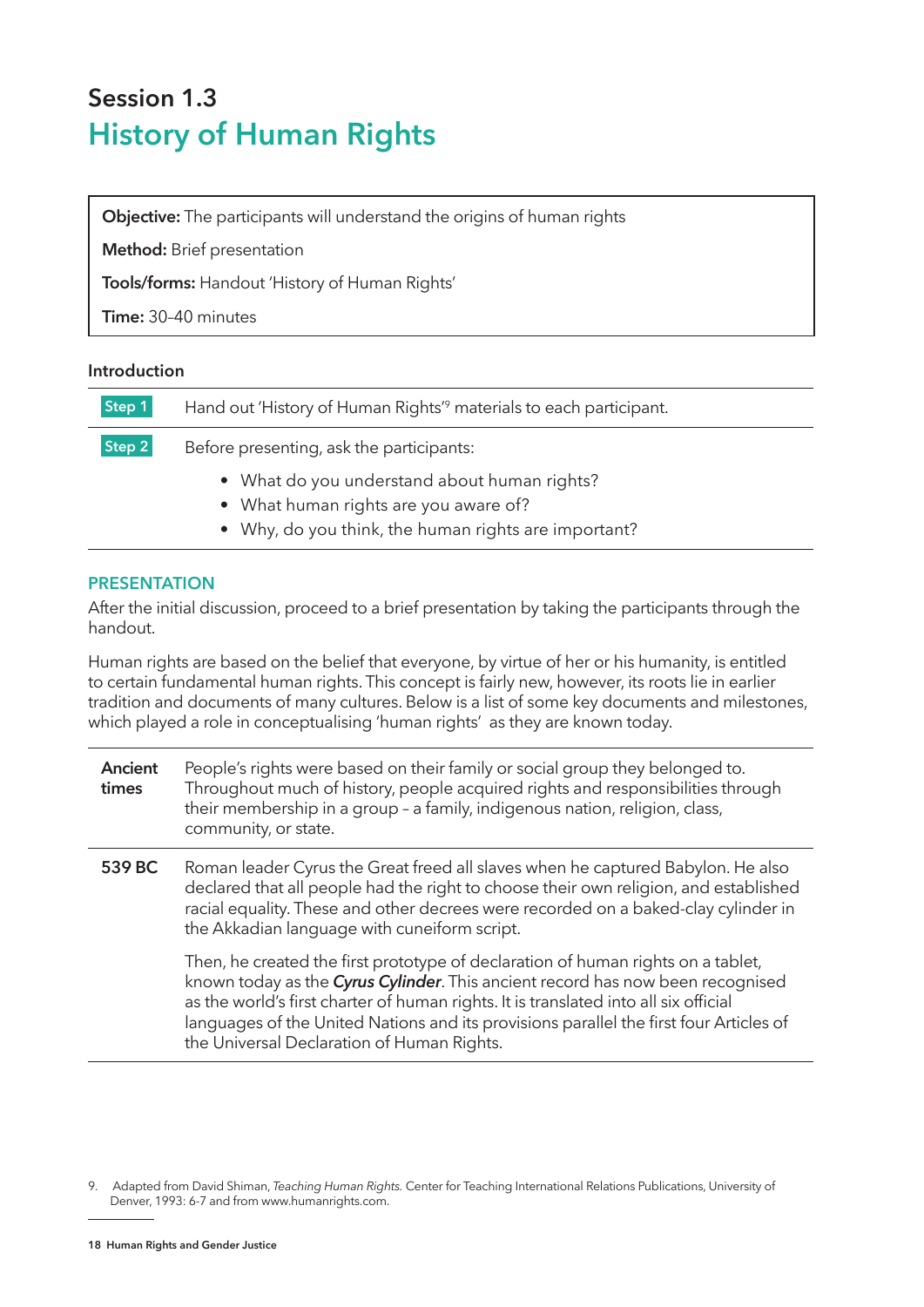| 1215 | After King John of England violated a number of ancient laws and customs by<br>which England had been governed, his subjects forced him to sign the Magna<br>Carta, or "Great Charter". This document is considered as of great importance<br>to history of human rights. The Magna Carta included the right of the Church to<br>be free from Governmental interference; the rights of all free citizens to own and<br>inherit property and to be protected from excessive taxes. It also established the<br>right of widows, who owned property, to choose not to remarry, and established<br>principles of due process and equality before the law. It also contained provisions<br>forbidding bribery and official misconduct. |
|------|-----------------------------------------------------------------------------------------------------------------------------------------------------------------------------------------------------------------------------------------------------------------------------------------------------------------------------------------------------------------------------------------------------------------------------------------------------------------------------------------------------------------------------------------------------------------------------------------------------------------------------------------------------------------------------------------------------------------------------------|
| 1776 | The United States Declaration of Independence, which was approved by the<br>US Congress on July 4, 1776. Thomas Jefferson, as its primary author, wrote<br>the Declaration as a formal explanation of why Congress had voted to declare<br>independence from Great Britain. It was a statement announcing that the thirteen<br>American Colonies were no longer a part of the British Empire. The Declaration<br>stressed two themes: individual rights (the right to life, liberty and pursuit of<br>happiness) and the right of revolution.                                                                                                                                                                                     |
| 1789 | The French Declaration of the Rights of Man and of the Citizen (French: La<br>Déclaration des Droits de l'Homme et du Citoyen) was adopted in 1789 by the<br>National Constituent Assembly as the first step toward writing a constitution for the<br>Republic of France. The Declaration captures spirit of the French Revolution, which<br>led to the abolishment of the absolute monarchy and feudalism.                                                                                                                                                                                                                                                                                                                       |
|      | The Declaration states that all citizens are to be guaranteed the rights of "liberty,<br>property, security, and resistance to oppression." It argues that members of the<br>society should enjoy the same rights; and it promotes equality of rights.                                                                                                                                                                                                                                                                                                                                                                                                                                                                            |
| 1791 | The <b>Bill of Rights</b> represents the first ten amendments to the Constitution of the<br>United States of America. The Bill of Rights limits the powers of the US federal<br>government. The Bill of Rights protects freedom of speech, freedom of religion,<br>the freedom of assembly and the freedom to petition. It protects the rights of all<br>citizens, residents and visitors in American territory.                                                                                                                                                                                                                                                                                                                  |
| 1864 | The First Geneva Convention was a result of a diplomatic conference held in<br>Geneva in 1864. Sixteen European countries and several American states attended<br>the conference in Geneva. The key purpose of this conference was to adopt a<br>convention for the treatment of wounded soldiers in combat, such as: obligation<br>to extend care without discrimination to wounded and sick military personnel; and<br>respect for and marking of medical personnel transports and equipment with the<br>distinctive sign of the red cross on a white background.                                                                                                                                                               |
| 1945 | <b>The United Nations (UN)</b><br>In April 1945, delegates from fifty countries met in San Francisco for the United<br>Nations Conference, with one key purpose - to establish an international body<br>to promote peace and prevent future wars. This was as a response to the<br>World War II which lasted from 1939 to 1945, and left many countries in ruins<br>with millions of people dead, homeless or starving. The Charter of the new<br>United Nations organization went into effect on October 24, 1945, a date<br>that is celebrated each year as the United Nations Day.                                                                                                                                             |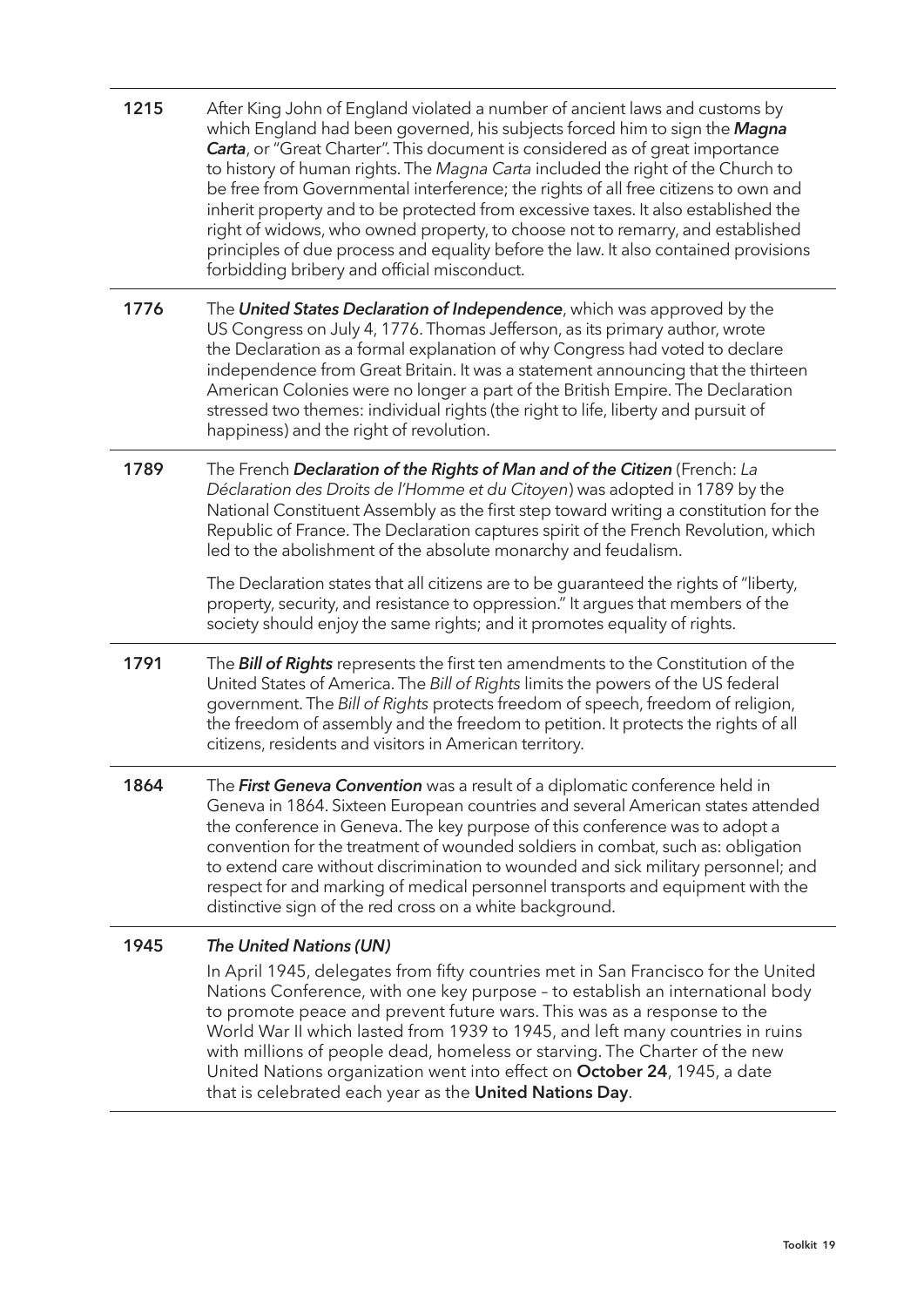1948 The *UN Universal Declaration of Human Rights (UDHR)* was drafted by representatives of all regions of the world and encompassed all legal traditions. The Declaration was created by the UN Human Rights Commission, which was chaired by Mrs Eleanor Roosevelt. It was formally adopted by the United Nations on December 10, 1948.

> The Declaration is the most universal human rights document outlining the thirty fundamental rights that form the basis for a democratic society.

> The influence of the UDHR has been substantial. Its principles have been incorporated into the constitutions of most of the 193 nations, which are current members of the UN.

#### Papua New Guinea joined the United Nations as a member on the 10th of October 1975.

#### Conclusion

Ask the participants to share what they have understood so far in relation to the history of human rights. Then, summarise the session by mentioning the following points, as well as invite the participants to look back at the history of human rights information and lessons learned from the Session 1.2 'Melanesian Perspectives of Human Rights'. Ask them to discuss with the group what they think about statements and information below.

- Human beings are ever evolving.
- Human Beings are social beings, our ethics and views are built through social agreements.
- Rights were designed to govern people, so that society can be guided to progress with fairness, equality, and can protect each other to survive and protect themselves.
- There is a long history that led to the creation of the Universal Declaration of Human Rights.
	- Interesting fact

Vatican (The Holy See) is not a member of the United Nations (not having applied for membership) but was granted permanent observer state (i.e., non-member state) status on 6 April 1964. In that capacity, it has the right to attend all sessions of the United Nations General Assembly, the United Nations Security Council, and the United Nations Economic and Social Council to observe their work. The Holy See has established permanent observer missions in New York and in Geneva and has been able to influence the decisions and recommendations of the United Nations.

- 'Human Rights' concept/ language entered Bougainville with arrival of missionaries.
- Human rights is a spiritual decision. It is a decision of knowing what is right and good; and what is wrong and bad.
- Human rights is the result of the search for human happiness, peace and liberty.
- Jesus is the best example of Gender Justice and Human Rights, He promoted equality and no discrimination, He was asking people only to Love one another.
- When a society does not respect and rejects human rights, it denies its members equal treatment and opportunities, safety and security, wellbeing and enjoyment of their rights.

After discussion with the group is finished, conclude this session.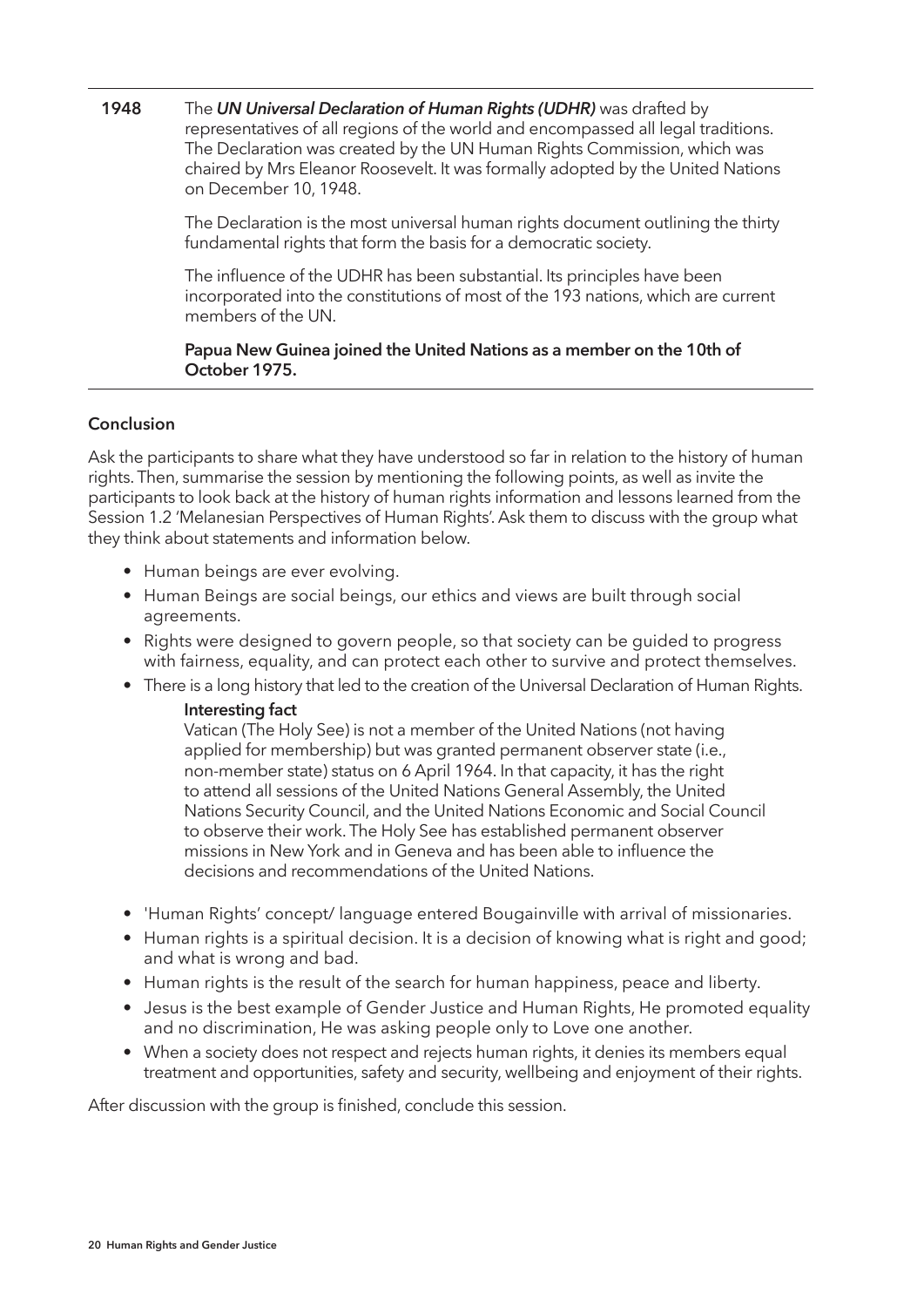### Session 1.4

### The Universal Declaration of Human Rights (UDHR)

Objective: The participants will understand the UDHR articles and meaning of the document to everyday life.

Method: Group discussions and presentation

Materials: Butcher paper, markers, masking tape

#### Tools/forms:

- The Bible for the participants to use (ask the participants to bring their own copy)
- Laminated sheets of the UDHR articles
- Handouts with the UDHR summary
- 'Human Rights as God's Define Justice' Tool

Time: 40–60 minutes

#### Introduction

**Step 1** Remind the participants about the 'Human Rights as God's Defined Justice' Tool, which was discussed during the first session. Mention that there are strong links to the topic of this session and other information that we have learnt during previous sessions.

#### PRESENTATION 1

Step 1 Introduce the Universal Declaration of Human Rights articles and relate back to Melanesian perspectives and Biblical understanding of human rights covered in previous sessions.

#### Group Activity 1: The UDHR Articles (15-20 minutes)

| Step 1 | Ask the participants to divide themselves into 4-6 groups and hand out equal<br>numbers of the UDHR articles to each group.                                                                                                                                                                                    |
|--------|----------------------------------------------------------------------------------------------------------------------------------------------------------------------------------------------------------------------------------------------------------------------------------------------------------------|
| Step 2 | Hand them butcher papers and markers, and ask the participants to document key<br>points of their discussion.                                                                                                                                                                                                  |
| Step 3 | Ask the participants to discuss their understanding of each of the articles they have<br>received. Give them 10 minutes to discuss. Make sure that hard and complicated<br>words that appear in the articles are defined and explained to the group in order<br>to avoid misunderstanding and misinterpreting. |
| Step 4 | After 10 minutes ask them to present their discussions.                                                                                                                                                                                                                                                        |
| Step 5 | Provide clarifications to the participants if articles are misunderstood and<br>elaborate more on meaning of articles to enhance understanding of the workshop<br>participants. The goal is to make sure that the participants fully understand articles<br>and the meaning of the UDHR.                       |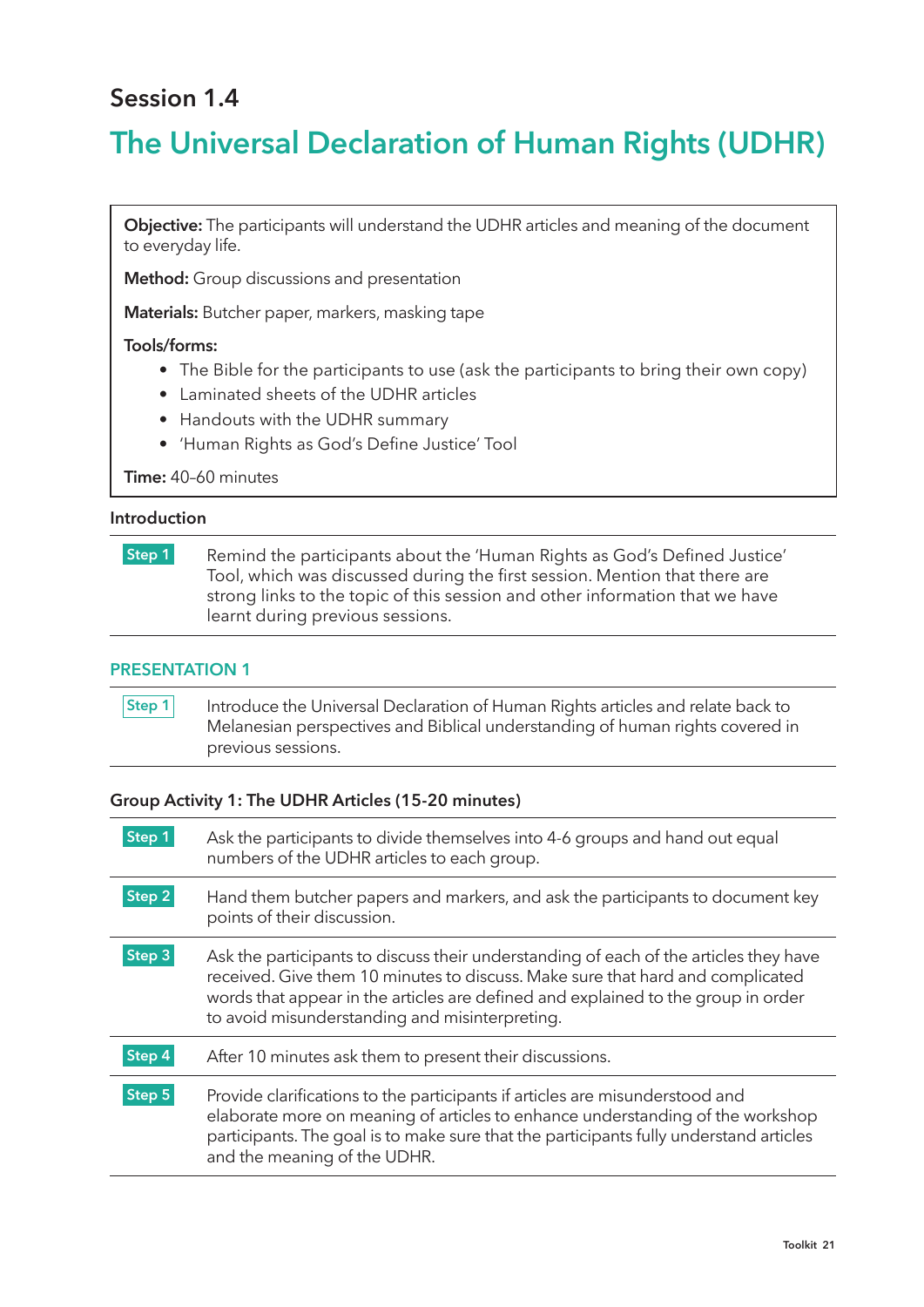#### PRESENTATION 2

Step  $1$  Introduce key principles of human rights<sup>10</sup> that are captured by the Universal Declaration of Human Rights.

#### Human rights principles

#### 1. Dignity

The core basis of human rights is the promotion and protection of human dignity.

#### 2. Universal

Meaning that human rights apply equally to all people, everywhere, across all countries and regions of the world. Gender equality (equality between women and men, girls and boys) is fundamental and essential. However, the universal nature of human rights does not mean that they are experienced in the same way by all people.

#### 3. Indivisible

Meaning that rights cannot be separated or divided, with some rights be given priority above others.

All people are entitled to enjoy all their human rights. It does not make sense to argue that some rights are more important than others. For example, lack of economic development cannot be used to justify violations against human rights. The need to preserve culture and tradition should NOT be used to justify violations against women's human rights.

#### 4. Interconnected

Human rights are interdependent and interrelated. Each human right contributes to the realization of a person's human dignity through the satisfaction of his or her developmental, physical, psychological and spiritual needs. The fulfilment of one right often depends, wholly or in part, upon the fulfilment of others. For example, fulfilment of the right to health may depend on fulfilment of the right to development, to education or to information.

#### 5. Rights come with responsiblities

We all have rights, but we must also recognise that all other people have the same rights. We have a responsibility and duty to respect and protect the rights of others, and not just our own rights. Social practices and cultural traditions which undermine women's rights should be challenged and changed.

#### 6. Government responsibility

Any government should ensure that all people can enjoy their rights. However, human rights are not gifts given by the government. We are entitled to our rights because we are human beings. This means that the Government has responsibility to protect and support fulfilment of human rights for all citizens of the country, regardless of gender, ability/ disability, status or any other factor.

<sup>10.</sup> Adopted from Human Rights Principles. UNFPA, 2005: http://www.unfpa.org/resources/human-rights-principles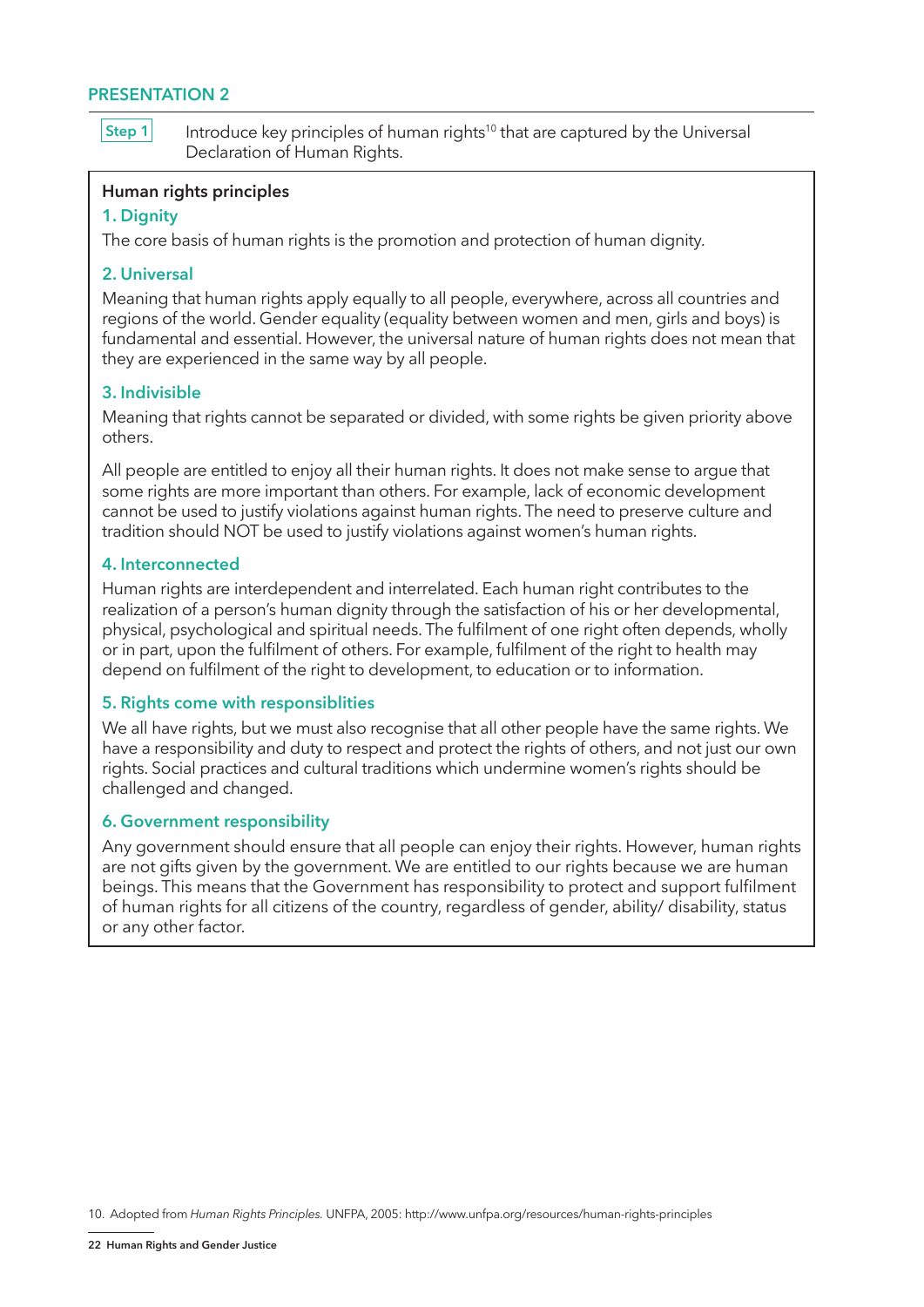#### PRESENTATION 3

 $\begin{array}{c|c|c|c|c|c} \textbf{Step 1} & \textbf{Introduce the following four categories in which the UDHR articles fall under:} \end{array}$ 

- Protective Rights,
- Empowering Rights,
- Survival Rights, and
- Membership Rights.

#### Group Activity 2: The UDHR Articles (20-25 minutes)

| Step 1 | Draw a table on the board and ask the participants to classify the UDHR articles<br>into four respective categories. Remind the participants that some articles can fall<br>into more than one category. |
|--------|----------------------------------------------------------------------------------------------------------------------------------------------------------------------------------------------------------|
| Step 2 | To summarise the discussion you can refer to Pillar 5 of the Ten Theological Pillars<br>of Gender Equality: "Every human being has a right to an abundant life".                                         |

#### Conclusion

Conclude the session with taking some final questions and remarks from the participants and provide more explanations and examples to clarify the topic of human rights and the Universal Declaration of Human Rights.

#### Key Highlights

- Survival Rights: Rights that meet our basic survival needs as human beings.
- Protective Rights: Rights that protect us as individuals.
- Empowering Rights: Rights that enable us to achieve our full potential as human beings.
- Membership Rights: Rights that enable us to feel a sense of belonging and protect us from being excluded.

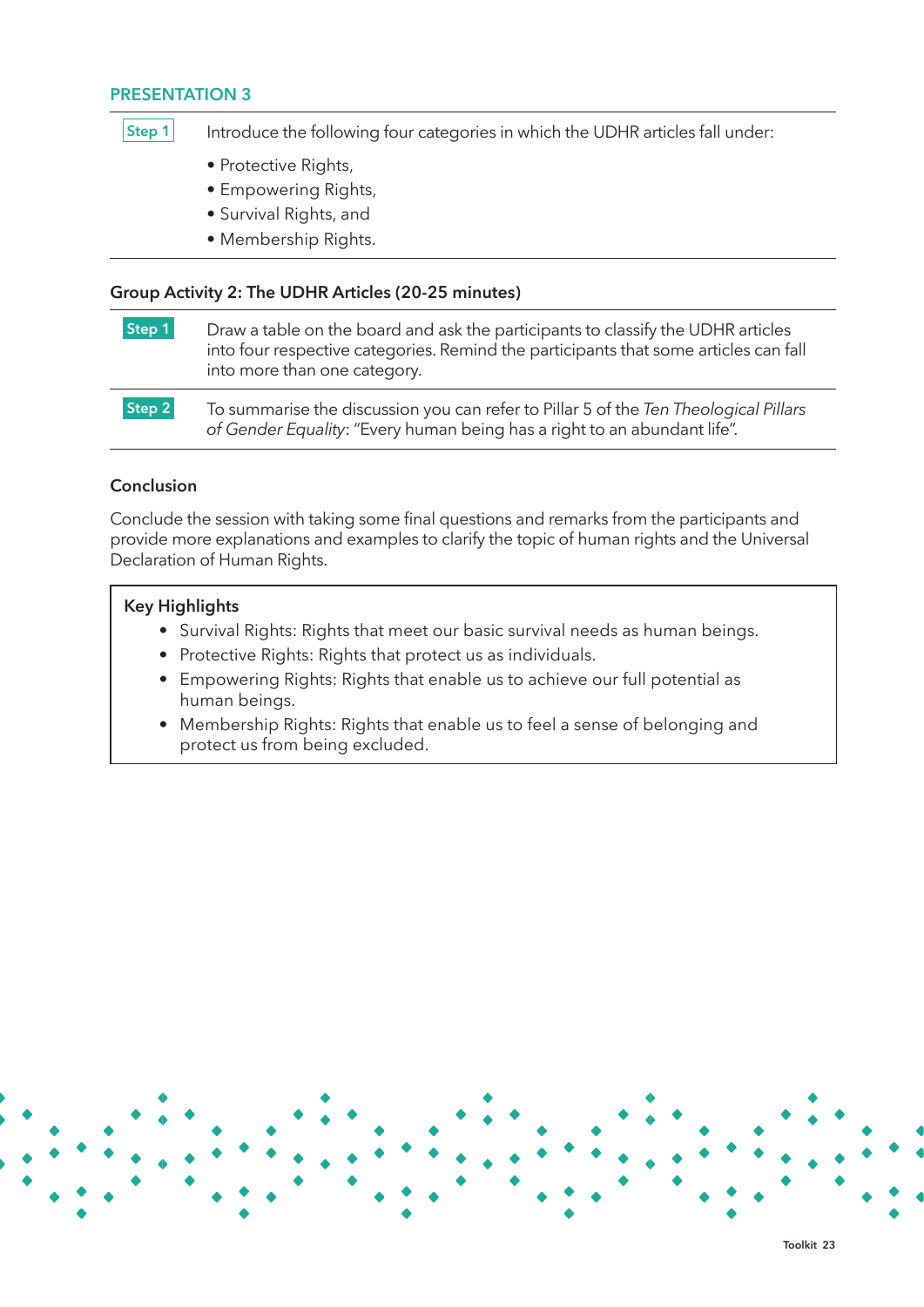### Session 1.5

### The Convention on the Elimination of All Forms of Discrimination against Women (CEDAW)

Objective: The participants will fully understand CEDAW and definition of 'Discrimination', as well as recognise the rights of women in the communities.

Method: Group discussions and presentations

Materials: Markers, butcher paper, masking tape

#### Tools/forms:

- CEDAW articles handouts
- CEDAW laminated sheets
- Prepare a few energizers
- Bibles for the participants (ask the participants to bring their own copy)

Time: 60–90 minutes

#### Introduction

#### Introduction to CEDAW (approximately 10 minutes) Key points:

- Introduce CEDAW to the participants. Explain that CEDAW serves the role of a **defence** system for women, which was created because of the large amount of injustice faced by women across the world.
- As Papua New Guinea became a state party (member) to CEDAW in 1995, this means that PNG is legally bound by the provisions in CEDAW to protect women and girls and to ensure that they all have equal rights and opportunities.
- All member states are required to submit their reports on the progress of eliminating violence against women every four years. Unfortunately, PNG submitted its only report in 2009 (combined initial, second and third periodic report).11 This means that PNG Government is behind in reporting to the CEDAW Committee.
- CEDAW defines discrimination against women as any exclusion or restriction made on the basis of sex, which has a negative impact on women's human rights and freedom in all fields of life. CEDAW is both an international bill for rights for women, and an agenda for action to address widespread discrimination against women in all societies and countries.
- Articles of the Convention cover women's human rights and fundamental freedoms on an equal basis with men.

<sup>11.</sup> The full report can be found on the web-site of the UN Human Rights Office of High Commissioner: http://tbinternet.ohchr.org/\_ layouts/treatybodyexternal/TBSearch.aspx?Lang=en&TreatyID=3&DocTypeID=29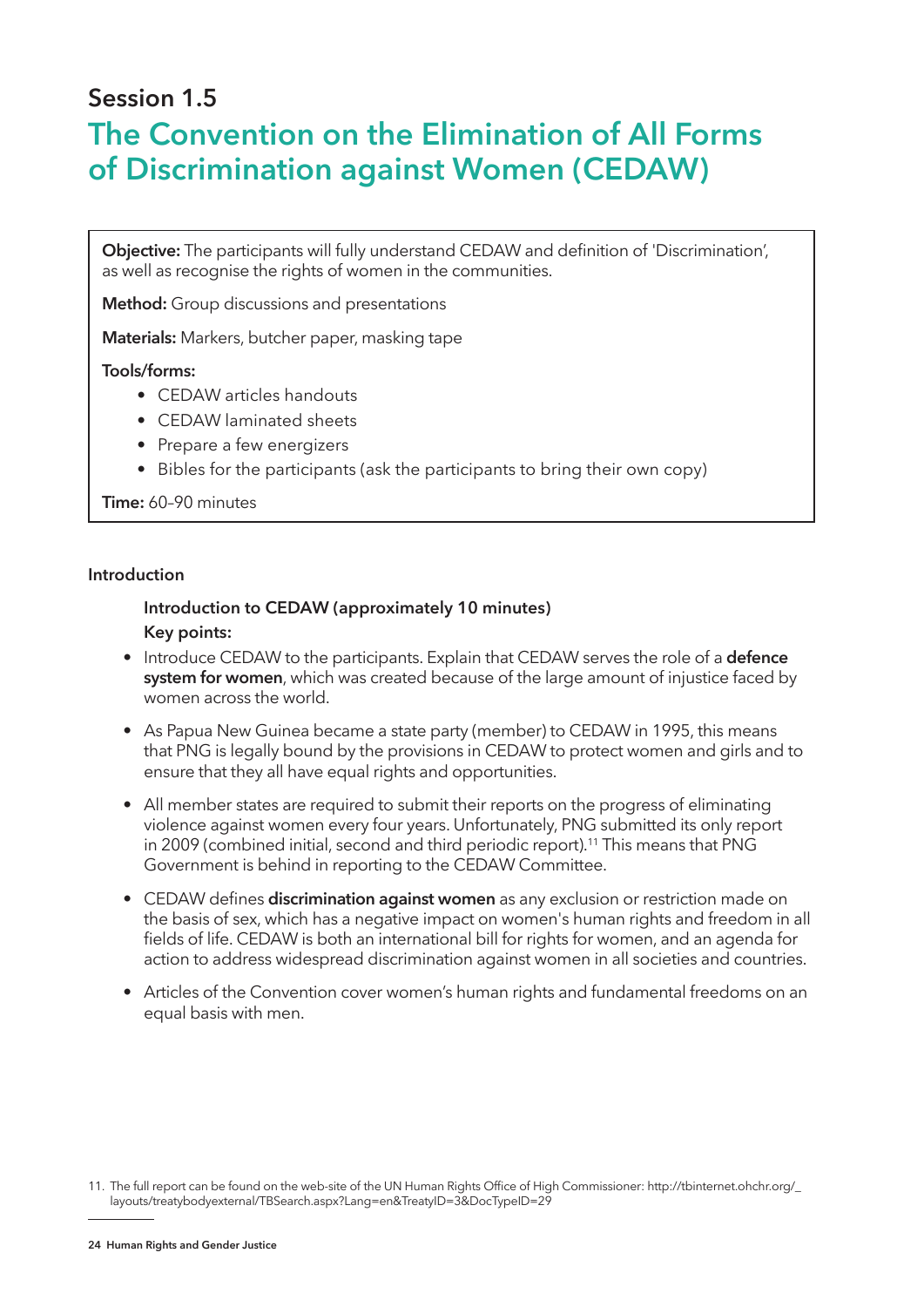#### PRESENTATION 1

| Step 1            | Begin this part of the session by narrating a case study that represents the reality of<br>hardships women face in today's society in Bougainville.                                                                                                                                                                                 |
|-------------------|-------------------------------------------------------------------------------------------------------------------------------------------------------------------------------------------------------------------------------------------------------------------------------------------------------------------------------------|
|                   | • Ask the participants to reflect back on the Bougainville crisis, where<br>countless women and girls suffered physical and emotional abuse and<br>trauma, at the hands of the army and rebels.                                                                                                                                     |
|                   | Ask the participants to reflect on the hardships women face and how<br>vulnerable they can become even in today's society.<br>• Ask the participants to think about:                                                                                                                                                                |
|                   | - How does CEDAW relate to the situation of women in Bougainville?<br>- How do CEDAW articles can support women and contribute to<br>making life easier for women in Bougainville?                                                                                                                                                  |
| Step 2            | Next, share with the participants a story from the Gospels, so the participants can<br>reflect on how Jesus has always shown mercy to women and never discriminated<br>them.                                                                                                                                                        |
|                   | For instance, the Story of Susanne: Daniel, 13:15-62.                                                                                                                                                                                                                                                                               |
|                   | Note: You can use other examples from the Bible, and link these<br>examples to the situation of how some women are living in our society<br>today, as well as reflecting to how such examples relate to CEDAW.                                                                                                                      |
|                   | Group Activity 1: CEDAW Articles (15-20 minutes)                                                                                                                                                                                                                                                                                    |
| Step 1            | Divide the participants into groups and hand each group one or two copies of<br>laminated CEDAW articles.                                                                                                                                                                                                                           |
| Step <sub>2</sub> | Ask them to try and interpret these articles in their own understanding. Give them<br>5-10 minutes to discuss. As the facilitator, be ready to provide definitions and<br>explanations to unfamiliar words and terminology used in CEDAW articles in order<br>to help the participants understand better the meaning of the treaty. |
| Step 3            | After 5-10 minutes, ask them to present back to the group the results of their<br>discussions of CEDAW articles that were given to their small group. Allocate 10-15<br>minutes for presentations.                                                                                                                                  |

**Step 4** Make sure to clarify or elaborate more on each article if needed so that the participants fully understand the meaning of CEDAW.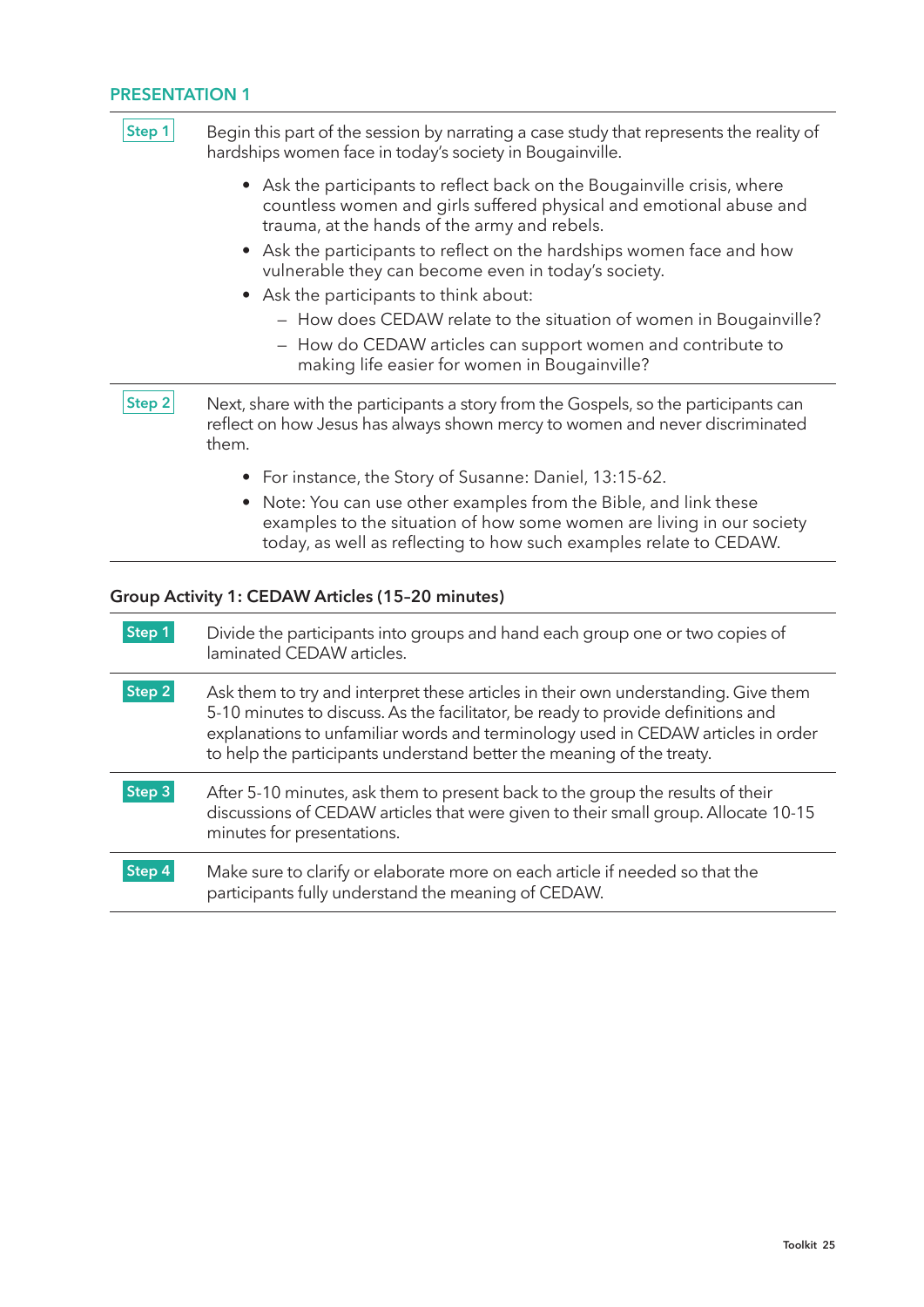#### PRESENTATION 2

#### Step 1 Put up flashcards of the three pillars of CEDAW:

- Civil,
- Reproductive, and
- Legal.

 $\boxed{\text{Step 2}}$  Introduce and explain each of the three pillars as the strongholds of CEDAW. The best way to explain these three pillars to the participants is through using local examples.

#### Group Activity 2: CEDAW Pillars (15–25 minutes)

| Step 1 | Ask the participants to return to their groups. Hand out copies of CEDAW summary<br>sheet to each of the participants.                        |
|--------|-----------------------------------------------------------------------------------------------------------------------------------------------|
| Step 2 | Hand out butcher paper and markers to each group.                                                                                             |
| Step 3 | Ask them to draw up a table on their butcher paper and together discuss and<br>categorise each of the articles into their respectful pillars. |
| Step 4 | Present the results of small group discussions to all group.                                                                                  |

#### Group Activity 3: CEDAW and the UDHR (15–25 minutes)

| Step 1 | Help the participants with some guidance to link and categorise the CEDAW<br>articles against the four main pillars of the Universal Declaration of Human Rights:                                                                           |
|--------|---------------------------------------------------------------------------------------------------------------------------------------------------------------------------------------------------------------------------------------------|
|        | • Survival,<br>Protection,<br>• Empowerment, and<br>• Membership.                                                                                                                                                                           |
| Step 2 | Ask the participants to tell the group how they categorised the CEDAW articles<br>into these four categories. You can draw a table representing the four categories<br>on the board and fill it in according to the participants' feedback. |
| Step 3 | Next, get a brief reflection from the group by asking the following questions:<br>• Was it easy or hard to categorise the CEDAW articles?<br>• Are there any similarities and/or differences between CEDAW<br>and the UDHR?                 |
|        | • Are there any other questions or comments?                                                                                                                                                                                                |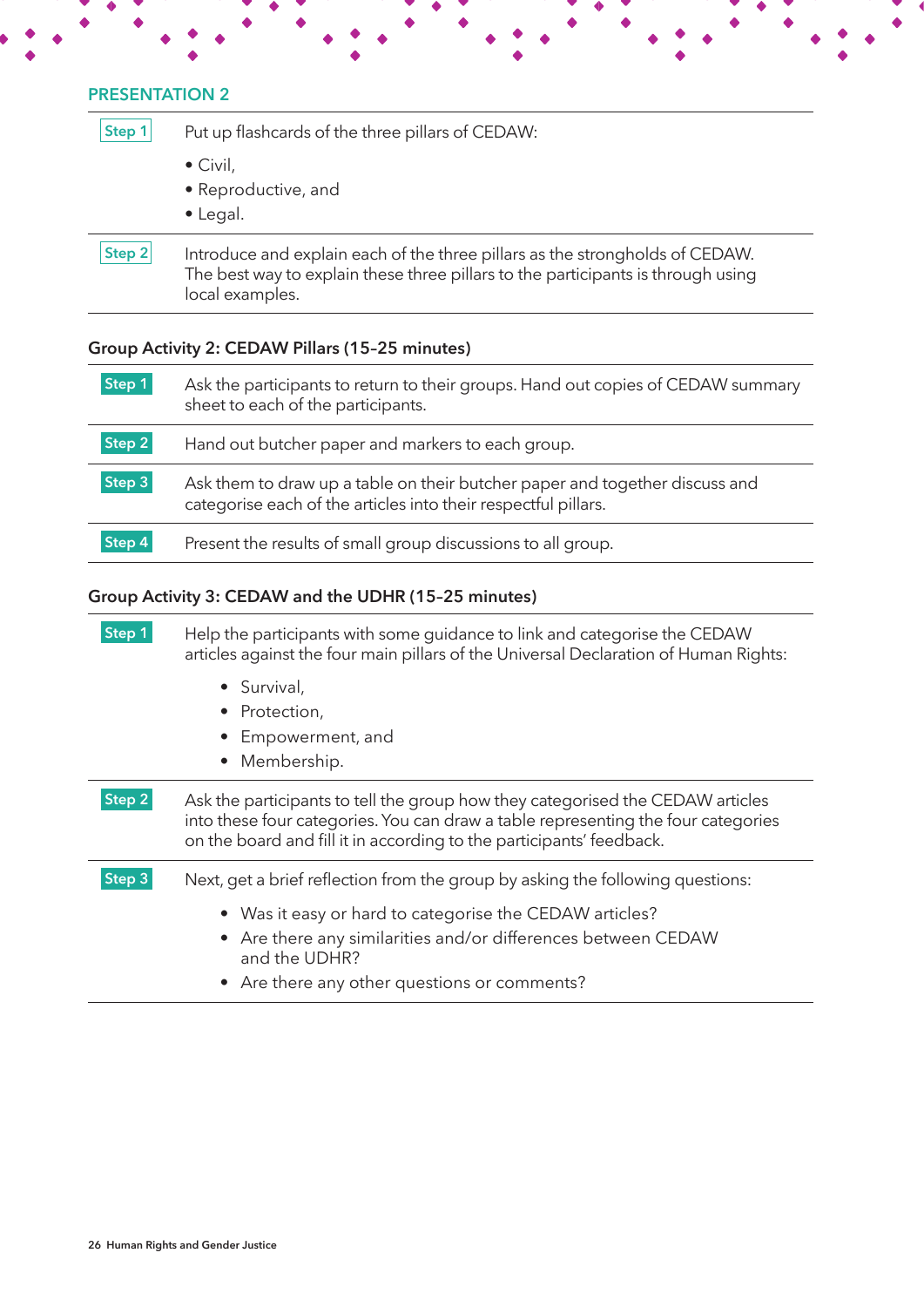#### Summary

You can summarise the session by prompting the participants to think about situation of women in Bougainville and by asking the participants the following questions and highlighting the following:

- Gender Based Violence and Violence against Women are examples of discrimination against women.
- Other examples include laws and policies that favour men and boys, for example, ownership of land, property or employment.
- Harmful perceptions such as that girls do not need education or should not hold certain jobs are also examples of discrimination.
- How are women viewed in your society?
- Do any of the CEDAW articles remind you of particular situations from your village where women are discriminated? Are there any particular CEDAW articles that stood out to you?
- Is there anything missing? Are there issues specific to Bougainville women and girls that are not covered by CEDAW?
- Now that you know and understand CEDAW, how will you view women's rights from this day forward?

#### **Conclusion**

Open floor for discussion and clarification of final questions.

Get the participants to talk how they understand the links between CEDAW and the UDHR.

Stress that as Women Human Right Defenders and Male Advocates, they should be confident in discussing issues of human rights and women's rights openly, and seek appropriate support in the situations of discrimination.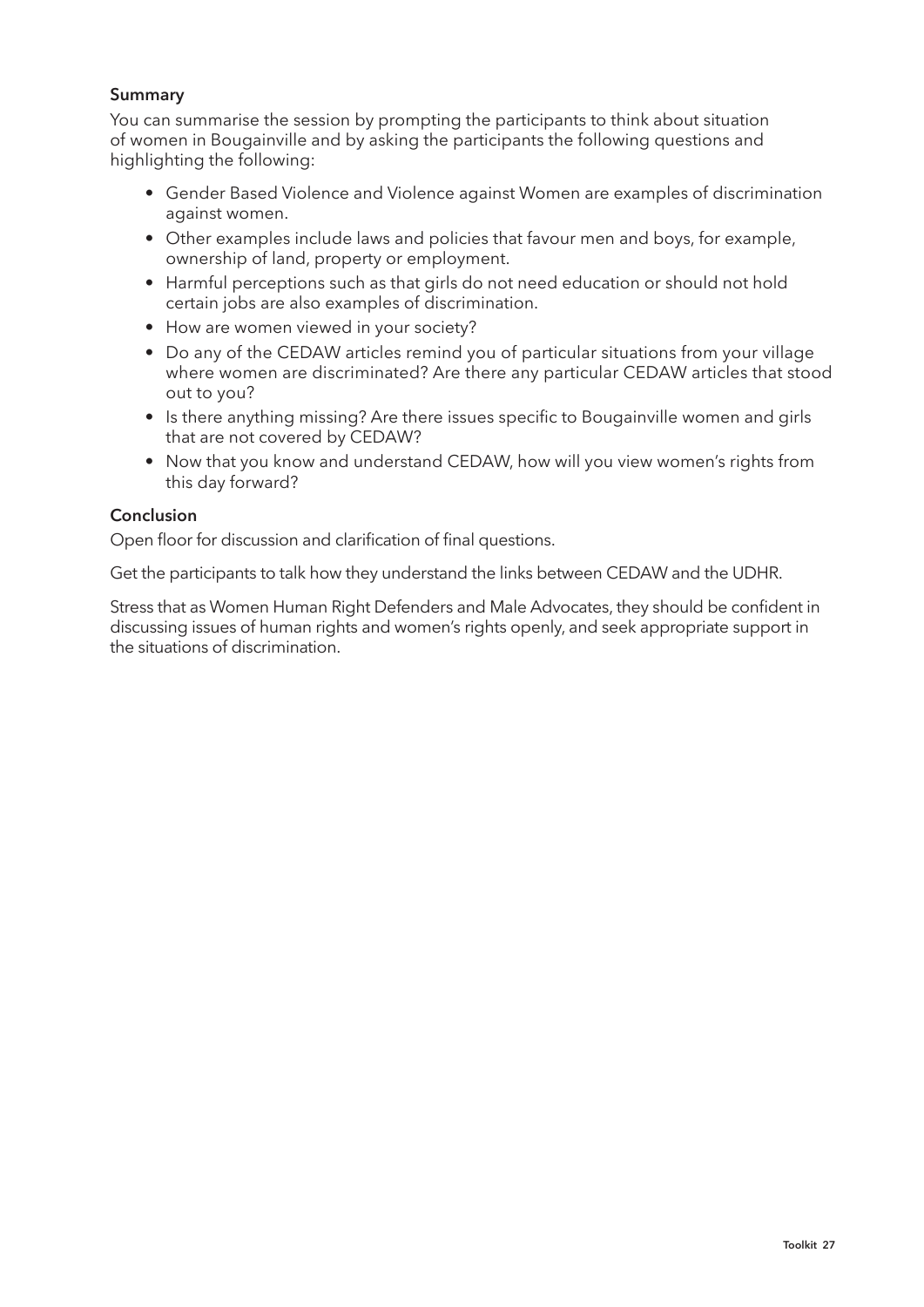### Session 1.6 The Convention on the Rights of the Child (CRC)

Objective: The participants will recognise and understand that children have rights and responsibilities; they will understand the CRC.

Method: Group discussions and presentations

Materials: Butcher paper, markers

#### Tools/forms:

- CRC articles (a summary sheet and laminated sheets with articles)
- *•* Mama Wasim Colos, Na Papa Lukautim Pikinini case study
- Life Clock Tool
- Children's Rights and Responsibilities handouts
- *•* Lukautim Pikinini Act copies for handouts

Time: 40–60 minutes

#### Introduction

### Step 1 Introduce the Convention on the Rights of the Child (approximately 5 minutes) • The CRC was designed to satisfy the "Best Interests of the Child". • This Convention sets a defence system for children. • All over the world, children suffer from neglect, abuse, in particular at the hands of carers, parents, guardians, relatives and even persons of authority. • Children, besides women, are the most vulnerable members of society. Step 2 Case Study (10–15 minutes) Present the case study "Mama Wasim Colos, Na Papa Lukautim Pikinini" to the participants. Give the participants a moment to reflect on the story, then ask them: • Who was a victim?

- Why was the child a victim and why did they abuse the child?
- How does this story reflect the peak of domestic violence?

#### Conclusion

This story reflects how vulnerable children are and more so in the peak of violence and conflicts, whether at domestic or international level. Children suffer greatly because they are dependent on adults and are not strong or experienced enough to defend themselves.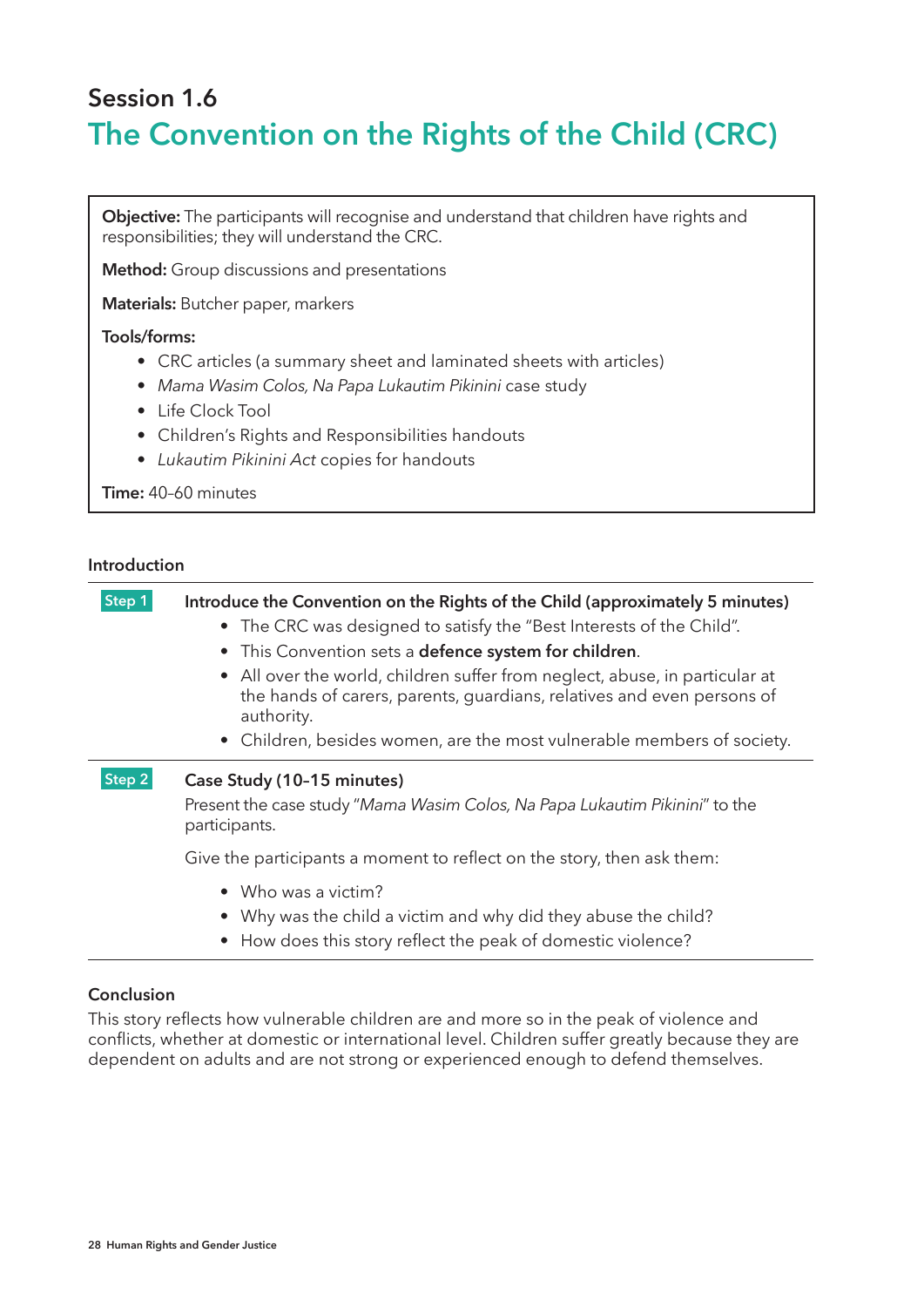#### PRESENTATION 1

Step  $1$  Introduce the CRC articles to the participants; give out handouts with the CRC summary.

#### Group Activity 1: The CRC Articles (15-20 minutes)

| Step <sub>1</sub> | Ask the participants to divide themselves into groups of equal numbers.                                                                                            |
|-------------------|--------------------------------------------------------------------------------------------------------------------------------------------------------------------|
| Step 2            | Hand out 1 or 2 laminated copies of the CRC articles to each group and ask them<br>to discuss their understanding of each article.                                 |
|                   | If they have any issues with understanding terminology or unfamiliar words used in<br>the CRC, you must be on standby to explain and translate to Tok Pisin.       |
| Step 3            | After 10 minutes, ask them to present their discussions.                                                                                                           |
| Step 4            | After each presentation ask the participants to reflect on what they have heard and<br>add any feedback and/or comments.                                           |
|                   | As the facilitator, you should provide good explanation to each of the CRC articles<br>to make sure the participants understand correctly what each article means. |

#### **Discussion**

Open floor for discussion on any issues related to child rights and child abuse that they have experienced or observed in their community. Remind the participants about the sensitivity of the topic and the group principles of confidentiality and respect.

#### PRESENTATION 2

| Step 1 | Introduce three pillars that the Convention on the Rights of the Child is built upon:<br>• Provision,                      |
|--------|----------------------------------------------------------------------------------------------------------------------------|
|        | Protection,<br>• Participation.                                                                                            |
| Step 2 | Explain each pillar of the CRC in detail using local examples. This session part will<br>take approximately 10-15 minutes. |

#### Activity 2: The CRC Pillars (10-15 minutes)

| Step 1 | Ask the participants to return to their groups. Hand them butcher papers and<br>markers. Ask them to document their responses.                                                                   |
|--------|--------------------------------------------------------------------------------------------------------------------------------------------------------------------------------------------------|
| Step 2 | Ask the participants to categorise each of the CRC articles into the three respective<br>pillars. Remind the participants that articles can fall into more than one category.                    |
| Step 3 | After 10 minutes ask them to present back to the group.                                                                                                                                          |
| Step 4 | Be ready to provide feedback and clarifications in case some presentations show<br>that the participants misunderstood the meaning of the CRC and if they put articles<br>into wrong categories. |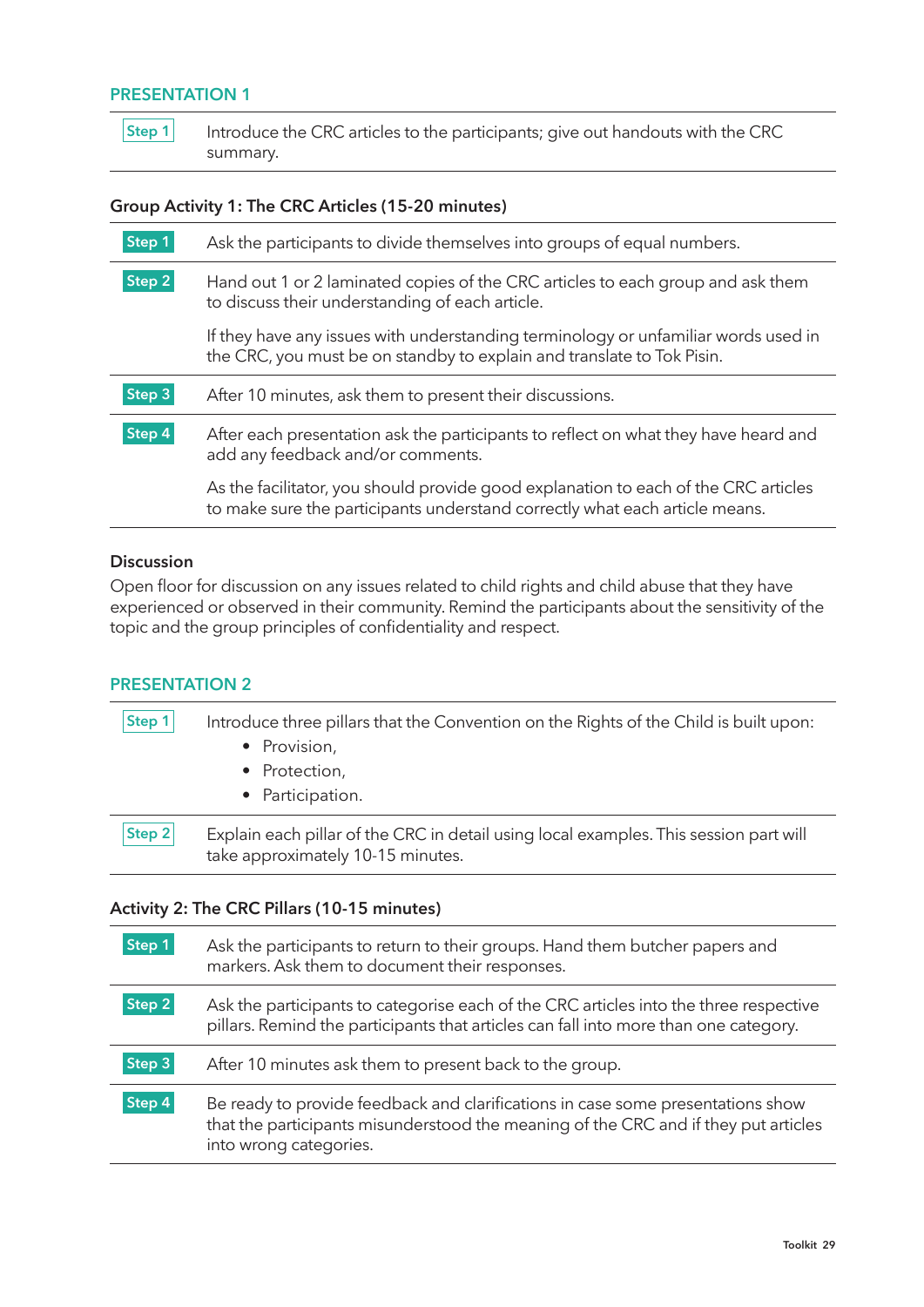#### PRESENTATION 3

| Step 1 | Tell the participants that the CRC is the defence system for children and, as adults,<br>we must recognise our responsibilities in making sure that children's needs and<br>rights are protected and provided for; and that children have every opportunity to<br>participate in activities that will empower them for their future. |
|--------|--------------------------------------------------------------------------------------------------------------------------------------------------------------------------------------------------------------------------------------------------------------------------------------------------------------------------------------|
| Step 2 | Emphasise that children must also be taught how to be responsible in order to<br>become responsible adults.                                                                                                                                                                                                                          |
| Step 3 | Introduce the "Children's Rights and Responsibilities" laminated chart to the<br>participants and discuss the meaning.                                                                                                                                                                                                               |

#### Group Activity 3: Life Clock Tool (10-15 minutes)

| Step 1 | Introduce the Life Clock Tool to the participants. Briefly explain why many children<br>are beginning to take part in bad social behaviours from a very young age in<br>societies around Bougainville. Explain that child abuse, neglect and violence<br>against girls and boys can lead to undesired behaviours in children and young<br>people. |
|--------|---------------------------------------------------------------------------------------------------------------------------------------------------------------------------------------------------------------------------------------------------------------------------------------------------------------------------------------------------|
| Step 2 | Invite the participants to share their opinions and feedback on the tool.                                                                                                                                                                                                                                                                         |
| Step 3 | Summarise by highlighting that the participants can use this tool to understand<br>how to prevent bad social behaviours in children and understand why they are<br>triggered at very young age.                                                                                                                                                   |

#### **Conclusion**

You can conclude the session using open dialogue.

- Encourage the participants to express their views on situations in the village where they have observed children's rights being abused.
- Ask them to comment on whether the CRC has helped them to recognise and fully understand why children's rights need to be observed and respected.
- Ask them how this session will contribute to their outlook on the wellbeing of children in their society from this day forward.
- The participants must understand that the CRC relates to the UDHR.
- Papua New Guinea has a policy called the "*Lukautim Pikinini Act*" which also reflects some of what is mentioned in the CRC. Give the participants copies of the Act and ask them to read it after the session.

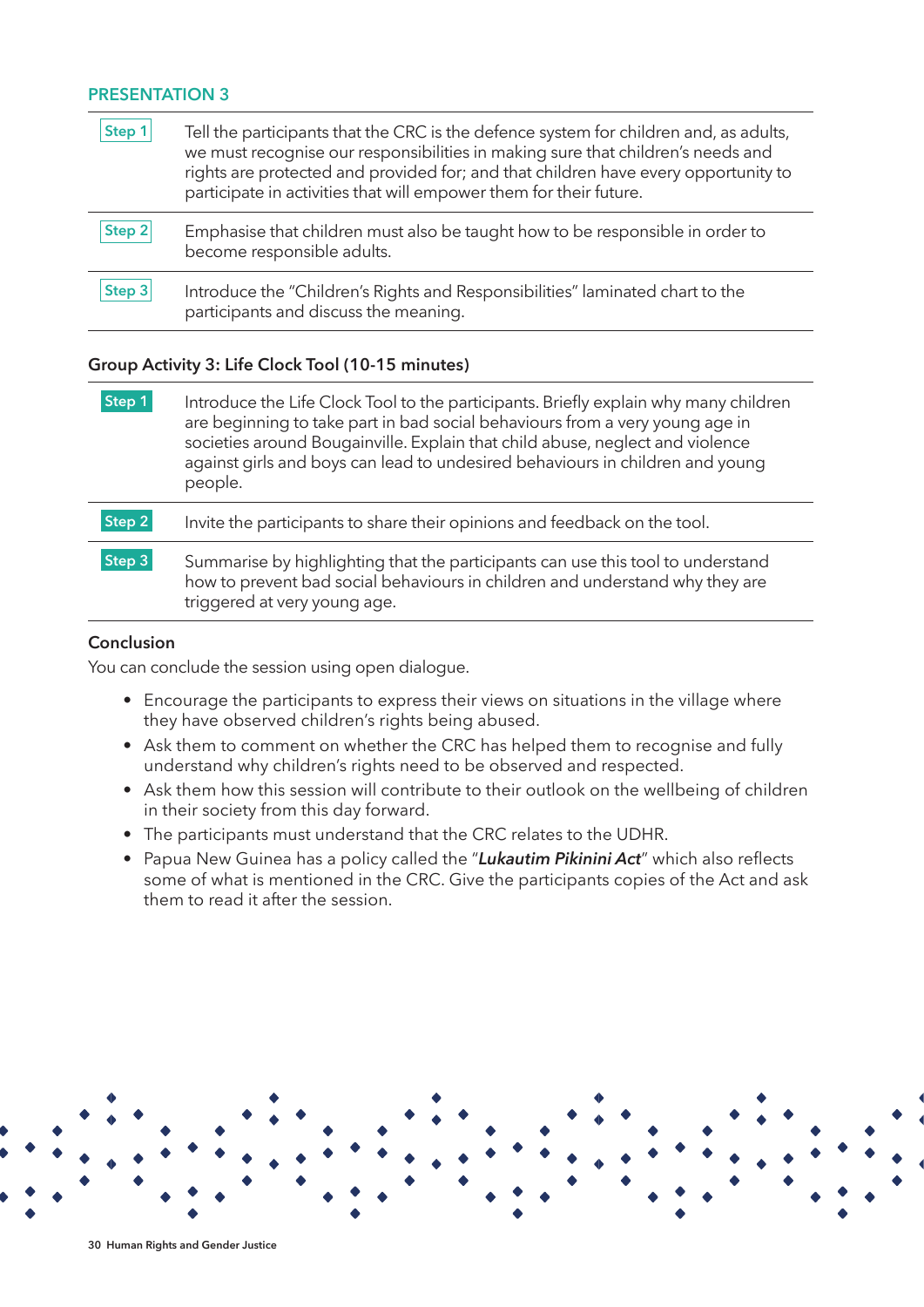### Session 1.7 Human Rights – Roles and Responsibilities

Objective: The participants will reflect on the previous sessions covering CEDAW, the CRC and the UDHR and realise that understanding rights come with roles and responsibilities, which are key to achieving gender equality within family units and in the society. By the end of this session, the participants must understand their individual roles and responsibilities.

Method: Presentations and group discussions

Materials: Butcher paper, markers, ruler, masking tape

#### Tools/forms:

- 'Roles and Responsibilities' handouts
- 'Equality Wheel' Tool
- Case study to support content of the session (if needed)
- 'Cycle of Violence' Tool
- 'Do No Harm' Tool

Time: 30–40 minutes

#### Introduction

**Step 1** Welcome the participants and introduce the session.

You can start with a brief recap on previous sessions by asking:

- What is the most valuable thing you have gained from learning about the UDHR, CEDAW and the CRC during previous sessions?
- Did you read the Lukautim Pikinini Act? What do you think about it?
- Was there a particular article that stood out for you? Perhaps that reminds you of particular situations in the village you come from?

Note: if there is a mixture of participants, it will be interesting to find out separately what the chiefs/elder men, adult men/women, youth male/female think. If you have this mix in your group, you can divide them into small groups to discuss the questions and then, present back to the group.

**Step 2** Summarise the discussion by highlighting key points or common responses.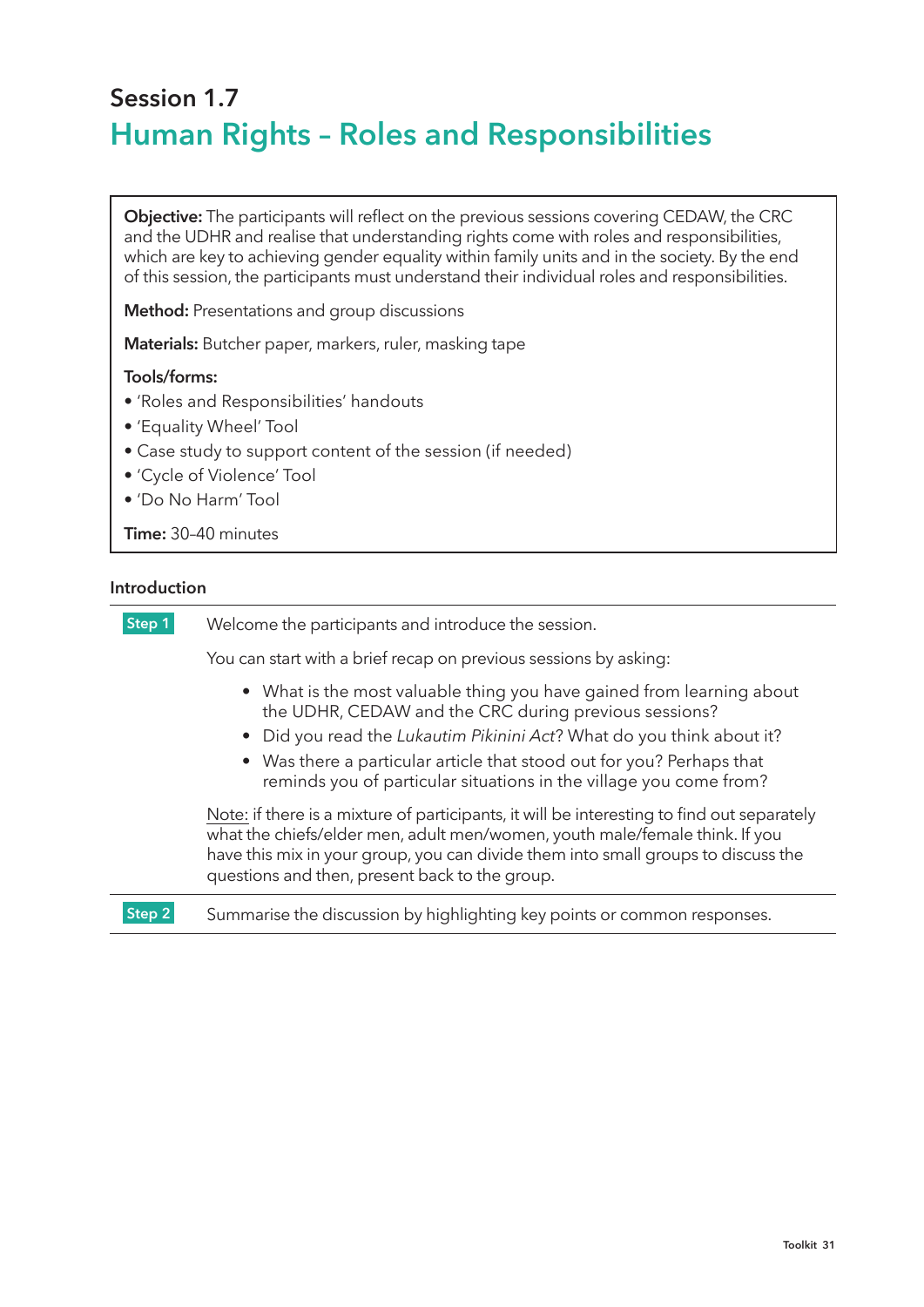#### **PRESENTATION**

 $\begin{array}{c|c|c|c|c|c} \textbf{Step 1} & \textbf{Invite two participants, one male and female, to volunteer for the next activity. They} \end{array}$ should come and stand in front of the group. Ask them to play a role of a 'woman' and a 'man', who start relationships.

> Ask the group, when would the man and woman be called differently? What should happen in their lives to be called, for example a 'husband and a 'wife', or a 'mother' and a 'father'?

> Explain that in this example we looked at how a male and a female fall into relationships. Then, they become married and people call them a "Husband" and a "Wife". Then, they become parents, and people start referring to them as a "Mother" and a "Father". With every stage of life or relationships, roles change and such roles involve different responsibilities.

> Ask the group to brainstorm what are the different roles and what responsibilities they include.

 Step 2 Present to the participants the Pillar 7 from the *Ten Theological Pillars of Gender Equality*: "Mutuality in Christian relationships and marriages".

> Explain that a man, once wed, must understand what it means to be a husband to his wife, and once they both begin a family, a father to his children. He must understand what roles and responsibilities he must do to succeed in becoming a good husband and a good father. The same applies to women – when they become a "wife" and a "mother", they hold responsibility to be a wife and a mother. Understanding the balance in these roles and responsibilities is a practical way of achieving gender equality and reducing Family and Sexual Violence within family units.

**Step 3** As the participants conduct the activities in this session, they can also begin to recognise how gender roles, influenced by custom norms, and cultural views and traditions play a part in inciting gender inequality within married couples.

> The participants should also learn to recognise that achieving equality is a two-way mutual decision to change bad behaviours.

Remind the participants of Genesis 2:24: "That is why a man leaves his father and mother, and is united with his wife, and they become one." Henceforth, the participants must understand that a man does not belong to himself, but to his wife, and a wife belongs to her husband, and their bodies are both temples of God, must be kept holy.

For the following activities, the participants must think and reflect carefully on what it truly means to become a Husband, a Father, a Wife and a Mother.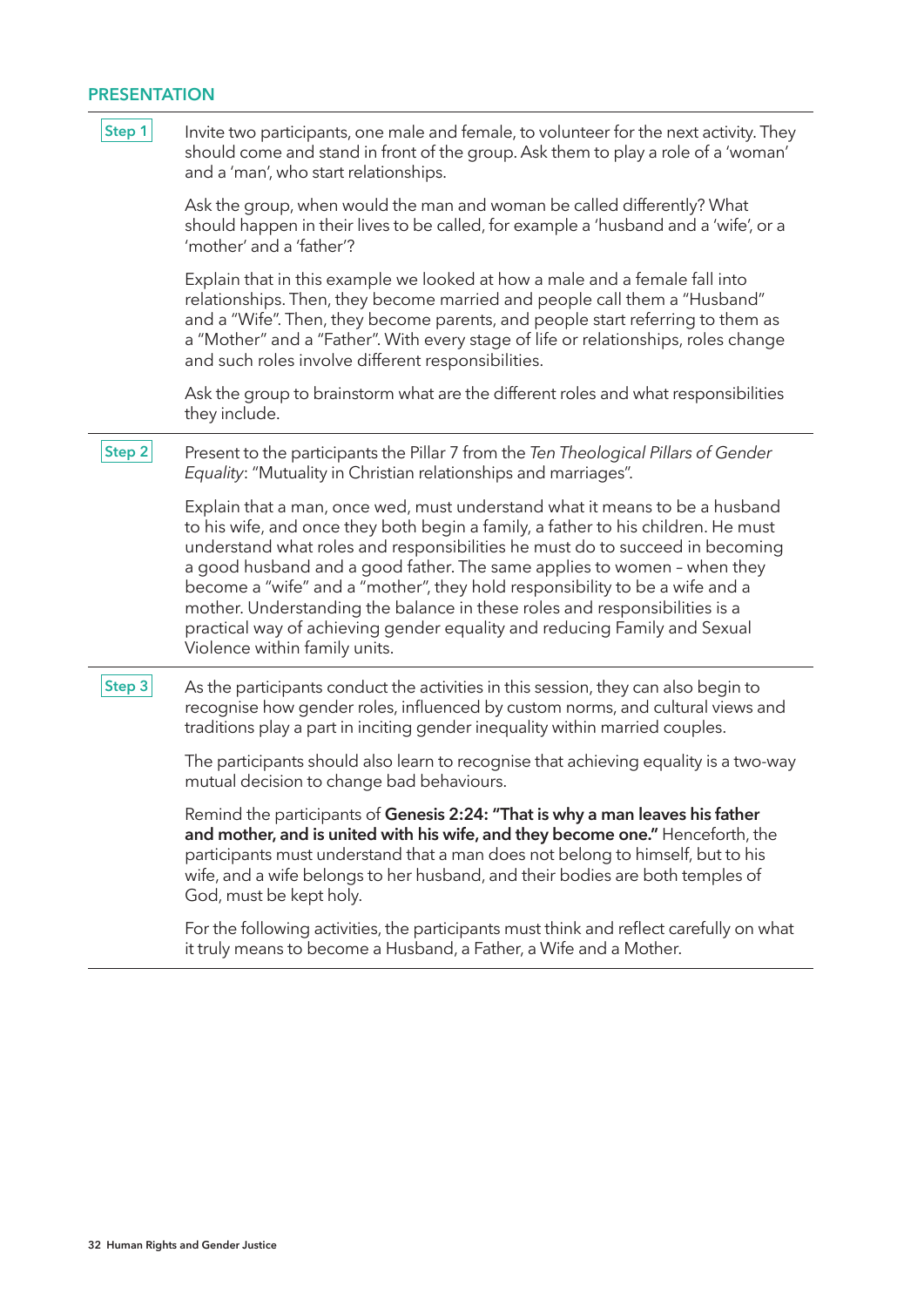#### Activity 1: Roles of a wife and a husband (20-25 minutes)

| Step 1 | Divide the participants into equal groups of 4-5 participants. Hand each group two<br>sets of butcher paper and markers.                                                                               |
|--------|--------------------------------------------------------------------------------------------------------------------------------------------------------------------------------------------------------|
| Step 2 | On the first sheet of butcher paper ask them to identify the roles and<br>responsibilities of a husband. On the second sheet of paper as them to identify the<br>roles and responsibilities of a wife. |
| Step 3 | Give 15-20 minutes to discuss.                                                                                                                                                                         |
| Step 4 | After the time lapses ask each group to identify a presenter to share their group<br>discussions with the rest of the group.                                                                           |
| Step 5 | Summarise the outcomes of this activity with the participants.                                                                                                                                         |
|        |                                                                                                                                                                                                        |

#### Activity 2: Roles of a father and a mother (20-25 minutes)

| Step 1 | Divide the participants into equal groups of 4-5 participants. Hand each group two<br>sets of butcher paper and markers.                                                                                |
|--------|---------------------------------------------------------------------------------------------------------------------------------------------------------------------------------------------------------|
| Step 2 | On the first sheet of butcher paper ask them to identify the roles and<br>responsibilities of a father. On the second sheet of paper as them to identify the<br>roles and responsibilities of a mother. |
| Step 3 | Give 15-20 minutes to discuss.                                                                                                                                                                          |
| Step 4 | After the time lapses ask each group to identify a presenter to share their group<br>discussions with the rest of the group.                                                                            |
| Step 5 | Summarise the key discussion points from this activity. You can also nominate a<br>volunteer from the group to do summaries after activities.                                                           |

#### Summary

Briefly introduce 'Cycle of Violence' Tool (if need be and depending on the group dynamics) to promote greater understanding of how gender inequality and unbalanced relations can instigate violence. The participants will learn to recognise the cycle of violence and how it relates to human rights, roles and responsibilities of each member of the society/community.

You can summarise all discussions using 'Equality Wheel' Tool to emphasise on achieving balance and mutuality within Christian relationships.

#### Conclusion

Ask the participants to think about the statement: "Human Rights as God's Defined Justice."

Introduce a 'Do No Harm' Tool to conclude discussions with the participants to endure their understanding of human rights and roles and responsibilities.

Conclude with open group discussion.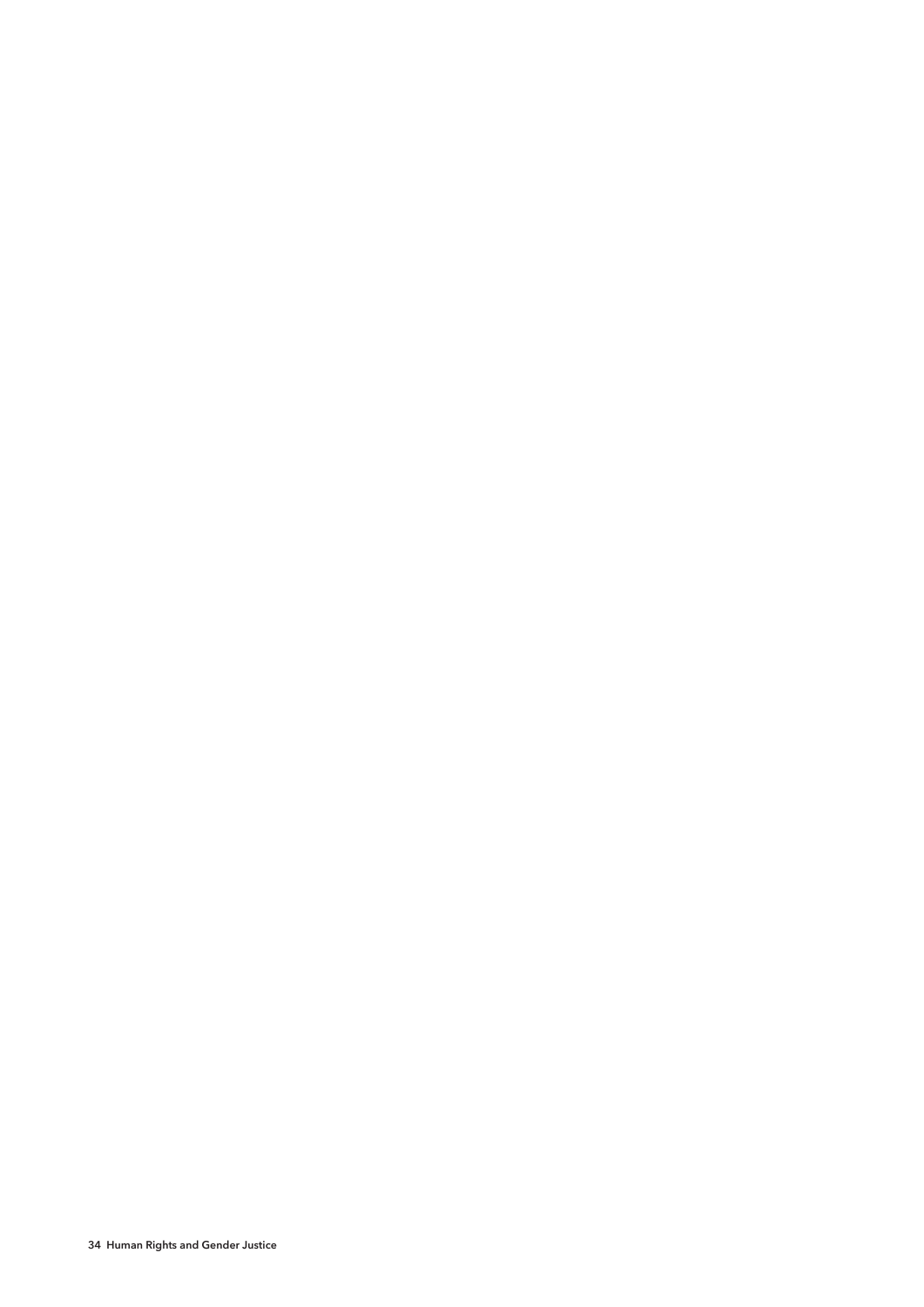## MODULE 2 Gender Justice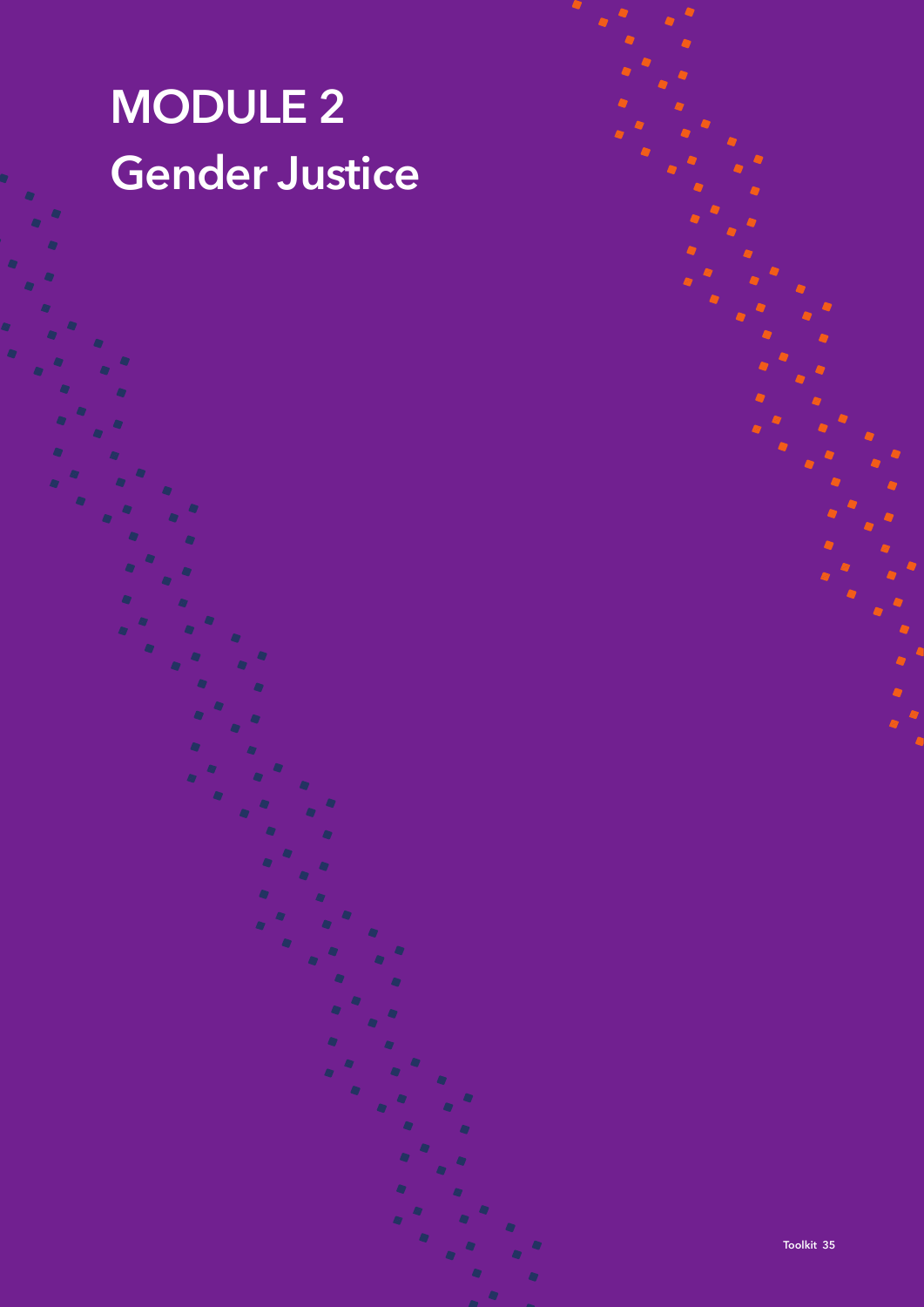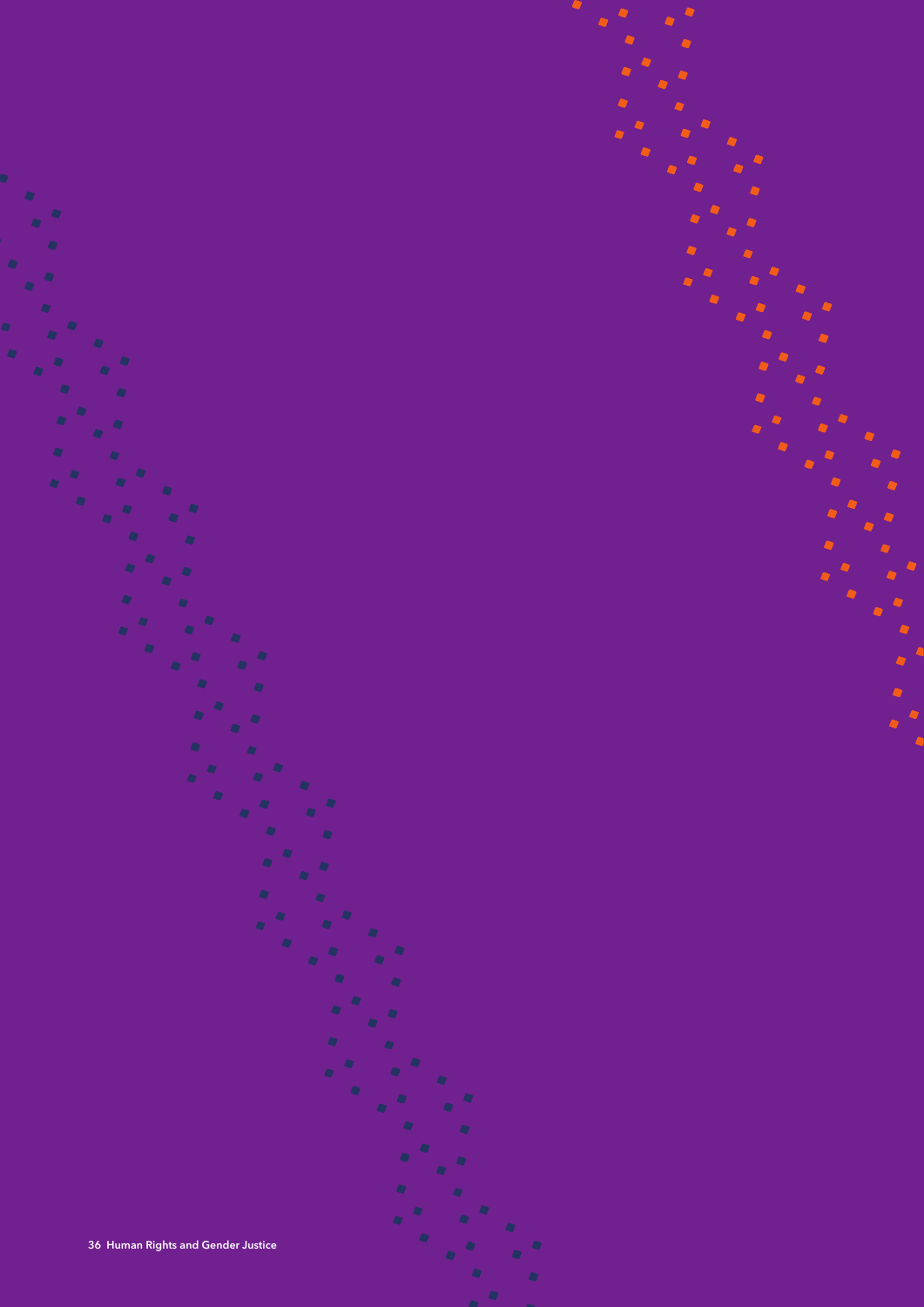### Session 2.1 Gender Justice – Where Do We Stand

Objective: The participants will be able to assess their level of knowledge and understanding on gender equality, human rights and violence against women. This session prepares the participants for future sessions in the Module.

Method: Group activities and discussions

Materials: Butcher paper, markers, masking tape, A4 paper, pins or blue tac

#### Tools/forms:

- Prepare three large signs with 'YES', 'NOT SURE' and 'NO'
- Prepare a chart with Questions and selection of Answers for a group activity

Time: 25-40 minutes

#### Introduction

| Step 1 | Welcome   |
|--------|-----------|
| Step 2 | Prayer    |
| Step 3 | Energizer |

#### Group Activity 1: Exploring Our Views (20-30 minutes)

The purpose of this group activity is to explore views of the participants on gender equality, human rights and violence against women. It allows the participants to focus on the topic and serves as a preparation for further sessions.

Remind the participants about 'Ground Rules' of the workshop.

For this session to go well, we need to respect each other's different views and perspectives. We need to be willing to listen to others and to be able to have a constructive dialogue and discussion on areas where we don't agree.

| Step 1            | Place large signs with 'YES', 'NOT SURE' and 'NO' at different places around the<br>room so that the participants can move freely between them as they answer<br>questions.                 |
|-------------------|---------------------------------------------------------------------------------------------------------------------------------------------------------------------------------------------|
| Step <sub>2</sub> | Ask the group to get up and come to the area of the room where you plan to<br>undertake this exercise. You need plenty of room so that everyone can freely move<br>between the signs.       |
| <b>Step 3</b>     | Tell the participants that this exercise is a quick way for us to explore what the<br>participants know or think about gender, gender equality, human rights and<br>violence against women. |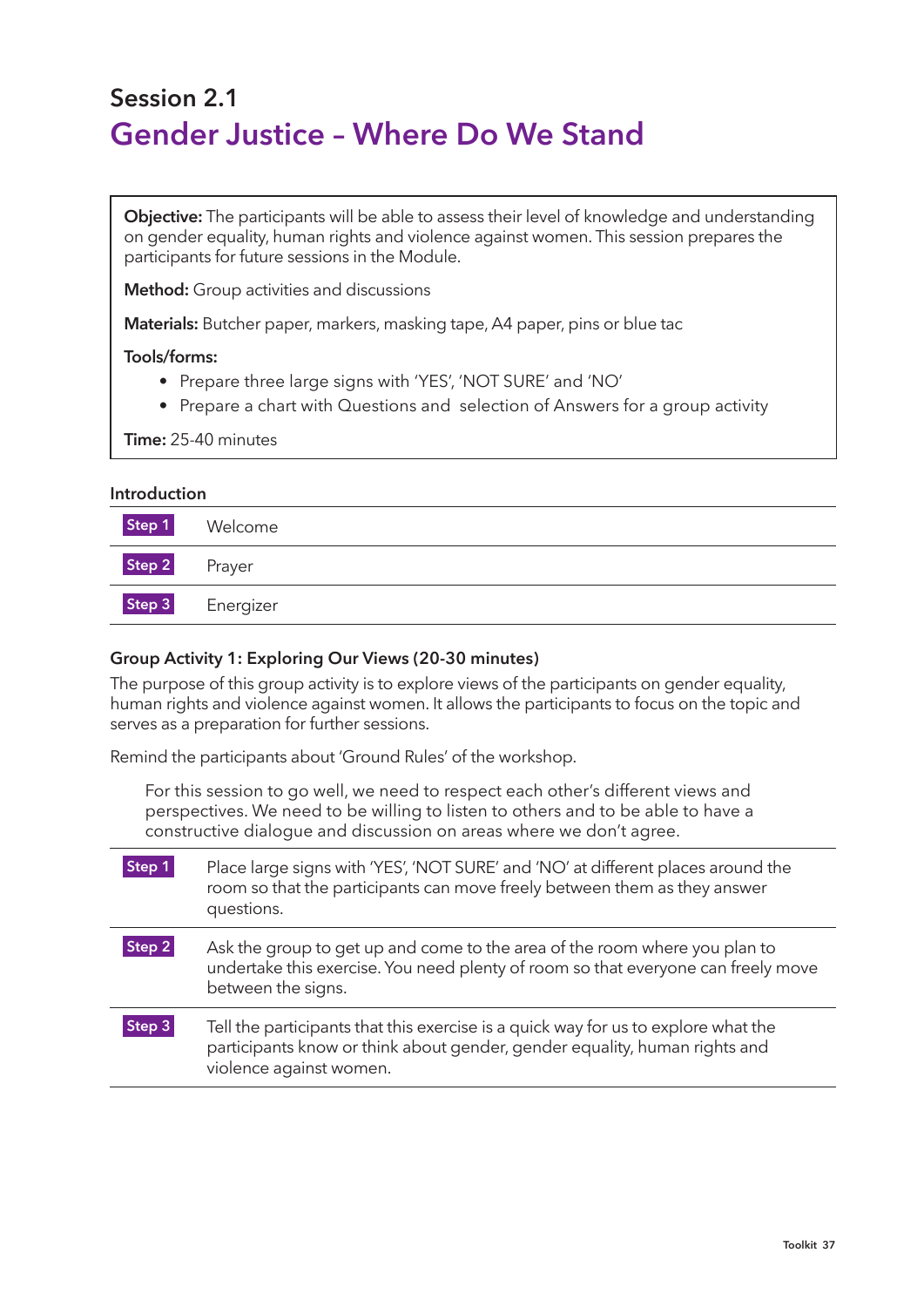| Introduce the exercise by saying: "I am going to ask you a few questions. Please<br>answer each question by "voting with your feet". This means, that depending on<br>your answer, you will move to that area of the room where the appropriate sign is.<br>There are three areas: "Yes', 'Not Sure', and 'No'."                                                                                    |
|-----------------------------------------------------------------------------------------------------------------------------------------------------------------------------------------------------------------------------------------------------------------------------------------------------------------------------------------------------------------------------------------------------|
| Point out where each sign is as you say this.                                                                                                                                                                                                                                                                                                                                                       |
| Ask the participants to give their honest responses and be quick in making up<br>their mind. Also suggest that they don't have to follow others, this exercise is about<br>their opinions and understanding. Explain to the group that there are no 'right' or<br>'wrong' answers in this exercise, all answers are important and we will be looking at<br>the overall picture for the whole group. |
| Prior to the session prepare a flipchart with questions and selection of answers for<br>this exercise, you will use it to document number of people against each question<br>and answer. Explain this process to the group and place the butcher paper with<br>questions on the wall.                                                                                                               |
| Read out the questions one by one. After each question, ask the participants<br>to move towards one of the 'YES', 'NOT SURE' or 'NO' areas of the room. When<br>everyone has decided on their answers and moved to an appropriate area, you<br>should count how many people are in each area. Write down the numbers on the<br>prepared chart.                                                      |
|                                                                                                                                                                                                                                                                                                                                                                                                     |

In the table below there are suggested questions for this group activity. You can add other questions.

| <b>Questions</b>                                                                                                                                        | Yes | <b>No</b> | <b>Not Sure</b> |
|---------------------------------------------------------------------------------------------------------------------------------------------------------|-----|-----------|-----------------|
| 1. Have you participated in any gender training before?                                                                                                 |     |           |                 |
| 2. Can you explain what the word "gender" means?                                                                                                        |     |           |                 |
| 3. Can you explain what a "stereotype" is?                                                                                                              |     |           |                 |
| 4. Can you explain what "human rights" are?                                                                                                             |     |           |                 |
| 5. Do you feel comfortable and confident to promote<br>gender equality (equality between women & men) in<br>your family, village, church and community? |     |           |                 |
| 6. Do you feel comfortable & confident to promote human<br>rights in your family, village, church and community?                                        |     |           |                 |
| 7. Is there discrimination in your community and country?                                                                                               |     |           |                 |
| 8. Do males and females have equal rights in your family,<br>village, church and community?                                                             |     |           |                 |
| 9. Is violence against women a problem in your community?                                                                                               |     |           |                 |
| 10. Are women generally in positions of decision making in<br>family, village, church and community?                                                    |     |           |                 |
| 11. Is it a good idea for males and females to have equal<br>rights?                                                                                    |     |           |                 |
| 12. A women's place is at home.                                                                                                                         |     |           |                 |
| 13. Add your own questions                                                                                                                              |     |           |                 |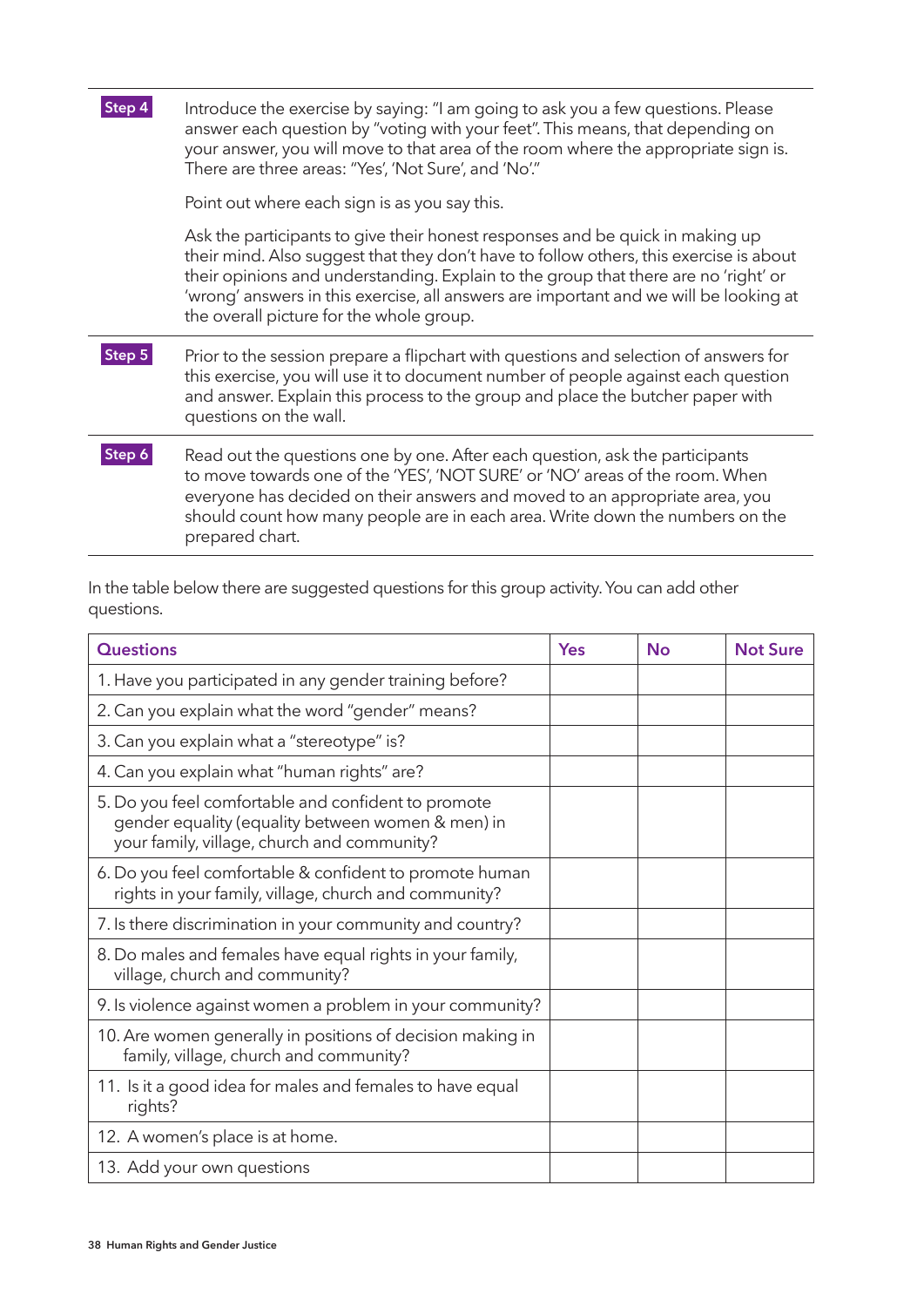**Tips for Facilitators:** You can design questions for this group activity in a way that will allow you to collect information for the assessment of the training in addition to the final evaluation forms. For example, you can include questions to do post-test on Module 1 to check how the participants understood the information, or you can collect information for a baseline knowledge on new concepts that will be covered under Module 2.

**Step 6** Read out the questions one by one. After each question, ask the participants to move towards one of the 'YES', 'NOT SURE' or 'NO' areas of the room. When everyone has decided on their answers and moved to an appropriate area, you should count how many people are in each area. Write down the numbers on the prepared chart.

#### Summary

At the end of the exercise, comment on what this group activity and results of responses tells us. Do not make any value judgments. People must not feel that they have the answer "wrong". At this point we don't want any group discussion to take place yet. It is important not to show surprise or alarm at where some people place themselves.

This exercise shows us that we are a diverse group (if it does) – we have different experiences and opinions.

If possible, make a few comments by referring to the completed chart. For example (adapt to your group):

- Some of us have had some gender training before, but most have not.
- Even though some/many of us have had some gender training, some/most of us feel unclear about what gender is, about what a stereotype is, or about what our human rights are.

Make a mental note of any differences between questions 5, 6 and 7. If there are significant differences, you may comment that our backgrounds, family history or work situations may all contribute to these differences.

#### **Conclusion**

If there is a lot of diversity in the group on questions 5 to 12, you can comment that this diversity is reflected in our communities – often people in our communities can have very different views and thoughts about these matters.

The views we have on gender equality, inequality and human rights go back to our childhood, when our initial attitudes and perceptions were formed, and as a result, we often feel very strongly about these things. Events and experiences in our lives also affect how we feel about human rights, violence against women and discrimination.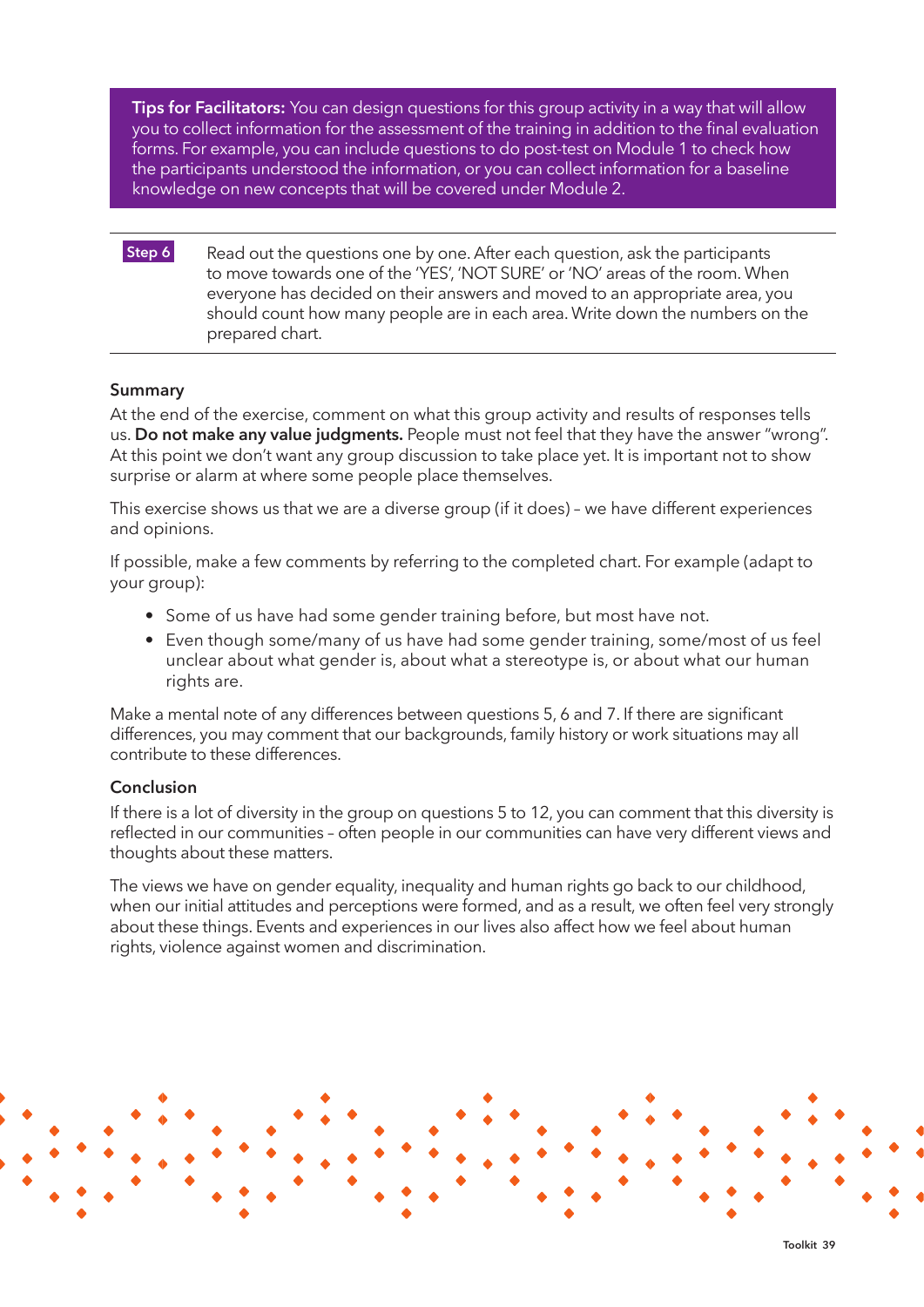### Session 2.2 Standing Alone, Sitting Together

Objective: The participants will be able to identify the differences and similarities in human beings and how such factors can lead to discrimination.

Method: Group activities and discussions

Materials: Butcher paper, markers, sticky tape

#### Tools/forms:

- Prepare cards for the group activity
- Poem 'Individual' (handouts)

Time: 30–40 minutes

#### Introduction

| Step 1                                                                         | Before the session begins, write on separate cards (sheets of paper) about 10    |  |
|--------------------------------------------------------------------------------|----------------------------------------------------------------------------------|--|
|                                                                                | human attributes (or individual qualities). Choose attributes that will help to  |  |
| demonstrate human similarities (majority categories) and differences (minority |                                                                                  |  |
|                                                                                | categories) in the group. In the table below there are some suggestions of human |  |
|                                                                                | attributes that could be used for the group activity                             |  |

You have hearing problems

You are widowed

You were not allowed to complete your secondary education

You were refused employment because of your sex, race, ethnicity, religion or disability (you can pick one attribute that is the most suitable for the group activity)

You grew up in a remote rural area

You are divorced or separated

You were orphaned

You never got married

You were adopted

You never had children

You completed Grade 3 at primary school

You are not able to afford basic needs

You were mistreated by your parents and guardians

You are a single mother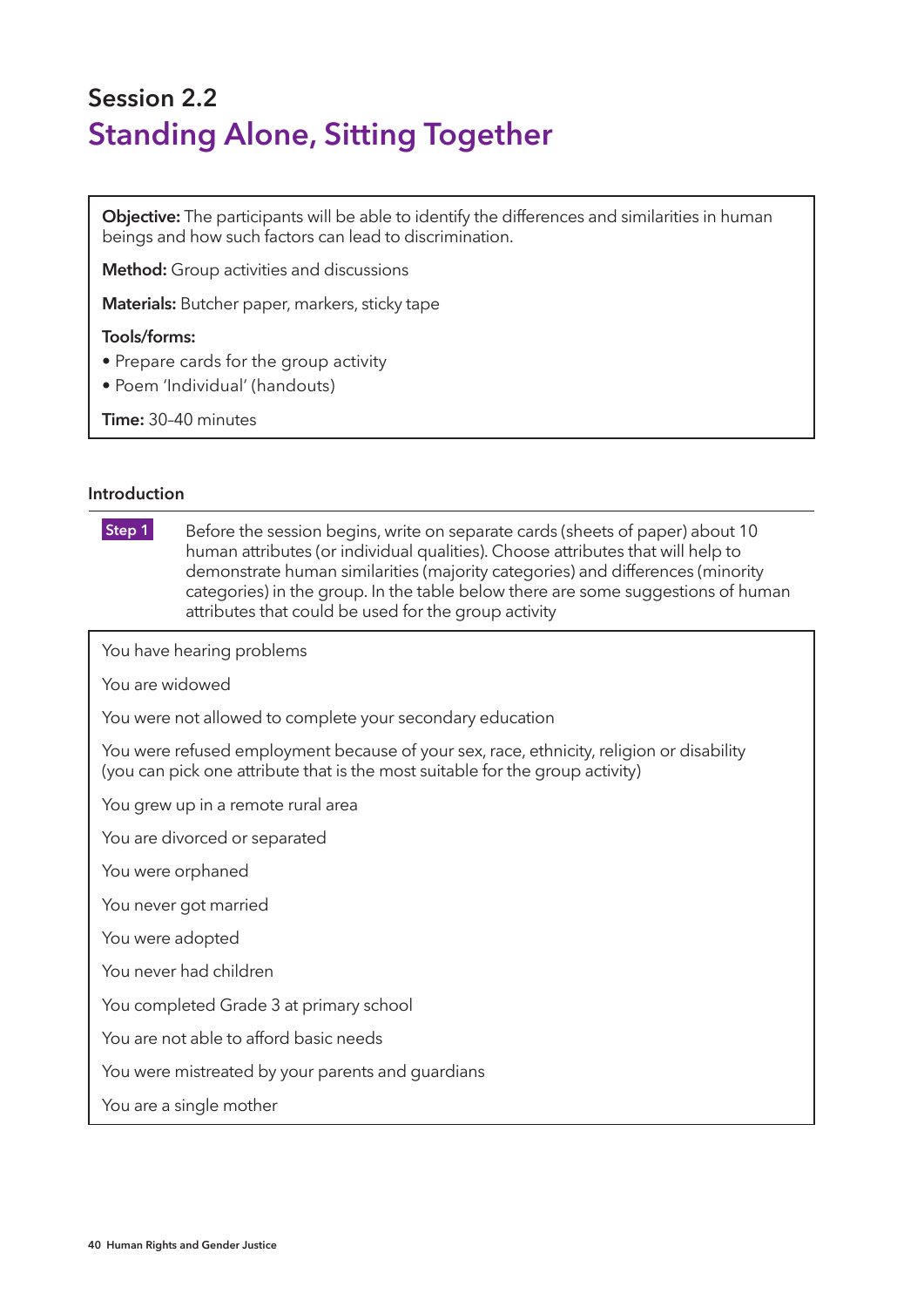| <b>Step</b> | Start the session with reminding about the 'Ground Rules' of the training. Tell the<br>participants that it is important to be sensitive and respectful to each other, that it is<br>important to feel safe to participate in this session and express our opinions.                          |
|-------------|-----------------------------------------------------------------------------------------------------------------------------------------------------------------------------------------------------------------------------------------------------------------------------------------------|
| Step 3      | Explain how the exercise works: "Volunteers will be asked to pick a piece of paper<br>from a pile in the centre and read out one of human attributes written on that card<br>(piece of paper). If this attribute applies to you, you should stand up."                                        |
|             | Emphasize that no one is forced to participate - only stand up if you wish to<br>acknowledge that you belong to that category of people.                                                                                                                                                      |
| Step 4      | Explain that the attributes on pieces of paper are just to get the process started.<br>After we have read out all the human attributes in the pile, the participants will be<br>asked if anyone wants to stand up and name a category that they belong to, or an<br>attribute that they have. |
|             |                                                                                                                                                                                                                                                                                               |

#### Group Activity 1: Standing Up (20-30 minutes)

| Step ' | Start the exercise by demonstrating how the process works: pick up a piece of<br>paper with an attribute written on it. Read it out to the group in the following<br>format: "Stand up, if you have hearing problems." If this attribute applies to the<br>participants, they should stand up. |
|--------|------------------------------------------------------------------------------------------------------------------------------------------------------------------------------------------------------------------------------------------------------------------------------------------------|
| Step 2 | When all cards in the pile have been read out, ask if anyone wants to continue<br>with naming another category that they belong to. This could be an attribute that<br>currently or in the past has made them feel different, isolated or vulnerable to<br>discrimination.                     |
|        | • Generally the human differences grow more personal and sensitive as<br>the exercise proceeds.<br>• End the exercise after some of the participants have shared a human<br>difference, and the participants have experienced how it feels to be in a<br>minority and a majority group.        |

#### Summary

Facilitate a full group discussion on the exercise by asking questions listed in the table below.

| <b>Questions</b>                                     | Points to bring out from the discussion                                                                                                                                                                                                                                              |
|------------------------------------------------------|--------------------------------------------------------------------------------------------------------------------------------------------------------------------------------------------------------------------------------------------------------------------------------------|
| What were the largest shared categories?             | Note that these are the majority groups.                                                                                                                                                                                                                                             |
| What were the smallest shared categories?            | Note that these are the minority groups.                                                                                                                                                                                                                                             |
| How did it feel to be part of the minority<br>group? | On the one side, belonging to the minority<br>group and having these attributes can be a<br>source of pride and an important component<br>of our identity.<br>On the other side, being part of a minority<br>group may make us feel embarrassed, isolated,<br>exposed or vulnerable. |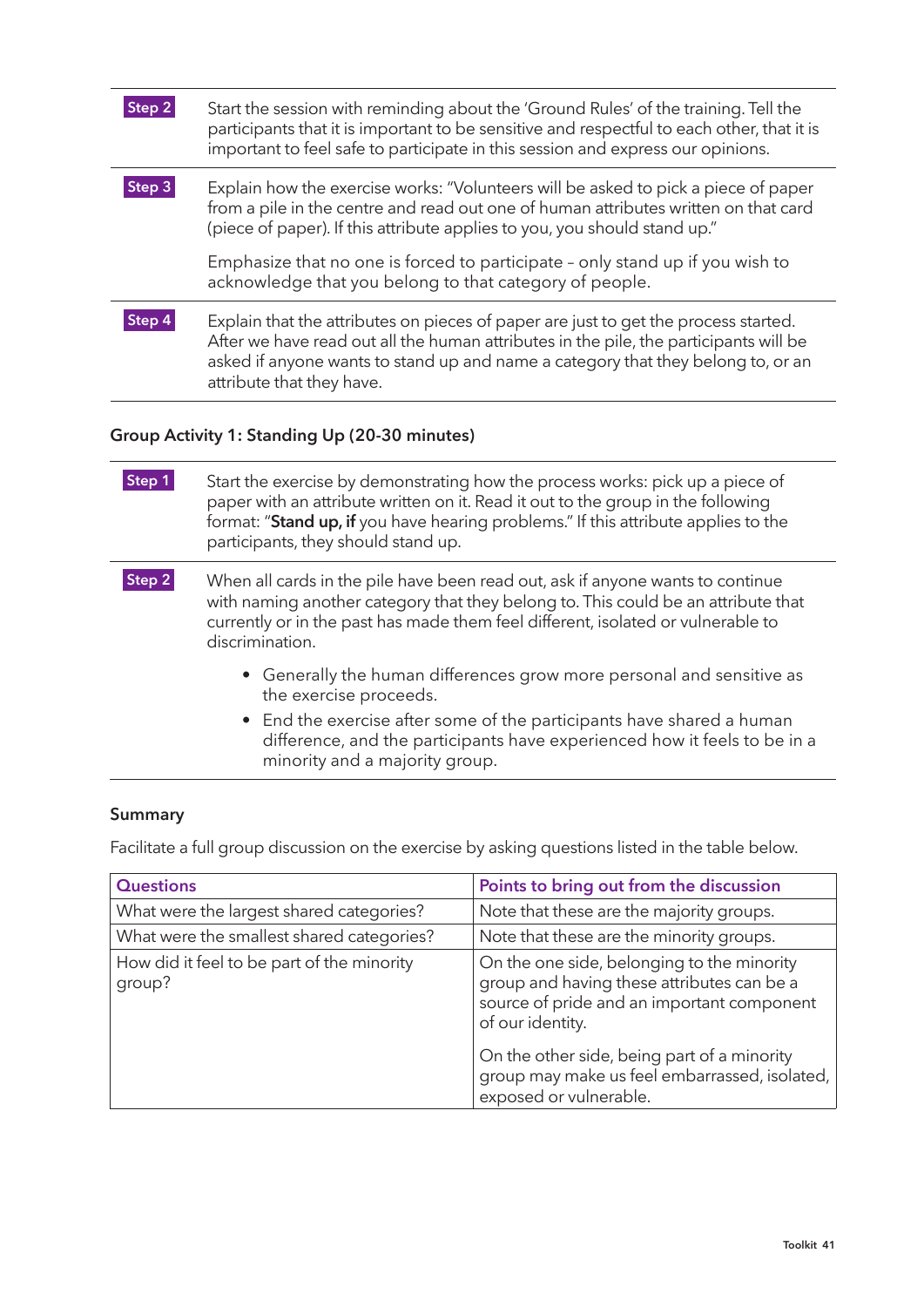| How did it feel to be part of the majority<br>group?                          | Safe?<br>Comfortable?<br>Sometimes being a part of the majority group<br>can give a feeling of empowerment as having<br>other people who share the same opinions,<br>attributes or situation.                                                                                        |
|-------------------------------------------------------------------------------|--------------------------------------------------------------------------------------------------------------------------------------------------------------------------------------------------------------------------------------------------------------------------------------|
| How do the differences and similarities<br>between us relate to human rights? | We are all individuals and we are all different.<br>Whether or not we come from a minority or<br>majority group, we are all born with our human<br>rights and dignity.<br>Sometimes, being in a minority group can<br>expose individuals to greater exclusion and<br>discrimination. |

#### **Conclusion**

Read out the poem entitled "The Individual" (or give handouts to participant and ask them to read it).

| <b>The Individual</b><br>As unique as the fingerprints<br>Of every human being<br>No two are alike.                                                                                         |
|---------------------------------------------------------------------------------------------------------------------------------------------------------------------------------------------|
| So too can be said for the Individual<br>Within everyone is unique.<br>There is a<br>Somebody within everybody.<br>We are individually unique.                                              |
| Each and every one of us<br>Just as there is an inner child<br>Within us all.<br>So too, there is a personality within<br>Somebody with their own feelings,<br>Their own emotions - a 'Me'. |
| Not someone living up to<br>Expectations of others<br>Or someone that should have been,<br>But someone that is individually unique -<br>The Individual.                                     |
| (Author unknown)                                                                                                                                                                            |

After the poem refer back to Pillar 9 of *Theology of Gender Equality*: "Empowering the Disempowered". Pillar 9 talks about those who experience discrimination because of their physical or emotional circumstances. It suggests that we should show compassion and support to those who need it and treat everyone equally regardless of their gender, ability/disability, religion or being a part of a minority group.

Summarise that this group activity was important for all participants to explore human similarities and differences, and to understand how these can lead to discrimination and inequality. The principle of non-discrimination is embedded into human rights and gender equality.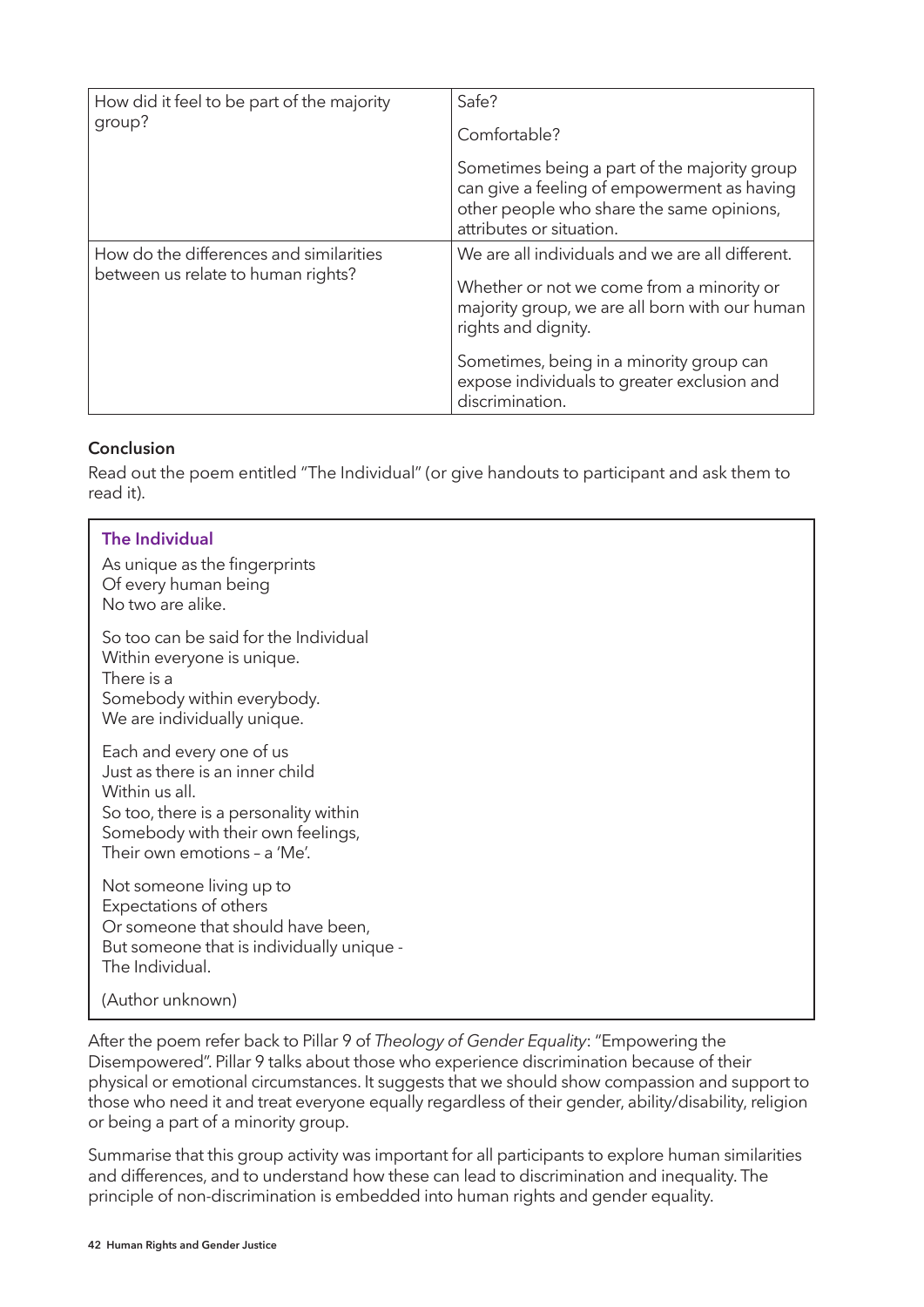### Session 2.3 Defining Sex and Gender

Objective: The participants will be able to explain and understand the differences between sex and gender.

Method: Group activities and discussions

Materials: Butcher paper, markers, masking tape, A4 paper, pins or blue tac

#### Tools/forms:

- Handout 'Statements about men and women' exercise sheet
- Materials required for group activities
	- 2 stick figures for 'Man' and 'Woman'
	- Labels for 'Man' and 'Woman' (written on A4 paper or butcher paper)
	- Blank pieces of paper (A5 size) 4 pieces per one participant

Time: 40–60 minutes

#### Introduction

| Step 1 | Welcome   |
|--------|-----------|
| Step 2 | Prayer    |
| Step 3 | Energizer |

#### Group Activity 1: A Man and a Woman (15-20 minutes)

| Step 1 | Prepare 2 large stick figures on 2 pieces of butcher paper. One labelled 'Woman'<br>and another labelled 'Man'. Attach these to the wall with blue tack or tape.                                      |
|--------|-------------------------------------------------------------------------------------------------------------------------------------------------------------------------------------------------------|
| Step 2 | Prior the session, cut A4 paper into half. Prepare enough pieces of paper for all<br>participants. Distribute pre-cut blank pieces of paper around the room: 4 pieces of<br>paper per person.         |
| Step 3 | Tell the participants that this exercise will be undertaken in the full group. The<br>key objective of this group activity is to explore the differences between sex and<br>gender.                   |
| Step 4 | Ask the participants to quickly write down (in large writing) two words that first<br>come to mind, when they think of the word 'Man'.                                                                |
|        | Tell them there is no need to think too hard - just write whatever comes to mind.<br>Ask the participants to attach their words next to the stick figure labelled 'Man' as<br>soon as they are ready. |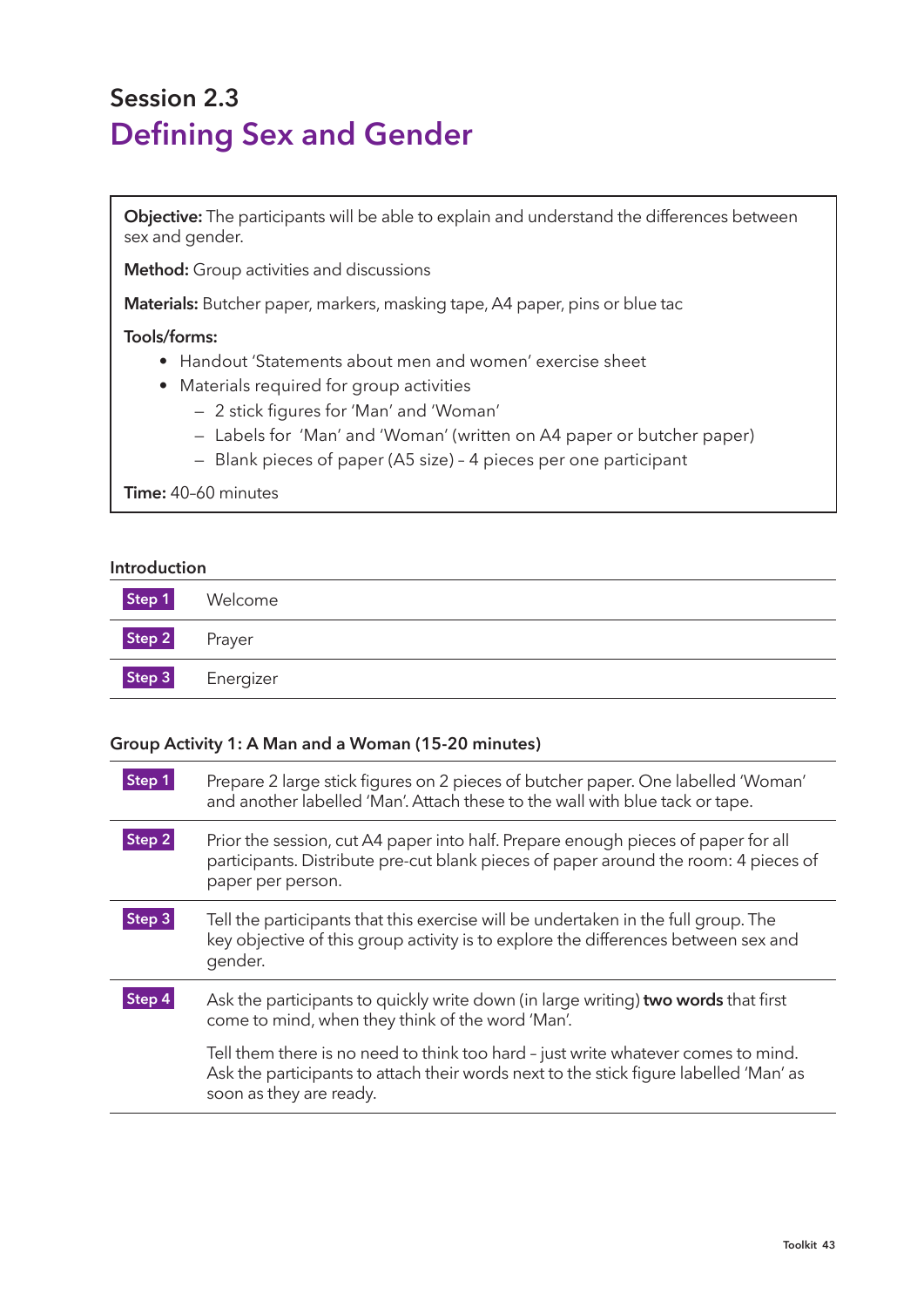| Step 5 | As the participants attach their words, try to make sure that similar and duplicated<br>words are placed close together.                                                                                                                                                                                                  |
|--------|---------------------------------------------------------------------------------------------------------------------------------------------------------------------------------------------------------------------------------------------------------------------------------------------------------------------------|
|        | For example, powerful male roles or attributes can be attached close together,<br>such as 'Leader', 'Chief', and 'Decision Maker'. Try to identify other categories to<br>cluster together.                                                                                                                               |
| Step 6 | Usually, a few words that the participants will write on pieces of paper will<br>describe biological differences between women and men, such as 'penis', 'vagina',<br>'breastfeeding', and so on.                                                                                                                         |
|        | If this has not happened, ask the participants to call out some of the main<br>biological attributes of women and men. Ask some of the participants to write<br>these down on pieces of paper, and attach them next to the stick figures. You only<br>need 1 or 2 biological words each for 'Woman' and 'Man' categories. |
| Step 7 | Ask the participants to silently read (to themselves) the lists of words that got<br>attached next to both figures.                                                                                                                                                                                                       |
| Step 8 | Then, ask the following questions:                                                                                                                                                                                                                                                                                        |
|        | • What do you notice about the words associated with women?                                                                                                                                                                                                                                                               |
|        | • How are women portrayed/ described?                                                                                                                                                                                                                                                                                     |
|        | • What do you notice about the words associated with men?<br>• How are men portrayed/ described?                                                                                                                                                                                                                          |
| Step 9 | Cover the stick figure label 'Man' with a prepared piece of paper with the word<br>'Woman'. And cover the label 'Woman' with the word 'Man'. Go through the list of<br>words for each figure (word-by-word) and ask:                                                                                                      |
|        | • Can these words (qualities or attributes), that you wrote for 'Woman',<br>also apply to men?                                                                                                                                                                                                                            |
|        | • Can these words (qualities or attributes), that you wrote for 'Man',<br>also apply to women?                                                                                                                                                                                                                            |
|        | Conclude this activity with summary of key discussion points and observations.                                                                                                                                                                                                                                            |

#### **Step 1** Distribute the handout with the exercise sheet 'Statements about men and women'. Ask the participants to fill it. These statements can be used to encourage lively conversations/ discussions in small groups or in the whole group. Such discussion will ensure good learning and deeper understanding of 'sex' and 'gender' concepts.

#### Resource for facilitators

Below are the examples of the exercise sheet, which is given to the participants to respond. Please note, that the handouts will not have answers and responses to questions. In the example below, we have included two sheets. One is the exercise sheet for the participants with clean sections for answers. The second sheet is for facilitators and has the correct responses, so facilitators would be able to respond accordingly and be able to provide explanations and feedback to the participants. You can add other statements of your choice to the exercise sheet.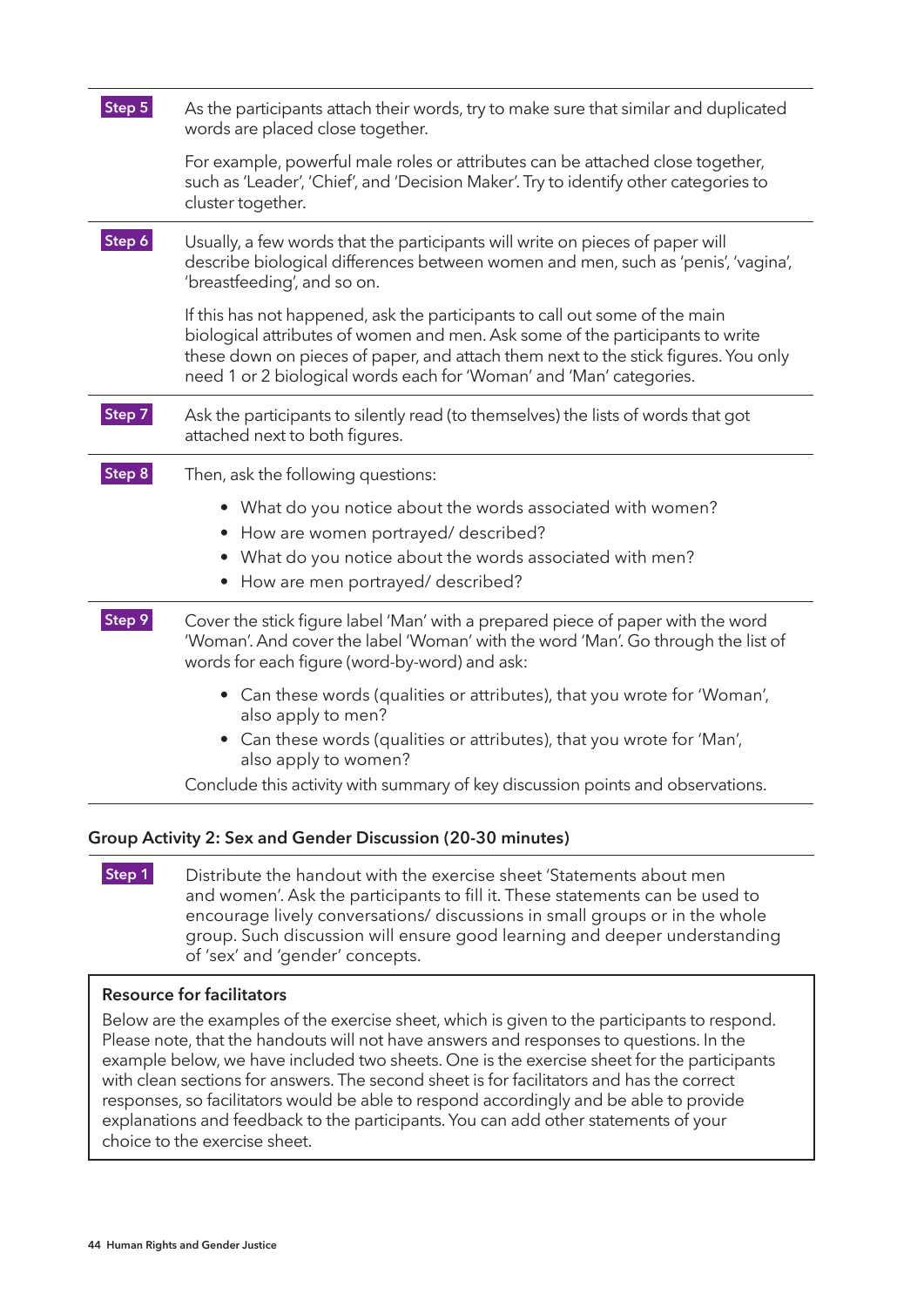### Exercise Sheet Statements about Men and Women

### Example 1: Hand out for participants

Guidance: Read the statements below. In your opinion, which statements are about 'sex' and which statements are about 'gender'? Are these statements 'True' or 'False'? Reflect on why do you think so.

| <b>Statement</b>                                                                                                                                                                                                                                                                                                                                                                                               | About<br><b>Sex</b> | About<br>Gender | True or<br><b>False</b> |
|----------------------------------------------------------------------------------------------------------------------------------------------------------------------------------------------------------------------------------------------------------------------------------------------------------------------------------------------------------------------------------------------------------------|---------------------|-----------------|-------------------------|
| 1. Women give birth to babies, men do not.                                                                                                                                                                                                                                                                                                                                                                     |                     |                 |                         |
| 2. Little girls are gentle, little boys are tough.                                                                                                                                                                                                                                                                                                                                                             |                     |                 |                         |
| 3. Most construction workers in Bougainville and<br>other developing countries are women.                                                                                                                                                                                                                                                                                                                      |                     |                 |                         |
| 4. Men are generally decision makers and leaders<br>in Pacific cultures.                                                                                                                                                                                                                                                                                                                                       |                     |                 |                         |
| 5. Women breastfeed babies.                                                                                                                                                                                                                                                                                                                                                                                    |                     |                 |                         |
| 6. Rural women account for the production of<br>half of the world's food, and up to 80% of<br>production in most developing countries.<br>Estimations show that 7 out of 10 of the world's<br>hungry are women. Also, women own less than<br>15% of land worldwide, and less than 2% of<br>property in the developing world; they do two-<br>thirds of the world's work, receive 10% of the<br>world's income. |                     |                 |                         |
| 7. Boys' voices break at puberty.                                                                                                                                                                                                                                                                                                                                                                              |                     |                 |                         |
| 8. Most perpetrators of sexual assault are male,<br>and most victims are female.                                                                                                                                                                                                                                                                                                                               |                     |                 |                         |
| 9. In Pacific countries, women are significantly<br>under-represented in management, technical<br>and professional jobs.                                                                                                                                                                                                                                                                                       |                     |                 |                         |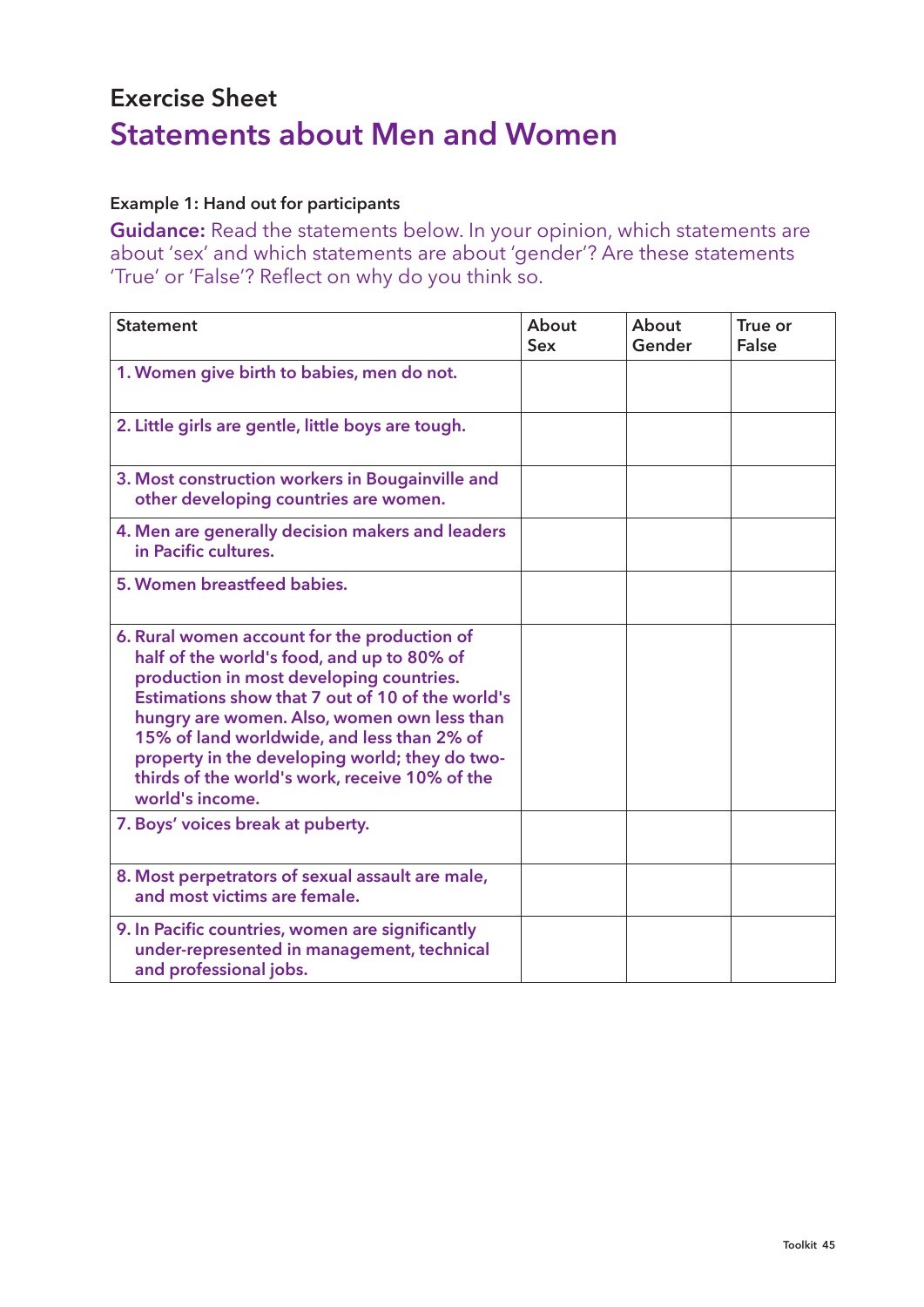### Exercise Sheet Statements about Men and Women

#### Example 2: Handout for facilitators

Guidance: Read the statements below. In your opinion, which statements are about 'sex' and which statements are about 'gender'? Are these statements 'True' or 'False'? Reflect on why do you think so.

| <b>Statement</b>                                                                                                                                                                                                                                                                                                                                                                                                                                                                                                                                                                                                                                           | About? | True or<br>False? |
|------------------------------------------------------------------------------------------------------------------------------------------------------------------------------------------------------------------------------------------------------------------------------------------------------------------------------------------------------------------------------------------------------------------------------------------------------------------------------------------------------------------------------------------------------------------------------------------------------------------------------------------------------------|--------|-------------------|
| 1. Women give birth to babies, men do not.<br>Response: It is a true statement and it refers to 'sex'.'                                                                                                                                                                                                                                                                                                                                                                                                                                                                                                                                                    | Sex    | <b>True</b>       |
| Sex' refers to an individual's biological and physical characteristics<br>that make them male or female. These are things that we are born<br>with. For example women are able to become pregnant and give<br>birth to a baby; men can impregnate a woman with his sperm but<br>cannot become pregnant with a baby.                                                                                                                                                                                                                                                                                                                                        |        |                   |
| 2. Little girls are gentle, little boys are tough.                                                                                                                                                                                                                                                                                                                                                                                                                                                                                                                                                                                                         | Gender | False             |
| <b>Response:</b> This statement relates to 'gender', it represents<br>perceptions about social roles and attitudes towards girls and<br>boys (female and male). This statement is false, as among girls and<br>boys there are both gentle and tough girls and boys. It depends<br>on an individual child's characteristics and nature.                                                                                                                                                                                                                                                                                                                     |        |                   |
| 'Gender' means the things that women and men are expected to<br>do: how they are expected to dress, talk and express themselves<br>in their communities.                                                                                                                                                                                                                                                                                                                                                                                                                                                                                                   |        |                   |
| Unlike sex, gender is not something that we are born with, but<br>something that we learn when we are young. We learn from the<br>people around us, our families, the media, teachers, our religious<br>leaders, etc. These ideas of gender strongly influence our beliefs,<br>ideas and opinions about what it means to be a woman or a man.                                                                                                                                                                                                                                                                                                              |        |                   |
| 3. Most construction workers in Bougainville and other                                                                                                                                                                                                                                                                                                                                                                                                                                                                                                                                                                                                     | Gender | False             |
| developing countries are women.                                                                                                                                                                                                                                                                                                                                                                                                                                                                                                                                                                                                                            |        |                   |
| <b>Response:</b> This statement relates to 'gender', it represents<br>perceptions about social roles and abilities of women and<br>men. This statement is false, as according International Labour<br>Organisation (ILO, 2001), formal construction jobs in most<br>countries are undertaken almost exclusively by men. However, the<br>picture changes when it is about 'informal construction sector',<br>often women perform majority of informal construction jobs (part-<br>time or casual, low paid, without a contract, perform unskilled<br>tasks). <sup>12</sup> The situation may vary from country to country and from<br>location to location. |        |                   |

<sup>12.</sup> Wells, J. The Construction Industry in the Twenty-First Century: Its Image, Employment Prospects and Skill Requirements. Research Paper. International Labour Organisation: 2001. Cited at http://wiego.org/informal-economy/occupational-groups/ construction-workers.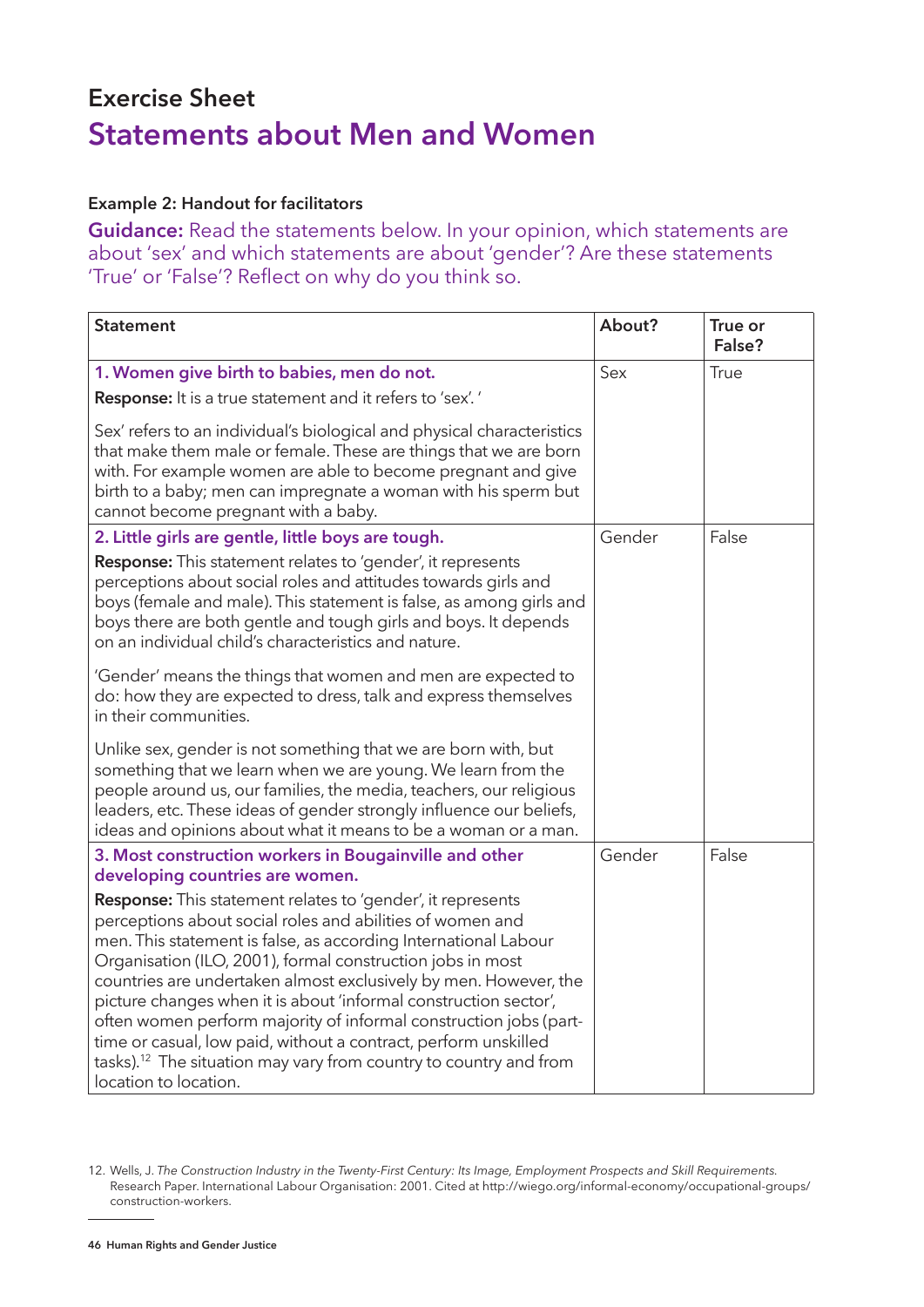| 4. Men are generally decision makers and leaders in<br>Pacific cultures.                                                                                                                                                                                                                                                                                                                                                                                                | Gender | True |
|-------------------------------------------------------------------------------------------------------------------------------------------------------------------------------------------------------------------------------------------------------------------------------------------------------------------------------------------------------------------------------------------------------------------------------------------------------------------------|--------|------|
| <b>Response:</b> This statement relates to 'gender', it represents<br>perceptions about social roles and abilities of women and<br>men. In majority of cases, this statement can be true. Due to<br>gender inequality, men occupy most positions of power and<br>decision making. But there could also be women who lead their<br>communities and make decisions, for example in matrilineal<br>cultures and societies.                                                 |        |      |
| 5. Women breastfeed babies.                                                                                                                                                                                                                                                                                                                                                                                                                                             | Sex    | True |
| <b>Response:</b> Breastfeeding is ability of women and it is related to<br>'sex'. It is a true statement.                                                                                                                                                                                                                                                                                                                                                               |        |      |
| 6. Rural women account for the production of half of the<br>world's food, and up to 80% of production in most developing<br>countries. Estimations show that 7 out of 10 of the world's<br>hungry are women. Also, women own less than 15% of land<br>worldwide, and less than 2% of property in the developing<br>world; they do two-thirds of the world's work, receive 10% of<br>the world's income.<br>Response: This is a true statement. The data is from Women's | Gender | True |
| Rights and Gender Equality: International Day of Rural Women<br>2015. Compilation of an In-Depth Analysis and a Study. Prepared<br>for Policy Department of the European Parliament (2015). <sup>13</sup>                                                                                                                                                                                                                                                               |        |      |
| Such economic inequality relates closely to gender inequality.<br>Women are disadvantaged in many ways due to their gender,<br>they have limited access to decision making, education and<br>resources, and as a result, they earn less and represent the largest<br>number of world's poor.                                                                                                                                                                            |        |      |
| 7. Boys' voices break at puberty.                                                                                                                                                                                                                                                                                                                                                                                                                                       | Sex    | True |
| Response: This statement is related to 'sex'. It is a true statement.<br>When boys grow into young men, their voices break. This is a<br>biologically determined feature of males.                                                                                                                                                                                                                                                                                      |        |      |
| 8. Most perpetrators of sexual assault are male, and most<br>victims are female.                                                                                                                                                                                                                                                                                                                                                                                        | Gender | True |
| <b>Response:</b> This statement is related to 'gender'. It is a true<br>statement. According to World Health Organisation (2016),<br>global estimates indicate that about 1 in 3 (35%) women<br>worldwide have experienced either physical and/or sexual<br>intimate partner violence or non-partner sexual violence in<br>their lifetime. Intimate partner and sexual violence are mostly<br>perpetrated by men against women. <sup>14</sup>                           |        |      |
| All forms of violence against women and girls are connected<br>to gender norms that embody gender inequality and unequal<br>power relations.                                                                                                                                                                                                                                                                                                                            |        |      |

<sup>13.</sup> See: http://www.europarl.europa.eu/RegData/etudes/STUD/2015/536466/IPOL\_STU(2015)536466\_EN.pdf

<sup>14.</sup> Violence Against Women: Intimate Partner and Sexual Violence Against Women. Fact Sheet. WHO: 2016 (Updated November 2016): http://www.who.int/mediacentre/factsheets/fs239/en/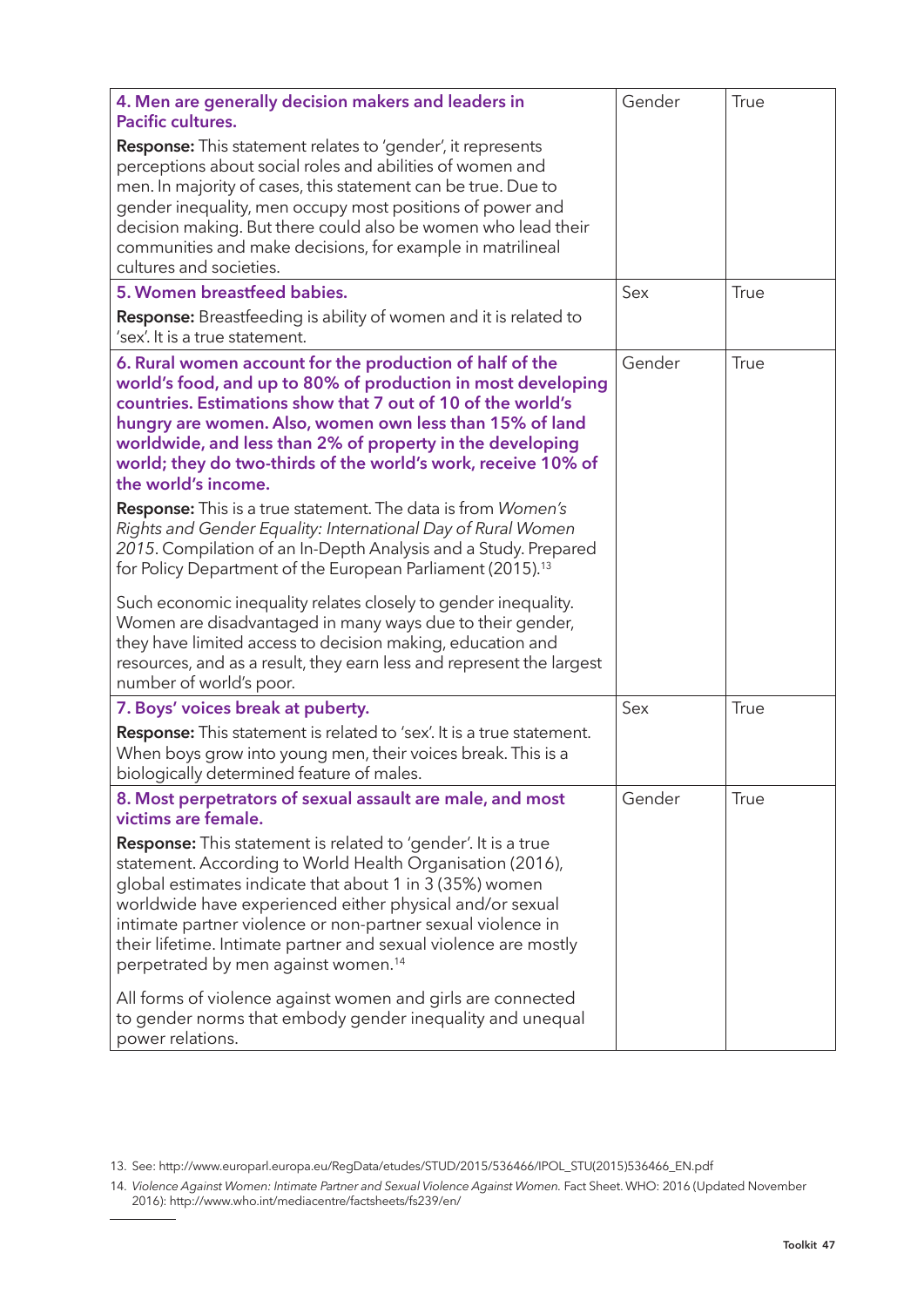| 9. In Pacific countries, women are significantly under-<br>represented in management, technical and professional jobs.<br><b>Response:</b> This statement is related to 'gender'. It is a true statement. | Gender | True |
|-----------------------------------------------------------------------------------------------------------------------------------------------------------------------------------------------------------|--------|------|
| According to World Bank data, PNG is ranked 138 out of 143<br>countries for women's participation in national parliaments, with<br>only seven women ever elected to parliament in 40 years. <sup>15</sup> |        |      |
| In PNG, women hold only 12 percent of executive positions; and<br>there are only three female judges out of 27. <sup>16</sup>                                                                             |        |      |

#### Summary

Ask the participants what they think about the exercise and if any thoughts have come about.

Invite the participants to discuss and share experiences.

#### **Conclusion**

Sex refers to male and female. Sex describes the biological differences between men and women. Sex refers to biological differences: chromosomes, hormonal profiles, internal and external sex organs. For example,

- Females and males are born with different reproductive organs.
- Only women have the capacity to give birth and breastfeed.
- Only men have the capacity to impregnate women (make women pregnant)

Gender refers to masculine and feminine. Gender describes the characteristics that a society or culture describes as masculine or feminine.

Gender describes different roles and responsibilities of women and men in family and society:

- What males and females do,
- What they are responsible for,
- How they are expected to behave,
- What they are allowed to do, and
- What is seen as normal and proper behaviour.

Most of the accepted differences in roles, responsibilities and status between men and women are not 'natural' – they are the result of cultural and religious stereotypes and prejudices. Such ideas are often harmful to women and usually disadvantage women in multiple ways.

Our ideas about what females and males should be like, about femininity and masculinity, and how they should behave are not fixed. They change over time and vary within cultures and between cultures.

Gender roles, responsibilities and expectations vary according to cultural, religious, historical and economic factors.

Gender discriminative practices and attitudes are socially determined and such behaviour and attitudes can be learnt or unlearned.

<sup>15.</sup> World Bank et al (2013) Papua New Guinea Country Gender Assessment 2011–2012, p. 96.

<sup>16</sup>. Pacific Women PNG Country Plan (2014–2019), p.4.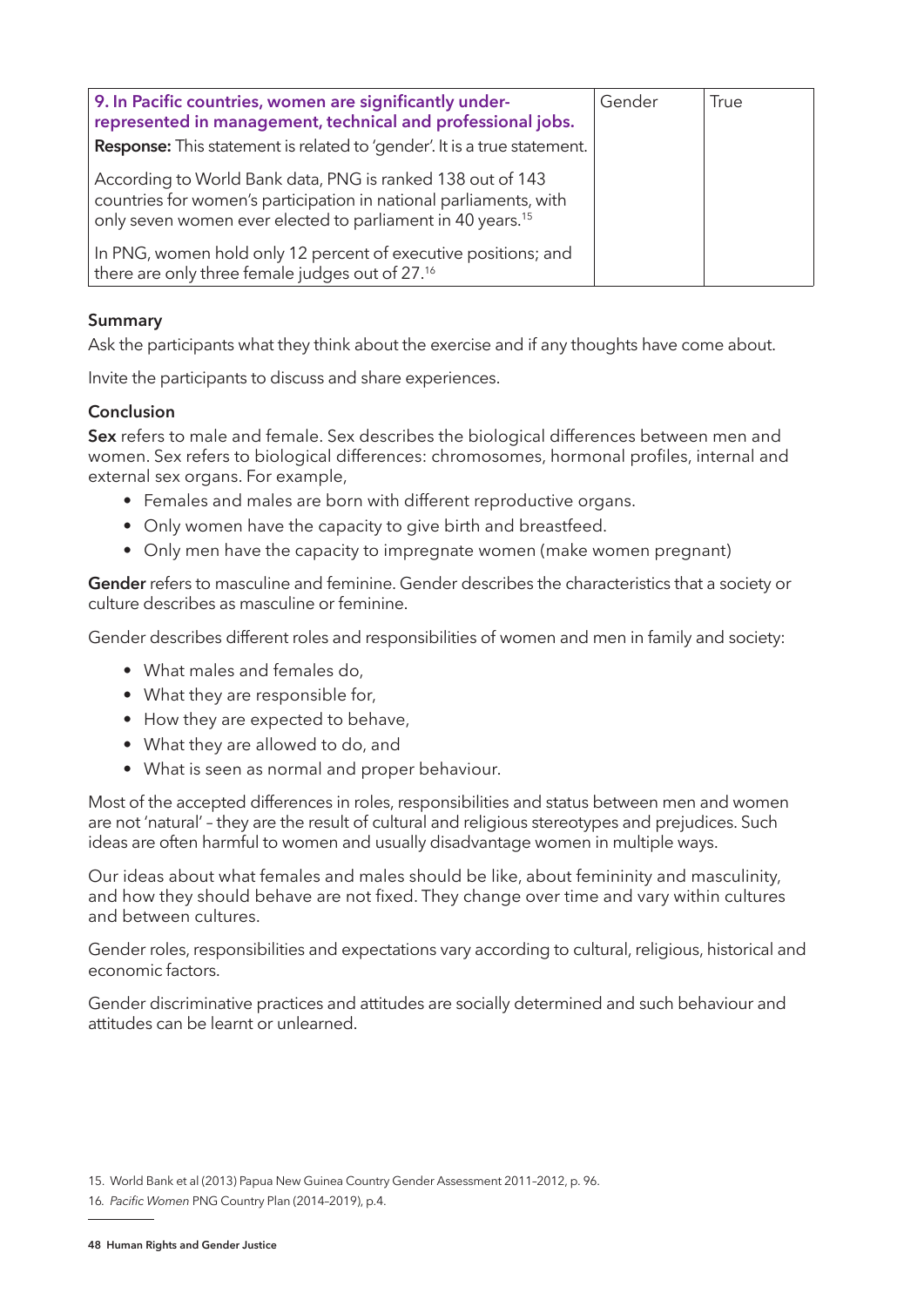It is important to acknowledge that there are some factors, which have promoted changes in gender roles and responsibilities, such as:

- Economic changes (women need to earn money for their families to survive),
- Political upheaval,
- Development programs (which need to involve both women and men to be effective and successful),
- Educational opportunities, and
- Increasing understanding and practice of human rights for all people.

It is up to women and men together to make these changes in gender relations for the better, so that all women, men, boys and girls can enjoy their full human rights.

Parents can build equality between men and women by giving their sons and daughters equal treatment, attention, care, education, encouragement and opportunities to fulfil their human potential.

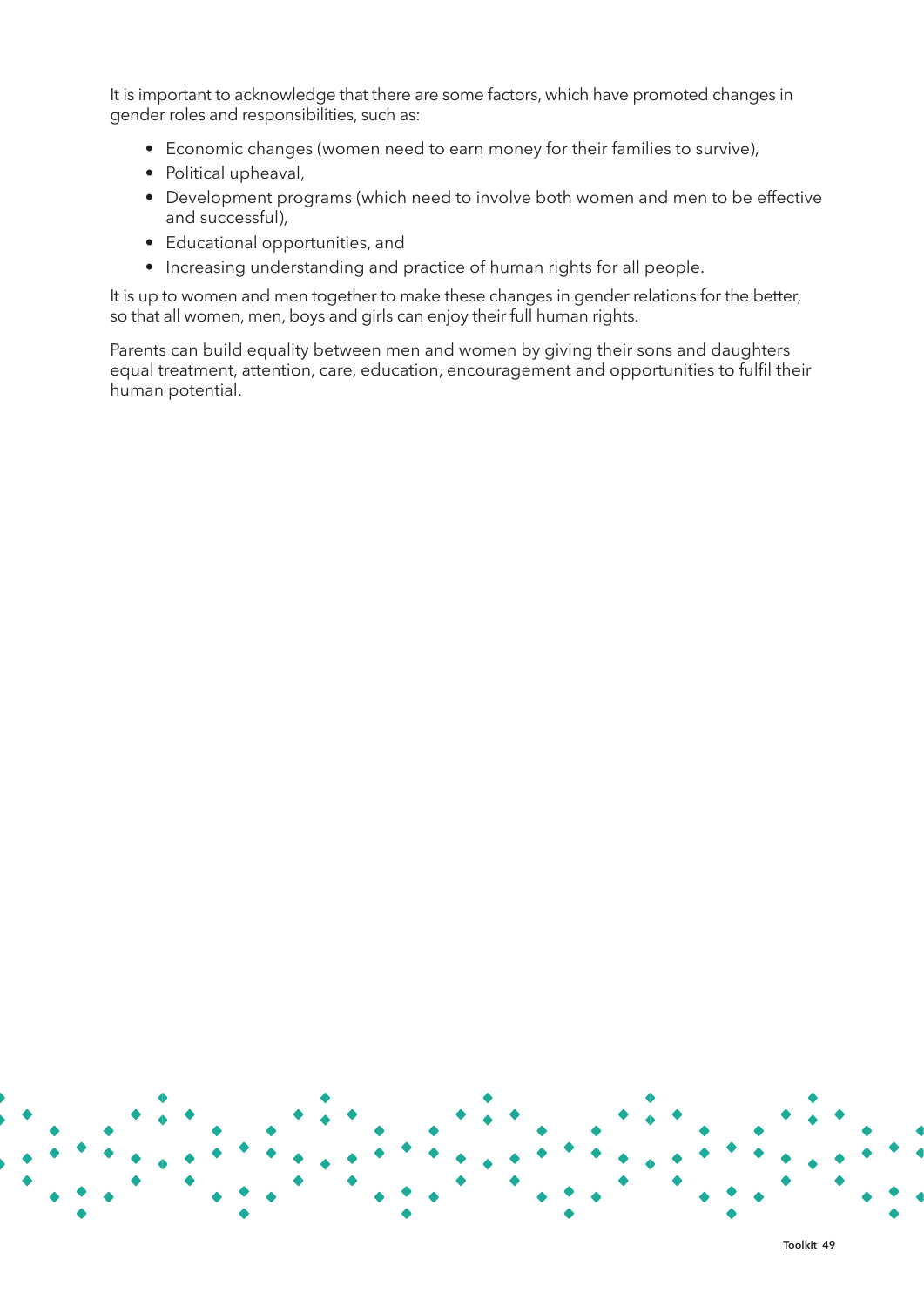### Session 2.4 Discrimination against Women, Gender Stereotypes, Violence against Women

Objective: The participants will be able to understand the links between discrimination, stereotypes and violence against women.

Method: Group activities, discussions and presentations

Materials: Butcher paper, markers, sticky tape

#### Tools/forms:

- Have handouts with poems ready (they may be useful for group activities and to start conversations)
- Write down on a butcher paper questions for the group activity
- Handouts with CEDAW summary and articles

#### Time: 60–90 minutes

#### Introduction

| Step 1 | Welcome   |
|--------|-----------|
| Step 2 | Prayer    |
| Step 3 | Energizer |

#### Group Activity 1: Discussion in pairs (15-20 minutes)

| Step 1             | Ask the participants to form pairs and discuss the terms:                                                                    |  |
|--------------------|------------------------------------------------------------------------------------------------------------------------------|--|
|                    | • Discrimination,<br>• Stereotypes, and<br>• Violence.                                                                       |  |
| Step 2             | Give them 5-10 minutes to discuss this and then bring everyone back to the large<br>group and discuss the definitions.       |  |
| $\mathsf{Step}\,3$ | Explain to the participants that next we will do an activity to further understand<br>discrimination and gender stereotypes. |  |

#### Group Activity 2: Gender discrimination (40-50 minutes)

**Step 1** Tell the participants that in this session we will explore our experiences of gender discrimination (these could be personal or observed examples). We will look at how discrimination against women, gender stereotypes and violence against women are interlinked.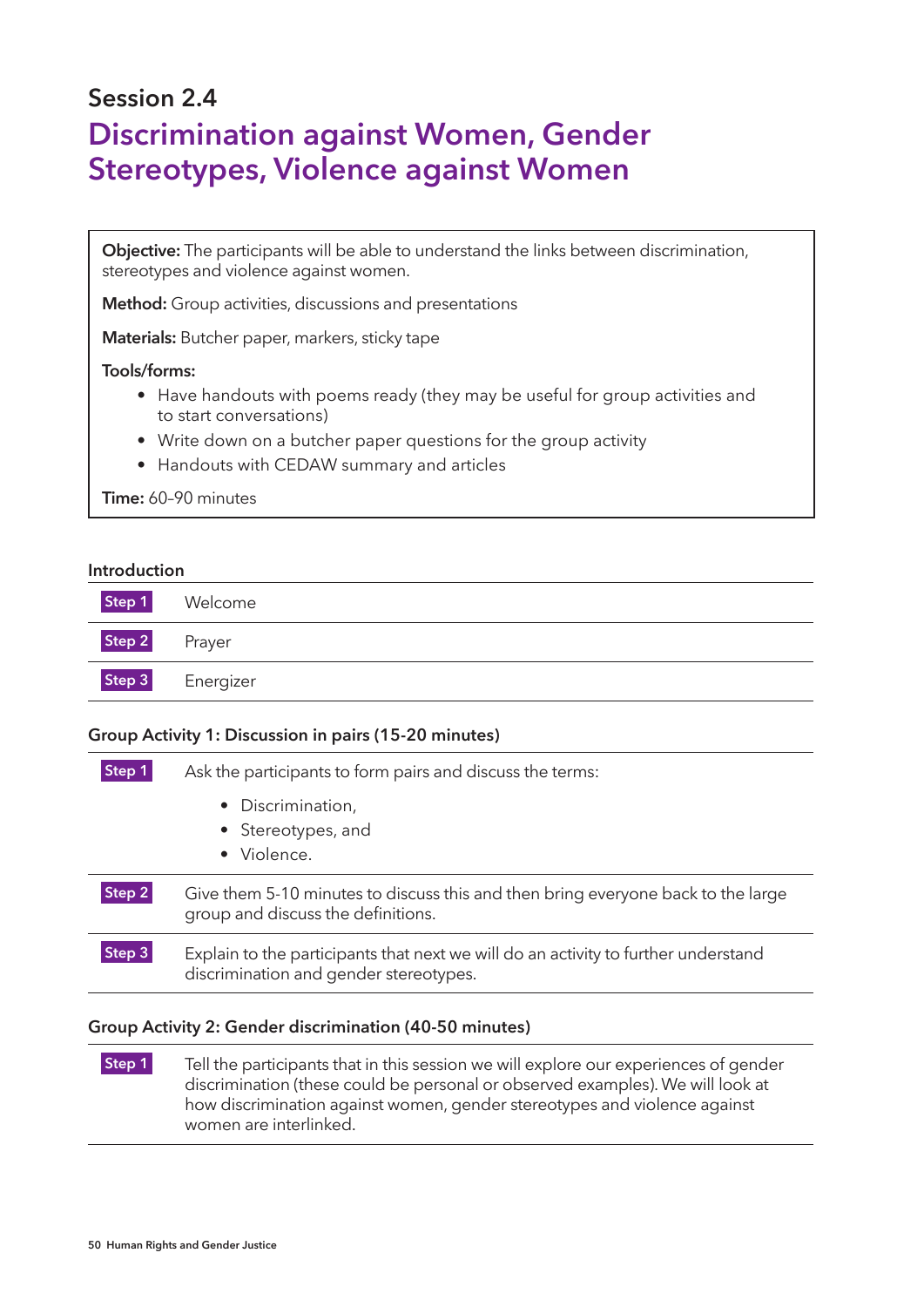| Step 2 | Before proceeding to the group discussion, remind the participants about 'Ground<br>Rules' of the workshop and that it is important to respect each other, be sensitive to<br>each other and keep confidential information inside of the circle.                                                                                                                                                                                                                                                                                                                                                                                                                                                                                                                                 |
|--------|----------------------------------------------------------------------------------------------------------------------------------------------------------------------------------------------------------------------------------------------------------------------------------------------------------------------------------------------------------------------------------------------------------------------------------------------------------------------------------------------------------------------------------------------------------------------------------------------------------------------------------------------------------------------------------------------------------------------------------------------------------------------------------|
| Step 3 | Ask the participants to form small groups and tell them that they have 30 minutes<br>to do the following tasks:                                                                                                                                                                                                                                                                                                                                                                                                                                                                                                                                                                                                                                                                  |
|        | Part 1<br>Invite the participants to share an experience of discrimination. This<br>$\bullet$<br>could be something that happened to them or what they have observed<br>in their community. They have 15-20 minutes for this part of the activity.<br>Think about the following questions while sharing your example:<br>$\bullet$<br>- How did it make you feel?<br>- What were the consequences for your/ someone else's life?<br>- Is this type of discrimination linked to gender stereotypes?<br>Is it a form of sexism?<br>Does this type of discrimination (and stereotypes) lead to violence<br>against women?<br>- What do you think the links are between discrimination against<br>women, gender stereotypes and violence against women?                              |
|        | Part 2                                                                                                                                                                                                                                                                                                                                                                                                                                                                                                                                                                                                                                                                                                                                                                           |
|        | After all participants shared their experiences, ask groups to prepare a<br>$\bullet$<br>collective report back, which summarises shared experiences and key<br>discussion points from all the stories heard.<br>Tell them that they have 10-15 minutes to prepare their group report<br>$\bullet$<br>and that they will be given 5 minutes per one group to present.<br>Encourage groups to be as creative as they wish in their reports back to<br>the full group. For example, they can use flipcharts with diagrams, show<br>pictures, do a verbal presentation, and create a poem, a drama or 'still<br>life' act.<br>Remind them that they don't need to name people or share details of<br>individual stories, rather present on examples as a summary from the<br>group. |
| Step 4 | Report summaries of group discussions back to the group. Ask the participants to                                                                                                                                                                                                                                                                                                                                                                                                                                                                                                                                                                                                                                                                                                 |

Tips for facilitators:

The discussion topic can be difficult and emotional for some participants. It is important that the facilitator monitors emotions generated by the stories and energy/ comfort level in the groups.

Be prepared to give more time for the participants to complete their discussions to allow the participants to work through their memories and emotions.

do their presentations within 5 minutes or less.

It may be necessary to talk privately with some individual participants, who may share their personal incidents of discrimination or violence, or to arrange for a counsellor to talk with them after the session. Make sure you have a list of available services and counsellors available.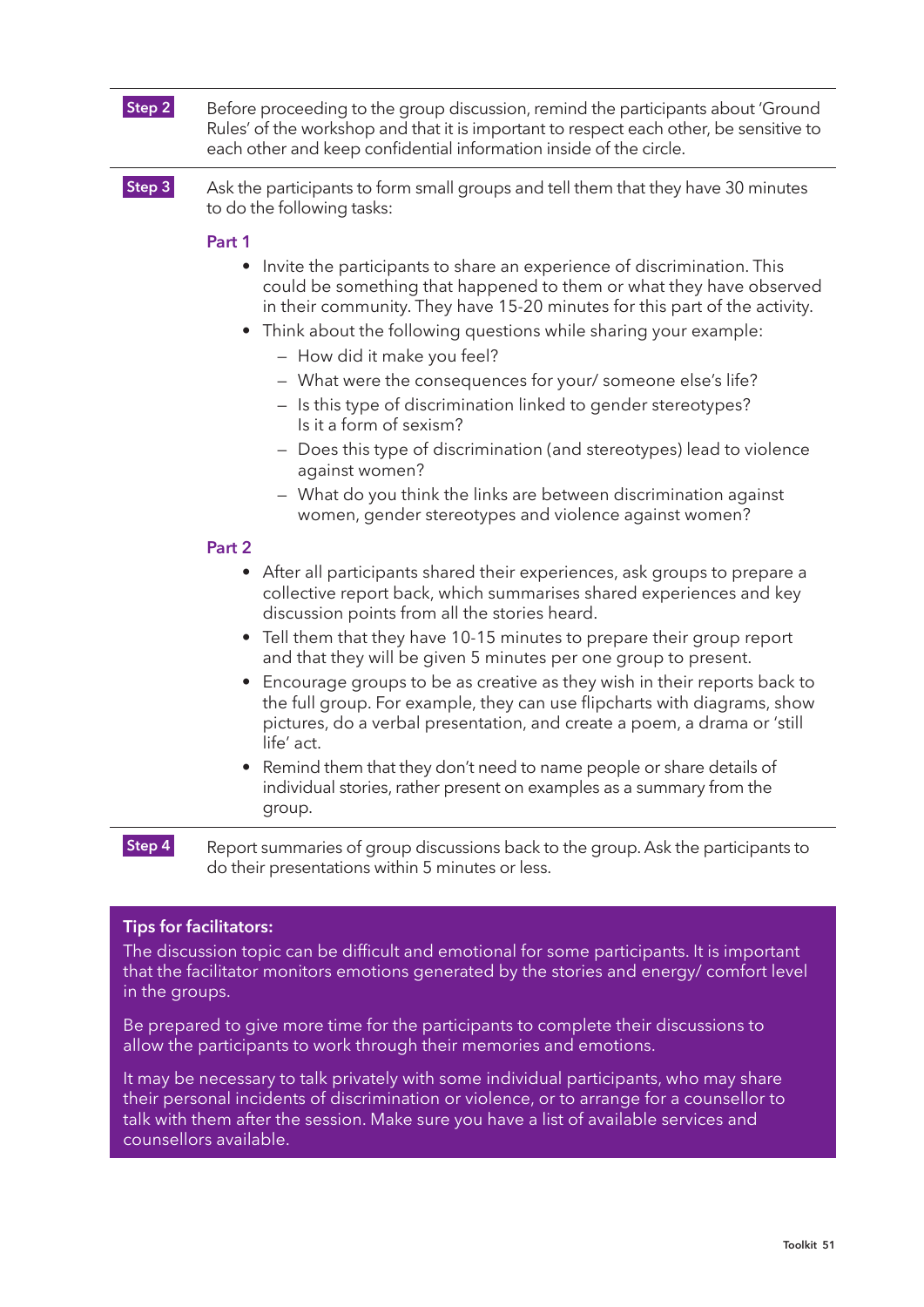#### Summary

After group presentations, continue with the whole group discussion of the following question:

• What do you think are the links between discrimination against women, gender stereotypes and violence against women?

Let the participants share their opinions and feedback.

Provide additional explanations and clarify any gaps and questions that may come up during the discussion.

Together with the participants, revisit CEDAW and its articles. Look at what it says about discrimination, gender stereotypes and violence against women.

#### Tips for facilitators:

During small group discussions, observe how each group is doing with their discussions and check whether they may need more time.

If Part 1 takes too much time, you may choose to skip Part 2 of this activity (group presentations) and come back to the whole group to share group reflections and feedback.

If some groups have difficulty with starting the conversation and/or sharing their stories, distribute 1 or 2 poems on the topic, ask the participants to read them and discuss these poems, following the given questions.

#### Conclusion

Use this part of the session as the conclusion for all discussions. Summarise what the group has learnt during today and share final statements about 'discrimination' and 'stereotypes' and highlight that discriminative practices and stereotypes lead to gender inequality and violence against women. Use the definitions from below to summarise the information and provide concluding statements.

As Women Human Rights Defenders and Male Advocates, it is important for all of us to understand the concepts, to be able to recognise harmful and discriminative practices and attitudes, and to ensure that we become role models for gender equality and human rights.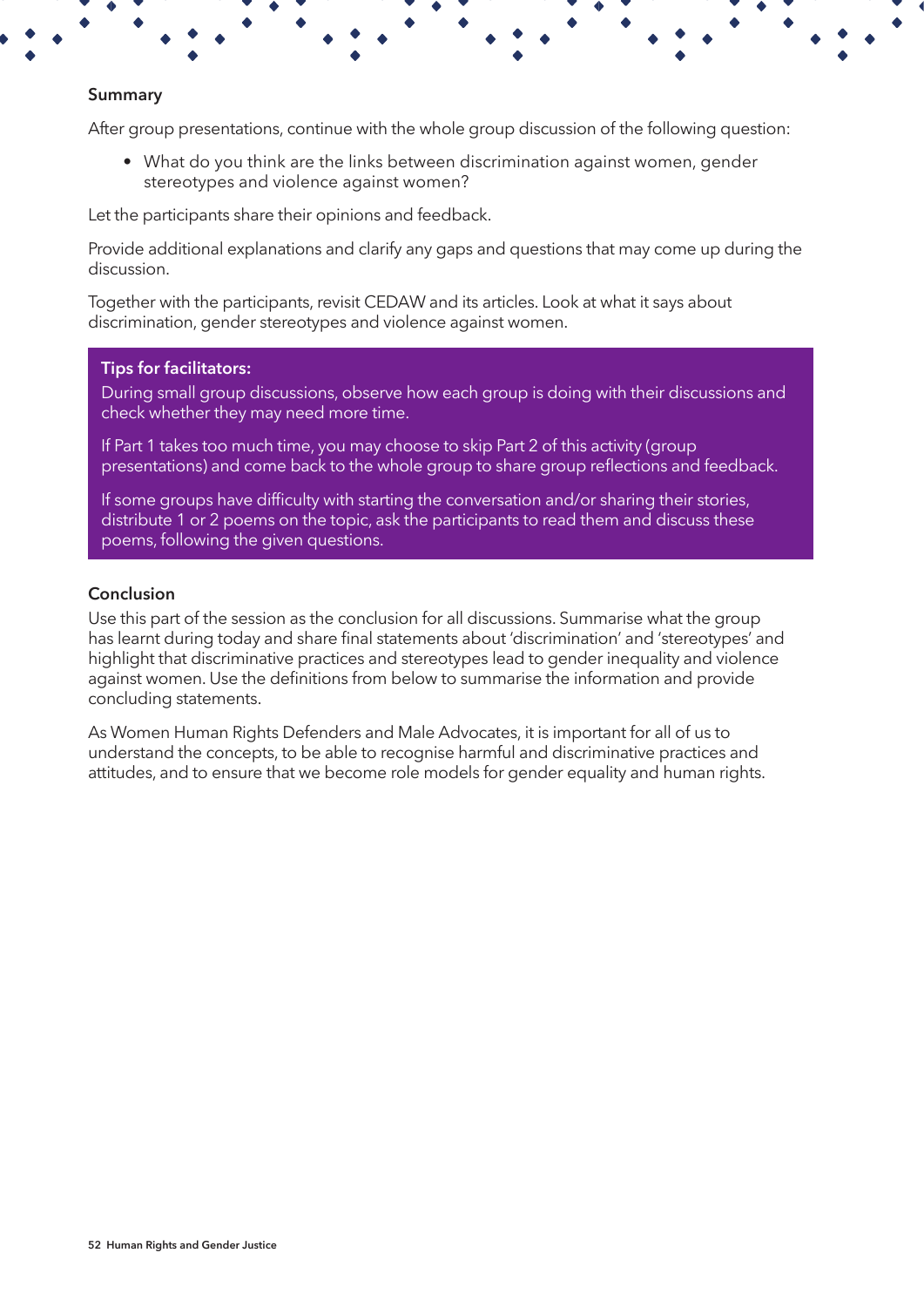#### Resources for facilitators

#### **Discrimination**

Discrimination occurs when in the same situation one person is treated less favourably than another person, because of a human attribute or characteristic such as race, nationality, sex, marital status, sexual preference, parenthood status, religion, mental or physical disability, or because they have a physical illness or condition, such as HIV/AIDS.

People who suffer discrimination are seen as inferior by the dominant or majority group, and have less power or control over resources and decision making than the dominant or majority social group. Examples can be diverse: white persons over black persons, men over women, older over younger people, heterosexual people over representatives of LGBT (lesbian, gay, bisexual and transgender) communities, fully abled people over people with disabilities, rich over poor, and 'US' versus 'THEM'.

Discrimination is based on beliefs, attitudes and stereotypes about human differences. Discrimination attitudes and practices come about and are reinforced through a number of social processes.

#### **Stereotypes**

A stereotype is an idea or opinion that some categories of people have certain (usually negative) characteristics. Stereotypes are rigid, over-simplified and highly selective opinions about the abilities and attributes of a particular social group. For example, there are stereotypical opinions that "HIV/AIDS is a disease of prostitutes and homosexuals" or "women are bad drivers" or "men cannot cook".

A stereotype is a preconceived notion about a group of people. Many stereotypes are racist, sexist or homophobic. The problem with any stereotypes is that they are not true in many cases. Stereotypes generalise and do not consider diversity of experiences and characteristics. Often stereotypes are based on lack of knowledge about the topic or a particular group. It is not fair to stereotype a whole group of people based on one person's behaviour, experience or opinion.

#### Gender Stereotypes and Discrimination

Stereotypes are rigid, over-simplified and usually prejudiced views of abilities and attributes of a social group of people, which are often based on unfair assumptions and ignore evidence to the contrary. Stereotypes can be passed from one generation to another through socialisation. Stereotypes are internalised, that means that we come to accept them as 'normal', 'natural' and 'true', because we don't know anything beyond what we have learnt or heard to date. When we meet someone who does not fit our stereotype or perception how things should be, we may see that someone as an 'exception from the rule' or as a 'special' case. Stereotypes can be about gender, race/ethnicity, class, social income groups, nationality, disability, occupational groups or sexual preference.

Gender stereotypes and gender discrimination refers to negative stereotypes and harmful practices towards people based on their gender. In many cases, gender discrimination is addressed towards women and girls.

Gender stereotypes are culturally and socially defined beliefs and perceptions about the emotions and behaviour of women and men. Gender role stereotyping occurs whenever people are expected to behave a certain way or perform certain tasks solely based upon their gender.

Gender discrimination means discrimination based on a person's gender or sex, which more often affects girls and women. Because of gender discrimination, girls and women do not have the same opportunities as boys and men for education, meaningful careers, political influence, and economic advancement.

Gender stereotypes and gender discrimination leads to gender inequality and harmful practices, for example, such as violence against women and girls or sexual harassment at work place.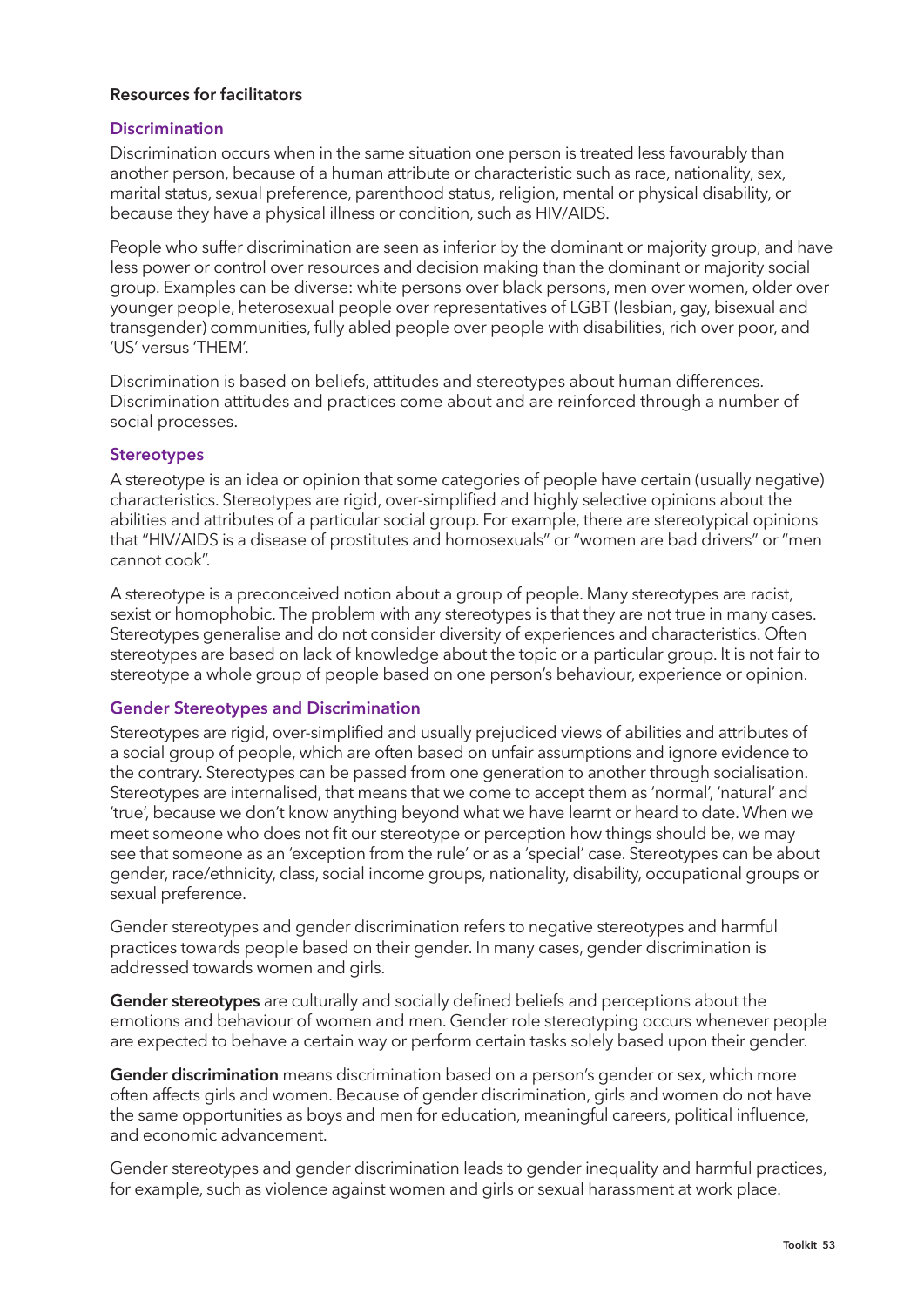An example: A comment "Dress up nicely, or else you will be raped or assaulted," represents a stereotype about how women should dress or behave to avoid sexual violence. People make assumptions about women based on how they look or what they wear rather than on their abilities and qualities. Such stereotypes lead to gender discrimination and may result in blaming victim-survivors of violence. This also diverts focus from bringing a perpetrator to the account for violence committed and puts blame on victims for the crime they have not committed. The message should be clear: 'There is NO excuse to violence!'

When you look down at another person, it means you see them as a stereotype, rather than as a human with own dignity and rights, which also means that you do not see him/her as equal. When you think you are better than someone else or feel superior to this person, you are more likely to discriminate and use power over them. Stereotyping and discrimination reinforce one another, and both can lead to violence. This process applies to all kinds of discrimination against women, gender stereotyping and violence against women, and discrimination based on race, religion or any other human attribute.

As Women Human Rights Defenders and Male Advocates, it is important for all of us to understand the concepts, to be able to recognise harmful and discriminative practices and attitudes, and to ensure that we become role models for gender equality and human rights.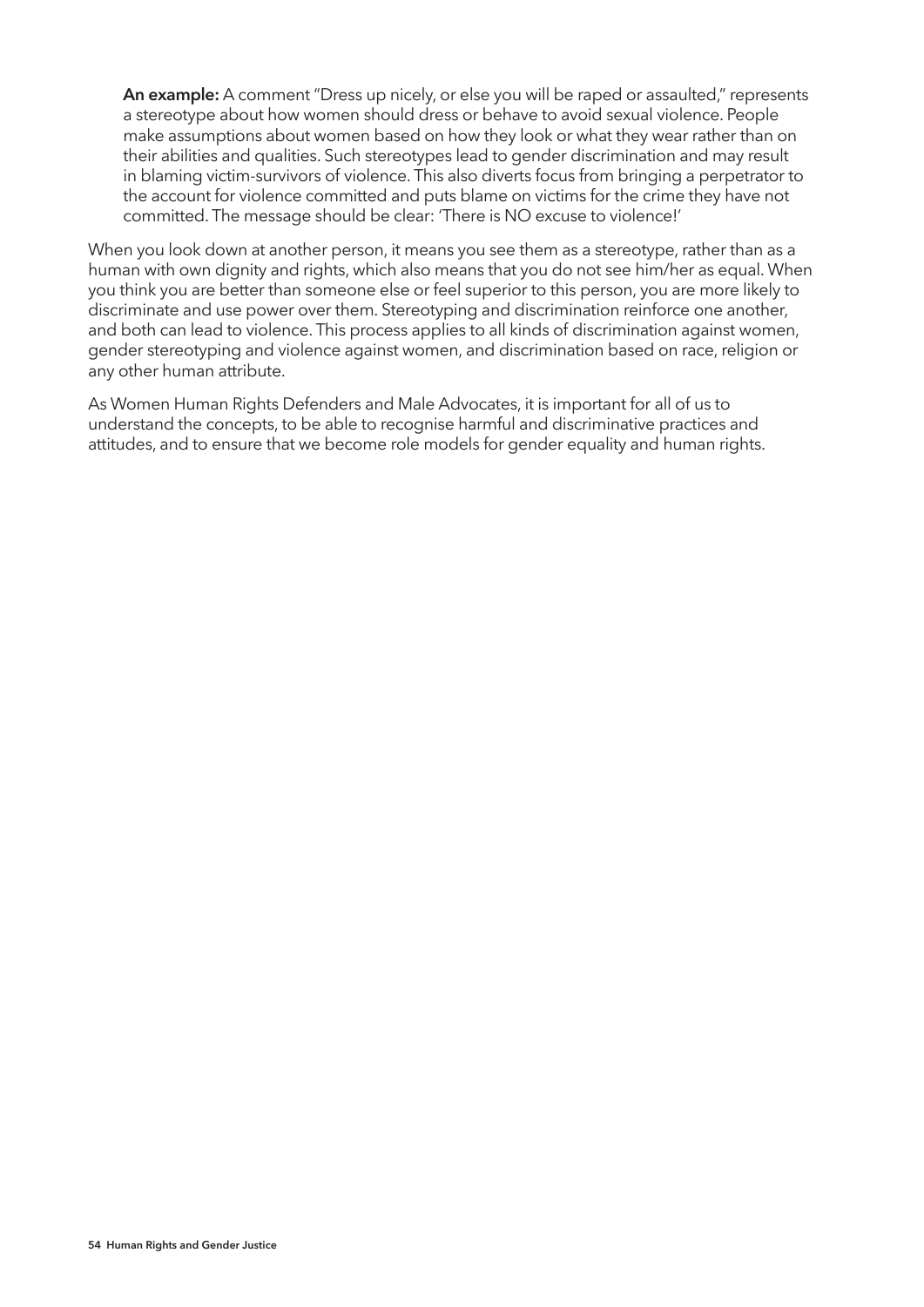### Session 2.5 Equal Opportunities and Gender Justice

Objective: The participants will explore factors, which determine life choices and opportunities in the connection to equal opportunities, human rights, gender equality and gender justice.

Method: Group activities, discussions and presentations

Materials: Butcher paper, markers, sticky tape, a large mat (or 6 chairs) for a group activity

#### Tools/forms:

- Handouts for the participants:
- "The Status of Women"
- Poem "Who Am I"
- Poem "It Is Tough at School"
- List of statements/ instructions for the group activity
- Post-training evaluation forms

Time: 60-120 minutes

#### Introduction

| Step 1 | Welcome   |
|--------|-----------|
| Step 2 | Prayer    |
| Step 3 | Energizer |

#### Group Activity 1: Power Walk (40-60 minutes)

Tell the participants that aim of this session is to explore the connections between equal opportunity and human rights.

#### Part 1

| Step 1 | Invite the participants to the middle of an open space and ask them to form a line,<br>holding hands while standing side by side.                                                     |  |
|--------|---------------------------------------------------------------------------------------------------------------------------------------------------------------------------------------|--|
|        | Tip: If you have a very large group, you can ask them to form two lines, one behind another.                                                                                          |  |
| Step 2 | Ask the participants to close their eyes for a moment and think about their<br>personal ambitions, about their aspirations that they had when they were growing<br>up.                |  |
| Step 3 | Explain that you will be calling a list of factors, which determine our life choices and<br>capacity to achieve our personal goals. Also give them the following quidance:            |  |
|        | • If you belong to one of the named categories and wish to acknowledge<br>that this factor or category applies to you, take one step forwards or one<br>step backwards as instructed. |  |
|        | • If you do not identify yourself with the statement - do not move, stay on<br>the same spot.                                                                                         |  |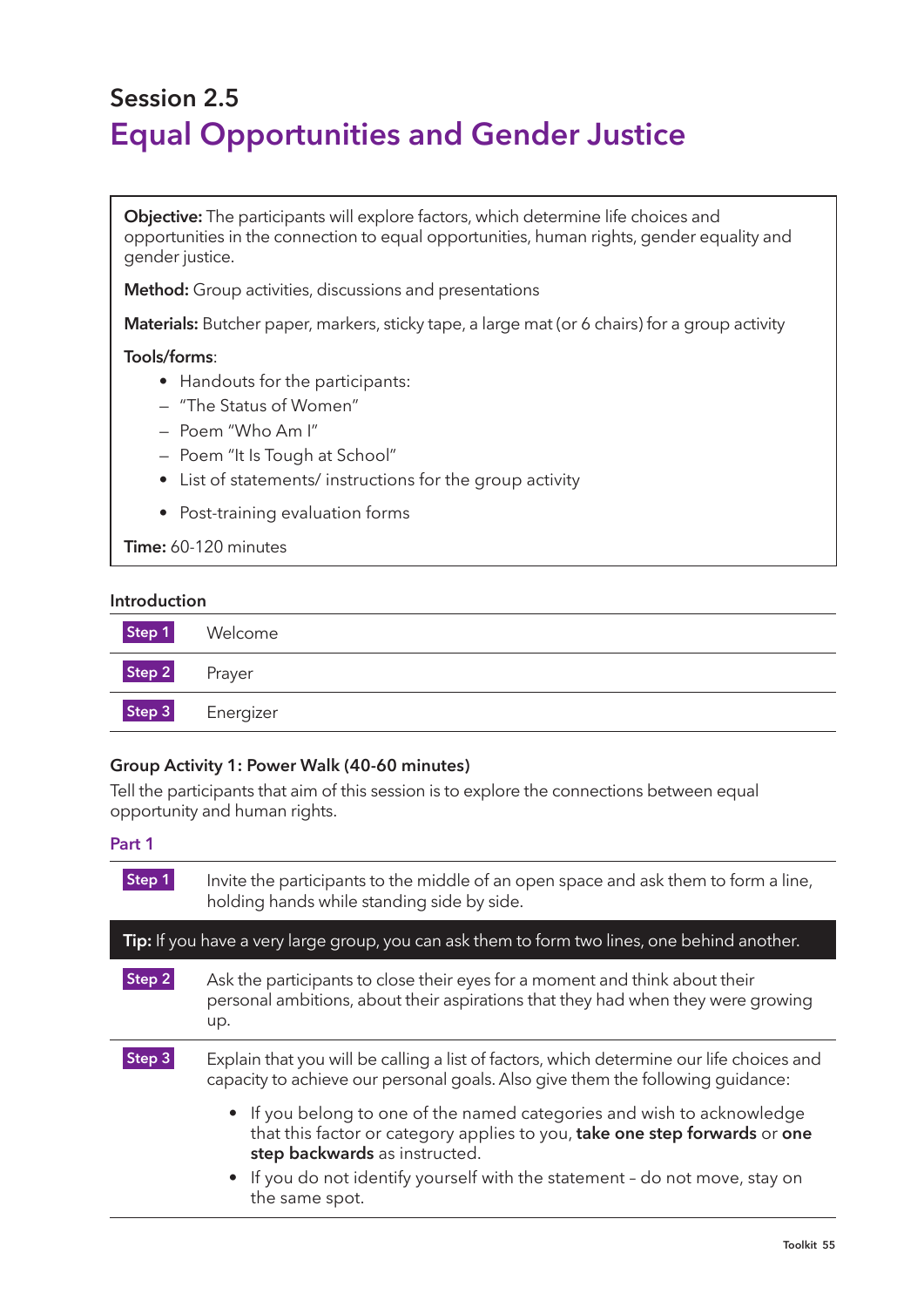#### **Step 4** Tell the participants that they have to try holding hands during this exercise.

**Step 5** Read out statements about factors and attributes which may characterise some people or groups of people. Read them one by one and after each statement instruct the participants to step forwards or backwards. Below in the table there are some suggested statements, if appropriate you can add or remove factors, based on what is more appropriate to your group of the participants.

| <b>Statement</b>                                                                                             | Action         |
|--------------------------------------------------------------------------------------------------------------|----------------|
| You grew up in a place with good health and education services.                                              | Step forwards  |
| You have easy access to a community aid post.                                                                | Step forwards  |
| You have been exposed to armed conflict when you were growing up.                                            | Step backwards |
| Your parents achieved secondary or tertiary education.                                                       | Step forwards  |
| Your parents struggled to put you through school.                                                            | Step backwards |
| Your family was always able to pay for your school fees.                                                     | Step forwards  |
| You belong to a minority ethnic group or religion.                                                           | Step backwards |
| You were not supported to continue your education.                                                           | Step backwards |
| There was violence in your home as you were growing up.                                                      | Step backward  |
| Your family was always able to pay for your basic needs.                                                     | Step forwards  |
| Your family or ethnic group was not accepted or welcomed by your<br>neighbours or by the society as a whole. | Step backwards |
| There was a time when somebody discouraged you and told you that<br>you were unable to achieve your dreams.  | Step backwards |
| You have suffered discrimination or harassment when applying for a job,<br>or while employed.                | Step backwards |
| You are male.                                                                                                | Step forwards  |

**Step 6** Continue with the list until the participants are scattered across the space and some are unable to keep holding hands.

**Step 7** When finished, tell the participants to stay in the spot where they were at the end of the exercise and that now they can stop holding their hands together.

#### Part 2

This is the final stage of this group activity.

How you complete the exercise depends on the space you have available and how comfortable you feel with the options below.

#### OPTION 1:

**Step 1** Place a mat on the floor a short distance in front of the most advantaged people (people who moved forward the most).

Tip: Find a mat that is large enough to fit about one-third of your group. If you cannot find a mat, you can draw a circle on the ground, and ask people to claim a place in the circle.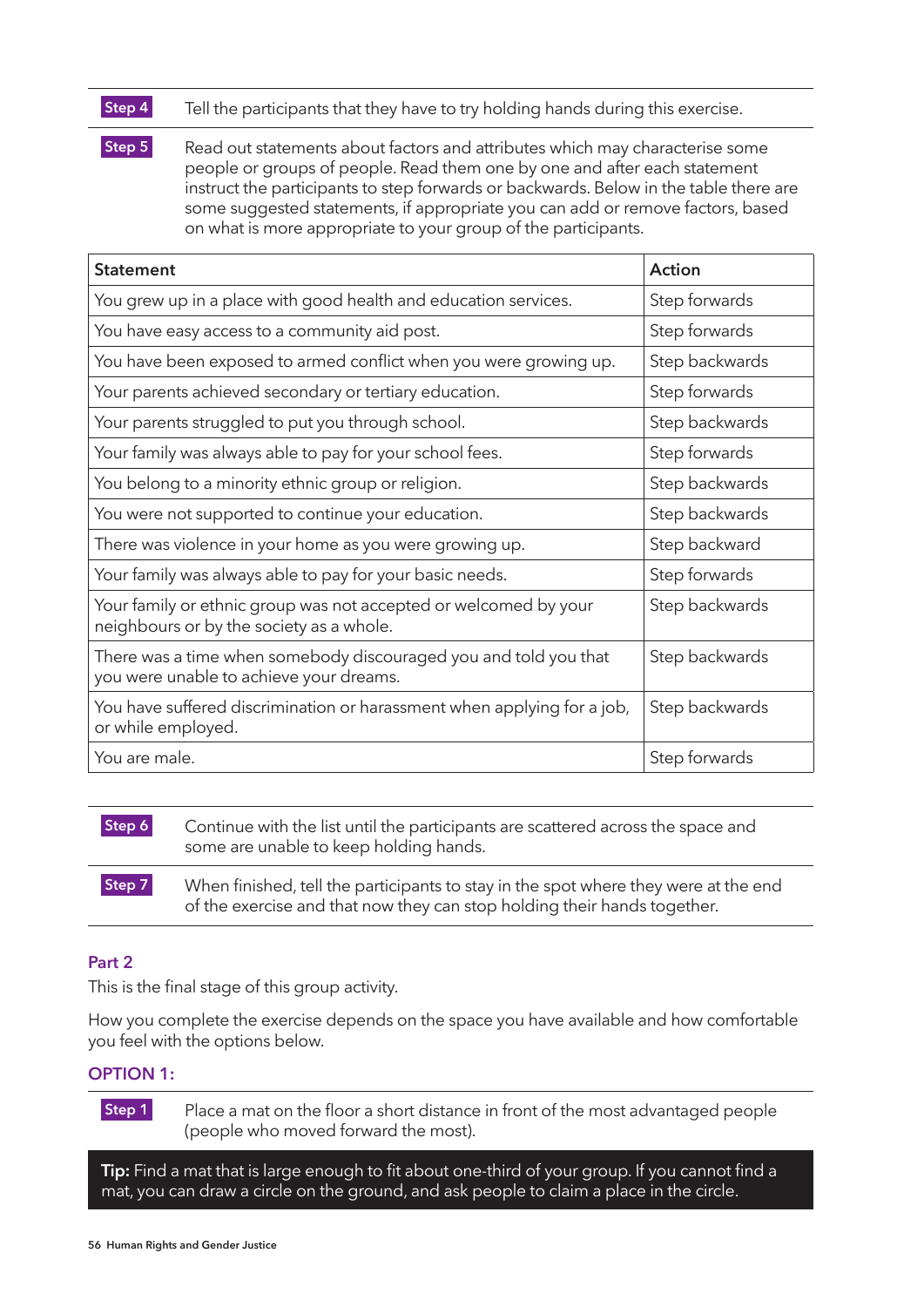**Step 2** Then, point to the mat and say:

"This is where you will achieve your personal ambitions. When I say 'Go!' you have to run and claim a place by sitting down on the mat".

Usually people, who moved the most forward during the exercise, will have advantages in reaching the mat first and claiming their place on it.

Others will be standing too far away and by the time they reach the mat, there will be no space left on the mat.

#### OPTION 2:

| Step 1 | If there is a wall in the training space, you can use that wall instead of a mat.                                                                                                                                        |
|--------|--------------------------------------------------------------------------------------------------------------------------------------------------------------------------------------------------------------------------|
| Step 2 | Turn towards the wall, point at it and say: "This is a 'wall of success' for achieving<br>your ambitions. When I say 'Go!' everyone should run towards the wall and claim a<br>space on it by standing flat against it." |

#### OPTION 3:

| Step 1 | Alternatively, you could get people to run to a prepared place with 4-6 chairs.<br>Chairs should be placed close to where the most 'advantaged' people have<br>finished the exercise. |
|--------|---------------------------------------------------------------------------------------------------------------------------------------------------------------------------------------|
|        |                                                                                                                                                                                       |

**Step 2** Ask the participants to claim a 'chair of success'.

If you do not feel comfortable asking people to run to a mat, chairs or a wall, you can complete the exercise by summarising: "Some of us have moved backwards, some of us moved forwards, and some of us are still at the same place as when we started this activity. We will have an opportunity to reflect on this group activity and discuss our feedback in the next part of the session."

#### **Discussion**

Ask the participants to return to their seats to share their experiences and feelings.

- Keep in mind that this exercise may raise some sensitive personal issues, because it focuses on human differences. It also shows how these differences or difference circumstances can affect our lives.
- Notice how individuals are feeling and consider whether you need to follow up with anyone after the session to make sure that they are OK. Both those in front and those at the back may feel confronted by this exercise.
- During the group discussion, try to emphasize on similarities of feelings and experiences within the group. Make sure the participants are not singled out or made feel marginalised by the rest of the group.
- Thank everyone for active participation and their contributions to the discussion. Conclude that it was an important experience for all of us to see through a game activity how differences in situation and backgrounds can play out and impact where we are now, what we are able to achieve and how easy or hard it is for us to find our place on the 'wall of success'.
- Highlight that everyone in the group is equal and that we all have something important to contribute to this discussion, because of the different opportunities and life situations we have faced. Together our knowledge and experience become richer and stronger.

Write the questions (left hand column below) on flipchart paper and discuss with the group. If the participants find it hard to answer some of the questions, you can give them time to think for a moment, or use buzz groups, where the participants talk with their neighbours for a few minutes before asking them to share what they think.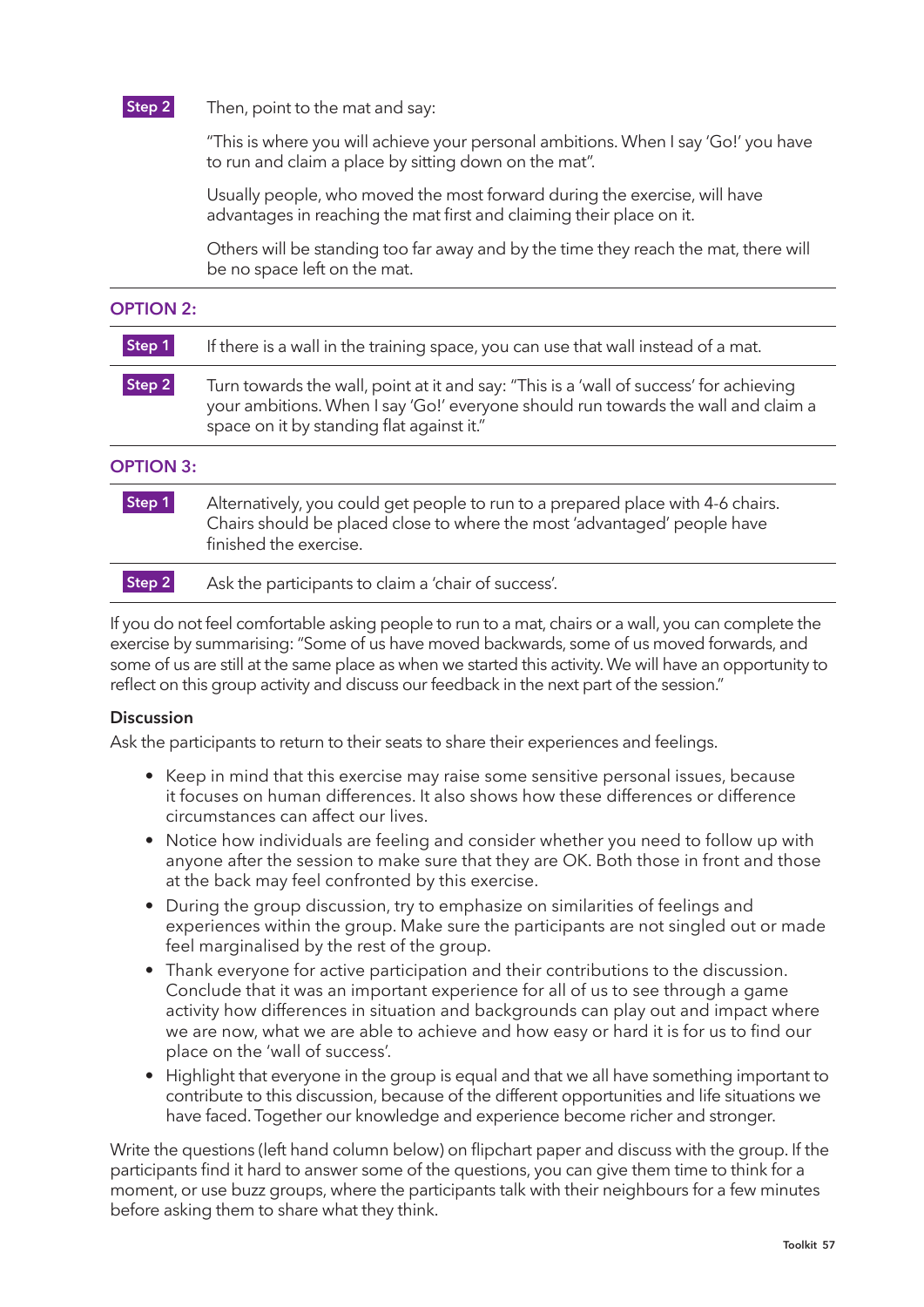| <b>Questions for discussion</b>                                                                                                                                                                                                                  | Points to highlight during the discussion                                                                                                                                                                                                                                             |
|--------------------------------------------------------------------------------------------------------------------------------------------------------------------------------------------------------------------------------------------------|---------------------------------------------------------------------------------------------------------------------------------------------------------------------------------------------------------------------------------------------------------------------------------------|
| • How did it feel to be in front of the group?<br>. How did it feel to be at the back of the<br>group?<br>• How did it feel when you could no longer<br>hold hands?                                                                              | • Often we have little control over many<br>attributes, which influence our choices<br>and opportunities in life, such as access to<br>health or education services, where and<br>when to be born, and so on.                                                                         |
| • Did you reach the mat (wall, chair or<br>circle)? How did this feel?                                                                                                                                                                           | • Some of such attributes could be individual<br>and personal. Others could be a part of<br>external social and cultural environment or<br>circumstances of our birth, childhood and<br>adult life.                                                                                   |
|                                                                                                                                                                                                                                                  | • These attributes also form a part of our<br>identity; they influence how we think and act.                                                                                                                                                                                          |
|                                                                                                                                                                                                                                                  | • Regardless of circumstances, when we<br>become adults, we do have a choice of how<br>we respond to the opportunities, privileges<br>and disadvantages that we faced in life.                                                                                                        |
| • What can be done to provide more equal<br>opportunities for everyone?                                                                                                                                                                          | Brainstorm participant's views on this. Actions<br>that may be mentioned are:                                                                                                                                                                                                         |
|                                                                                                                                                                                                                                                  | • Ensure everyone has access to education,<br>health care, other basic needs, employment<br>and legal justice.                                                                                                                                                                        |
|                                                                                                                                                                                                                                                  | • Treat others with respect and without<br>prejudice, despite the fact that they may be<br>different from us, to ensure that they do not<br>suffer discrimination.                                                                                                                    |
| . What do you think is the connection                                                                                                                                                                                                            | Brainstorm the participants views:                                                                                                                                                                                                                                                    |
| between equal opportunity and human<br>rights?<br>• Can respect for human rights be achieved<br>through equal opportunity alone?<br>• If governments and social institutions treat<br>everyone exactly the same, is that "equal<br>opportunity"? | • Individual attributes and life circumstances<br>determine a number of factors, for<br>example: our access to and control over the<br>resources that we require to live our lives,<br>our opportunities in life, and our capacity to<br>achieve equal outcomes in employment.        |
|                                                                                                                                                                                                                                                  | • As we have seen in the exercise, treating<br>everyone the same way, may not necessarily<br>lead to giving them equal opportunities.                                                                                                                                                 |
|                                                                                                                                                                                                                                                  | · Social institutions as well as our attitudes<br>should consider differences and individual<br>situations to ensure that people can enjoy<br>their human rights, and achieve their full<br>potential. This is reflected in the concepts of<br>'social justice' and 'gender justice'. |

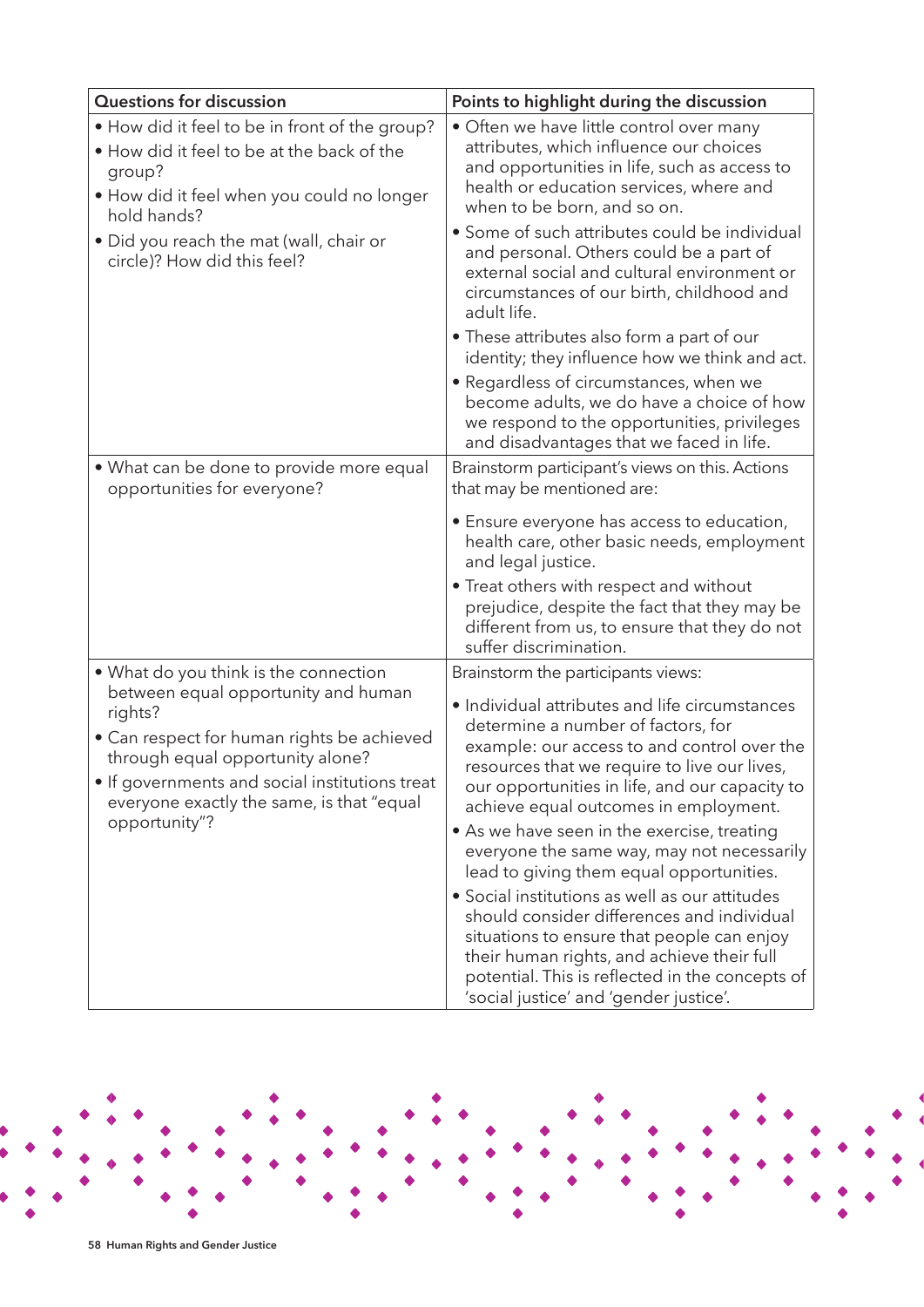#### Reflections continued

End the session by reading two poems: "Who Am I" and "It Is Tough at School".

Discuss with the group what they think about the poems, how the poems reflect on the meaning of what we have discussed after the exercise and what do we learn from it.

#### Group Activity 2: Status of Women (20-30 minutes)

Start the discussion by inviting the participants to share their opinions on the question:

• Do women and men have equal opportunities and outcomes in life?

After the discussion, give the participants the handouts "The Status of Women" (see the example below), which shows statistics on the situation of women around the world, in Papua New Guinea and in the Autonomous Region of Bougainville.

Ask the participants go around the group and read the statements one by one. Discuss after each statement, what they think about this data and is it different or similar to the situation of women in PNG and Bougainville.

Emphasise that even though the situation of women may differ from place to place, from country to country, in general, the situation of women across the world is far more disadvantaged than the position of men. This is because of widespread gender inequality and discrimination that women experience in their everyday lives.

Below you will find the most commonly used statistics on the situation of women around the world and Papua New Guinea. You can use the data below or add new data to include into handouts for the participants.

#### Resources for facilitators

#### Handout: The Status of Women

- Globally rural women account for the production of half of the world's food, and up to 80% of production in most developing countries. However, estimates show that 7 out of 10 of the world's hungry are women.<sup>17</sup>
- Women own less than 15% of land worldwide, and less than 2% of property in the developing world.18
- Globally women do two-thirds of the world's work, but receive only 10% of the world's income.19
- About one in three (35%) women worldwide have experienced either physical and/ or sexual intimate partner violence or non-partner sexual violence in their lifetime. Intimate partner and sexual violence are mostly perpetrated by men against women.<sup>20</sup>
- Around the world women continue to marry a few years earlier than men, at age 25 on average, compared to 29 for men.<sup>21</sup>
- Globally, the total fertility rate reached 2.5 children per woman in 2010-2015.<sup>22</sup>

<sup>17</sup>. Women's Rights and Gender Equality: International Day of Rural Women 2015. Compilation of an In-Depth Analysis and a Study. Prepared for Policy Department of the European Parliament (2015).

<sup>18.</sup> Ibid

<sup>19.</sup> Ibid

<sup>20.</sup> Violence Against Women: Intimate Partner and Sexual Violence Against Women. Fact Sheet. WHO: 2016 (Updated November 2016): http://www.who.int/mediacentre/factsheets/fs239/en/

<sup>21.</sup> United Nations, 2015. The World's Women 2015: Trends and Statistics. New York: United Nations, Department of Economic and Social Affairs, Statistics Division.

<sup>22.</sup> Ibid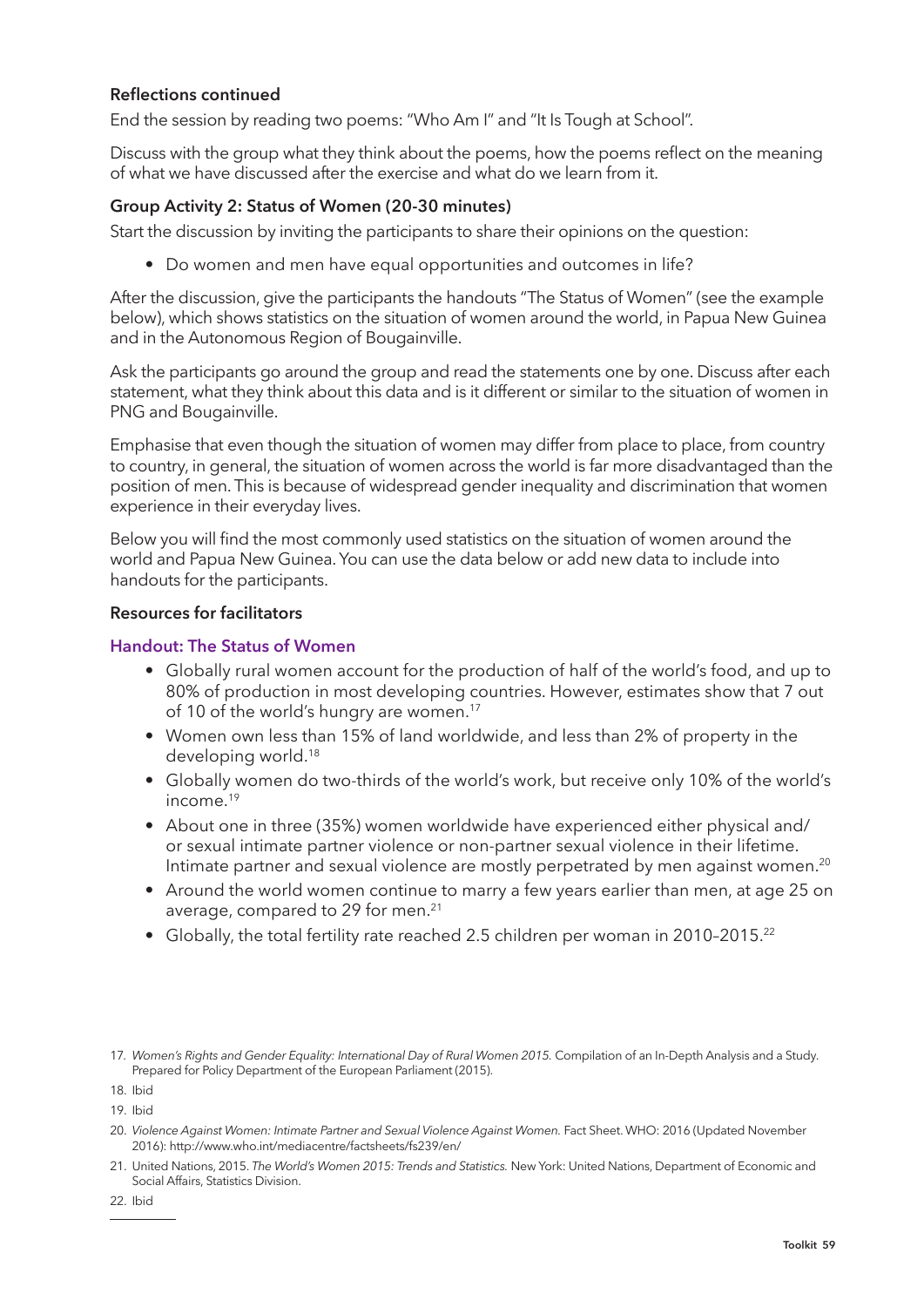- PNG is ranked 138 out of 143 countries for women's participation in national parliaments, with only seven women ever elected to the National Parliament in 40 years.23
- In PNG, women hold only 12 percent of executive positions and there are only three female judges out of 27.<sup>24</sup>
- In PNG, two out of three women surveyed across four provinces have reported experiencing domestic violence.<sup>25</sup>
- $\bullet$  One in five women in Bougainville had their first sexual experience as rape.<sup>26</sup>
- The Family, Health and Safety Study in Bougainville found that 85 per cent of men and 75 per cent of women felt that women should obey their husband.<sup>27</sup>
- After 2015 Bougainville election the number of women members the House of Representatives of the Autonomous Bougainville Government increased to 10 per cent.28

#### **Conclusion**

Conclude the session with discussion about roles that Women Human Rights Defenders and Male Advocates can play in their respective communities and in making Bougainville a better and safer place for women and girls.

Invite the participants to talk about their personal commitments and individual action plans as Women Human Rights Defenders and Male Advocates'. You can ask the following questions:

- What will you do when you go back to your community?
- What are the key issues you want to focus on in your community?
- What types of activities do you want to implement (e.g. awareness raising, organise meetings with local women or families, counselling, etc.)?
- What can support you as Women Human Rights Defender?

#### Workshop Evaluation and Closure

Hand out post-training evaluation forms to the participants and ask them to respond to the questions. Remind them that the forms are anonymous and confidential. They are done for the purpose of evaluation of the workshop and identifying areas for improvement for NCfR facilitators.

After the evaluation forms are completed, invite everyone to sit around the room in the circle. Invite the participants to share their reflections, feedback or comments about the workshop and all sessions. Ask them if they can identify one or two things that they have learnt and are the most important or useful to them. Invite everyone to share.

After everyone had a chance to share his or her feedback, announce that the workshop is finished and thank everyone for active participation.

- 23. World Bank et al (2013) Papua New Guinea Country Gender Assessment 2011–2012, p. 96.
- 24. Pacific Women PNG Country Plan (2014–2019), p.4.
- 25. Ganster-Breidler, M. (2010), Gender Based Violence and the Impact on Women's Health and Well-being in Papua New Guinea: A cross-sectional survey using sections of World Health Organization's Violence Against Women Instrument for use in the WHP. Multi-Country Study on Women's Health and Life Experiences, Papua New Guinea: HORIZONT3000.
- 26. Partners for Prevention. Family, Health and Safety Study. Autonomous Region of Bougainville, Papua New Guinea: 2015, p.8.

27. Ibid

<sup>28.</sup> Kerryn Baker. Pawa Blong Meri: Women Candidates in the 2015 Bougainville Election SSGM Discussion Paper, 2015/14.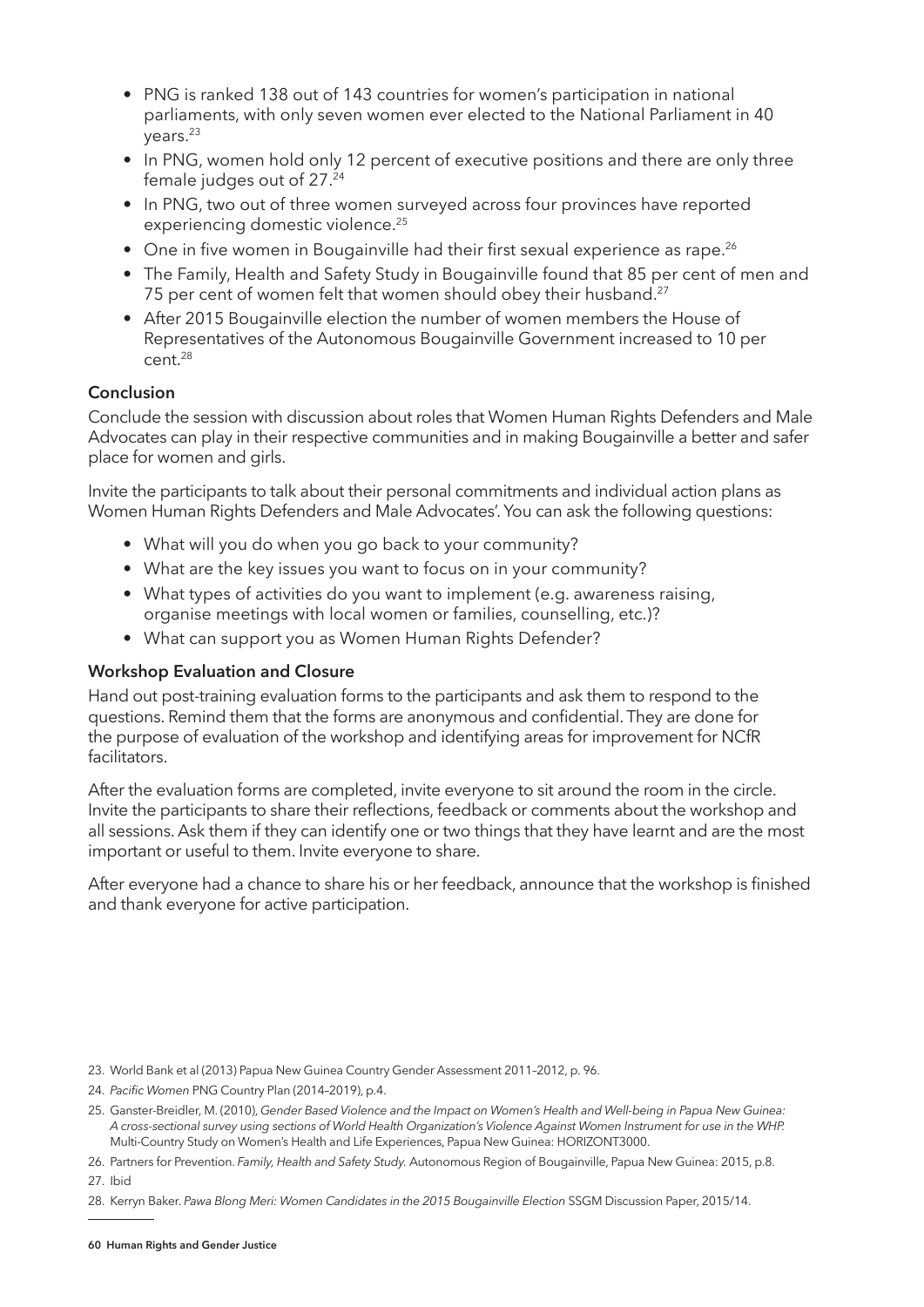### Annex 1: 'From Gender Based Violence to Gender Justice and Healing' Project Background

'From Gender Based Violence to Gender Justice and Healing' Project is implemented in the Autonomous Region of Bougainville by Nazareth Centre for Rehabilitation (NCfR) in partnership with International Women's Development Agency (IWDA). This 3-year project (April 2015 – March 2018) is funded by the Australian Aid through Pacific Women Shaping Pacific Development Program.

From Gender Based Violence to Gender Justice *and Healing* Project aims to reduce family and sexual violence in the Autonomous Region of Bougainville by addressing the root causes of gender inequality, through:

- Supporting Bougainville Women Human Rights Defenders (WHRDs) to lead responses to and prevention of family and sexual violence through working with government and communities.
- Enabling men and women to prevent family and sexual violence at community level by promoting shared power and decision making between women and men.

#### Outcome 1: Bougainville Women's Human Rights Defenders are leading responses to and preventing family and sexual violence through working with government and communities.

Nazareth Centre for Rehabilitation has been supporting the Bougainville Women Human Right's Defenders since a network was established in 2011, with IWDA joining the partnership in 2013 to support the three sub-regional networks of WHRDs in North, Central and South Bougainville. This project continues to develop the capacity of WHRDs as educators, advocates and service providers in rural communities of Bougainville.

In Bougainville, there are both civil society and government services for women, who experience violence, to respond to their medical, psychological, social and legal needs. However, there is a need to ensure that these services are accessible to women at the community level. WHRDs are women who, individually or collectively, work peacefully on behalf of others to promote and defend internationally recognised human rights. At community level, WHRDs are key agents of change to advocate and educate to prevent family and sexual violence and to ensure that women who have experienced violence can access crisis support services.

Through this project, Nazareth Centre for Rehabilitation provides and expands rights-based services to women who have experienced violence including safe accommodation, counselling, facilitating access to justice, case management and referrals. This support includes drop-in and live-in services through four safe houses in Bougainville. These services have largely been funded by income generated by Nazareth Centre for Rehabilitation with increasing support from government and development partners. With an increase in community-based programs raising awareness and advocating against family and sexual violence, Nazareth Centre for Rehabilitation has experienced an increase in demand for their services. As such, it is essential that women who have experienced family and sexual violence can access support services both at community level with WHRDs, trained as counsellors, but also to access other services including safe accommodation, health services and judicial mechanisms.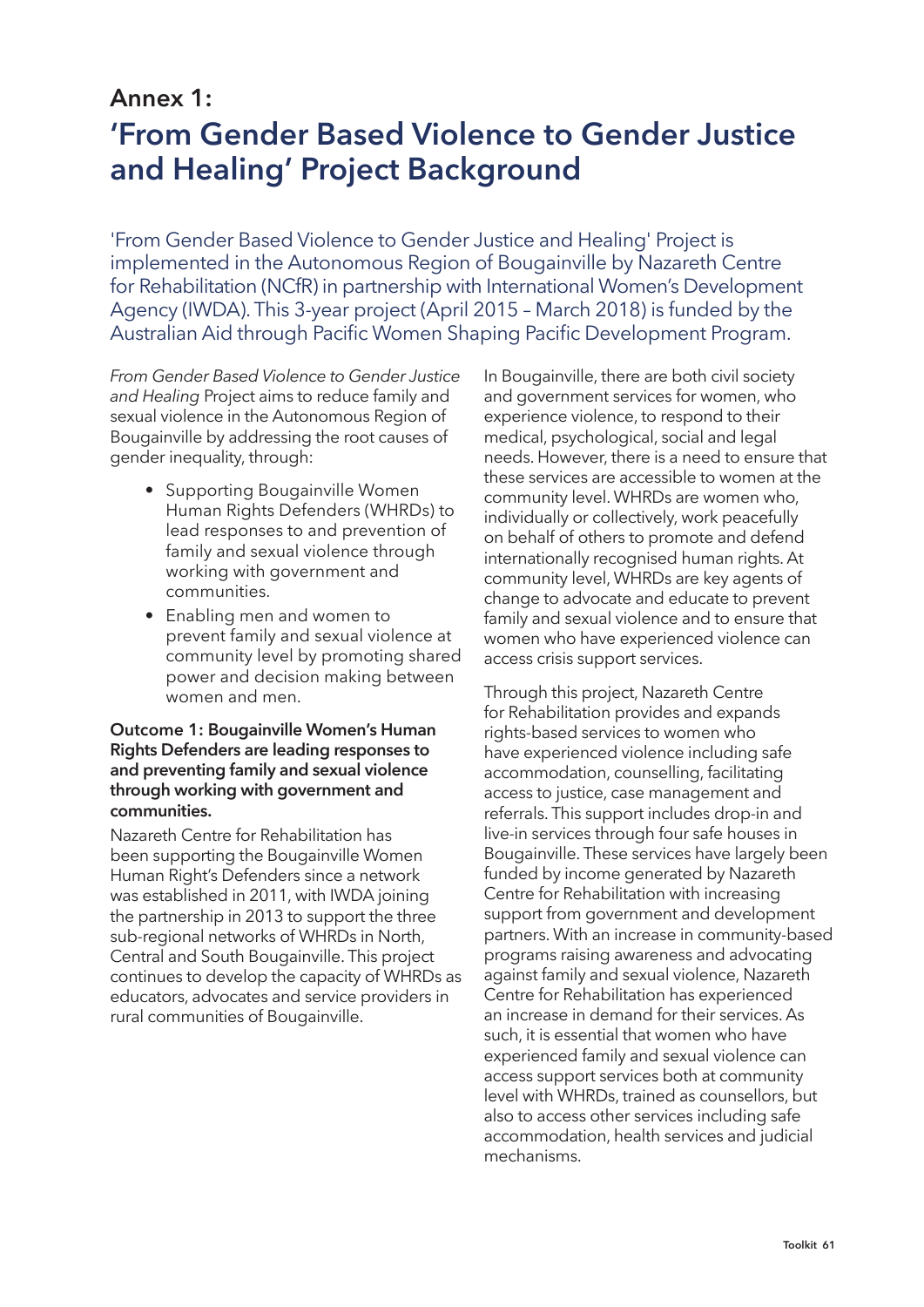#### Outcome 2: Men and women are preventing family and sexual violence at community level by promoting shared power and decision making between women and men.

While supporting the WHRDs networks in Bougainville, Nazareth Centre for Rehabilitation has identified the need to engage, develop and support Male Advocates who are supporting the initiatives of WHRDs. The importance of this strategy was highlighted in the recent UN study on men's use of violence towards women, which found that "factors related to unequal gender norms and relationship and sexual practices are in fact the most important in accounting for men's perpetration of violence against women… Violence against women is fundamentally an issue of gender inequality, reflecting the larger structures that shape society".<sup>29</sup> A man's likelihood of using family and sexual violence is influenced by his own sexist attitudes; peer groups with attitudes, practices and relations based on gender inequality; and broader community norms and structures based on gender inequality. Nazareth Centre for Rehabilitation works across these key areas of influence to change the attitudes and behaviours of men:

#### Individual

Nazareth Centre for Rehabilitation aims to engage men and boys in attitude and social behaviour change programs to reduce violence and build non-violent communities. This includes engaging a core group of male advocates to be non-violent and promote gender equality. Counselling and rehabilitation is also provided to men who have perpetrated violence.

#### Peer

A man's use of violence is both socially constructed and individually willed and "… although individual men need to be held accountable for their violent actions, it is critical to recognise that these individual men do not necessarily have the power to change systems of gender inequality or other systems of social injustice alone". <sup>30</sup> The core group of Male Advocates works on creating an alternative peer culture that is non-violent and that promotes gender equality. This core group is drawn from multiple locations in Bougainville and provides support to one another as the men reflect and change their own behaviour and challenge the behaviour of others. In 2016, NCfR designed their school-based program and started piloting it with a number of local schools.

#### **Community**

Interventions extend beyond individual men's behaviour changes to "transform larger social norms around masculinities and promote non-violent ways to be men".<sup>31</sup> Trained Male Advocates are working together with Women Human Rights Defenders and implement programs to promote non-violence in communities. The Male Advocates work with the students (boys and girls, young men and women) and teachers to change their attitudes and behaviour to promote non-violence.

In November 2015, NCfR opened a Men's Hub to coordinate this work.

<sup>29.</sup> Fulu, E et al. Why Do Some Men Use Violence Against Women and How Can We Prevent It? Summary Report of Quantitative Findings from the United Nations Multi-country Study on Men and Violence in Asia and the Pacific. Bangkok: UNDP, UNFPA, UN Women and UNV: 2013.

<sup>30.</sup> Ibid.

<sup>31.</sup> Ibid.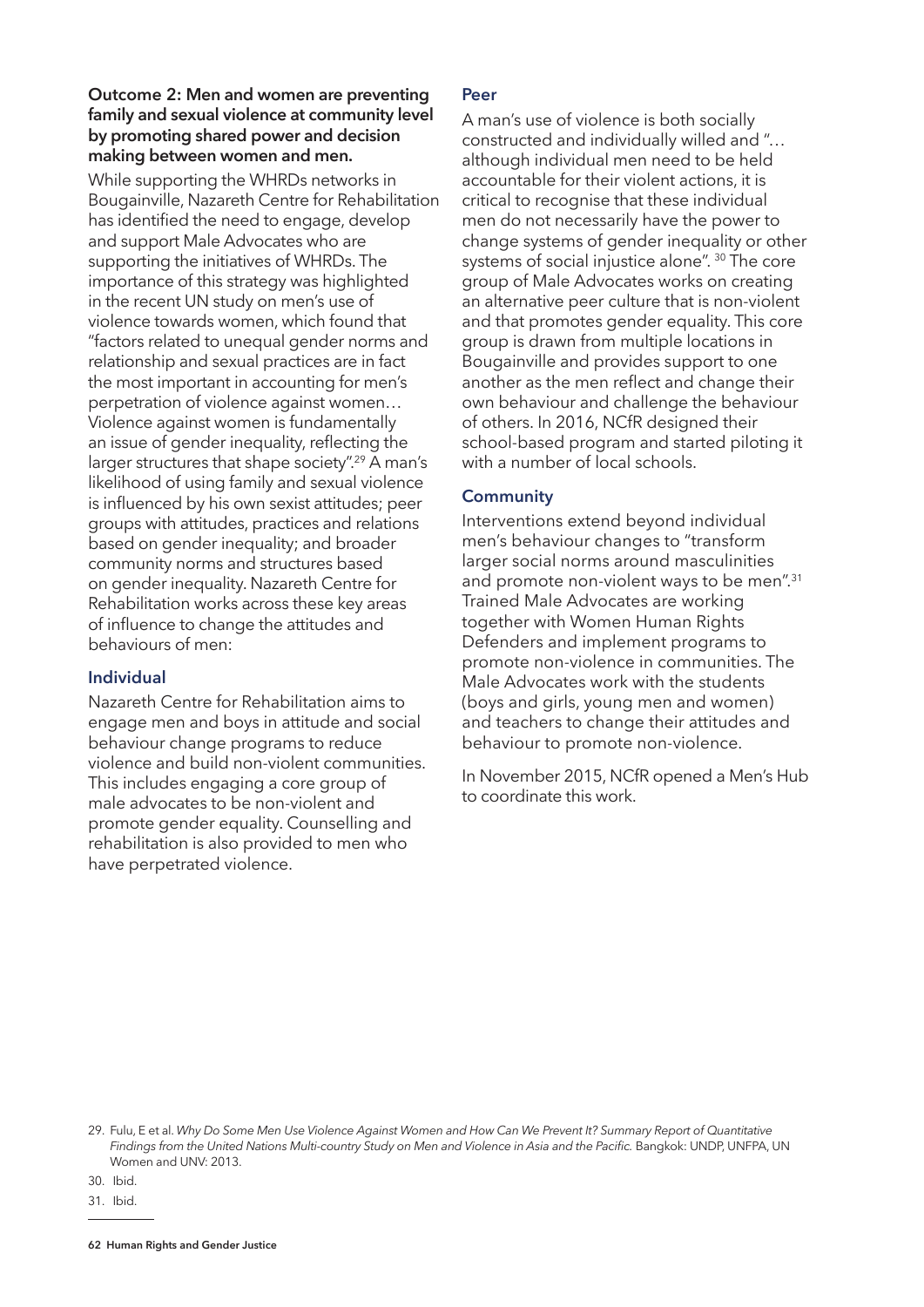### Reference List

Baker, K. Pawa Blong Meri: Women Candidates in the 2015 Bougainville Election. SSGM Discussion Paper: 2015/14.

Convention on the Elimination of All Forms of Discrimination against Women (CEDAW)

Convention on the Rights of the Child (CRC)

Family, Health and Safety Study. Autonomous Region of Bougainville, Papua New Guinea. Partners for Prevention: 2015.

Feminist Movement Builder's Dictionary. Second Edition. JASS: 2013.

Fulu, E. et al. Why Do Some Men Use Violence Against Women and How Can We Prevent It? Summary Report of Quantitative Findings from the United Nations Multi-country Study on Men and Violence in Asia and the Pacific. Bangkok: UNDP, UNFPA, UN Women and UNV: 2013.

Ganster-Breidler, M. Gender Based Violence and the Impact on Women's Health and Well-being in Papua New Guinea: A crosssectional survey using sections of World Health Organization's Violence Against Women Instrument for use in the WHP. Multi-Country Study on Women's Health and Life Experiences, Papua New Guinea. HORIZONT3000: 2010.

Human Rights Principles. UNFPA: 2005. http://www.unfpa.org/resources/human-rightsprinciples

Pacific Women PNG Country Plan (2014–2019).

Papua New Guinea Country Gender Assessment 2011–2012. World Bank: 2013.

Report on the Status of Women in Papua New Guinea and the Autonomous Region of Bougainville 2008. Combined initial, first, second, and third Periodic reports on the Convention on the Elimination of All Forms of Discrimination against Women. The Government of Papua New Guinea: 22 May 2009. Available at: http://tbinternet.ohchr. org/\_layouts/treatybodyexternal/TBSearch. aspx?Lang=en&TreatyID=3&DocTypeID=29

Safe Families. A Toolkit to Engage Communities to Respond to and Prevent Family Violence in Solomon Islands. Safe Families Program: 2016.

Shiman, D. Teaching Human Rights. Center for Teaching International Relations Publications, University of Denver: 1993, pp 6-7.

The English Standard Version Bible: Containing the Old and New Testaments with Apocrypha, Oxford UP: 2009.

The Power of Gender-Just Organizations: A Conceptual Framework. Oxfam Canada: 2012.

The World's Women 2015: Trends and Statistics. New York: United Nations, Department of Economic and Social Affairs, Statistics Division: 2015.

Theology of Gender Equality. PNG Church Partnership Program: 2015.

United for Human Rights web site: www. humanrights.com.

Universal Declaration of Human Rights (UDHR)

Violence Against Women: Intimate Partner and Sexual Violence Against Women. Fact Sheet. WHO: 2016 (Updated November 2016): http:// www.who.int/mediacentre/factsheets/fs239/en/

Violence Against Women: Intimate Partner and Sexual Violence Against Women. Fact Sheet. WHO: 2016. http://www.who.int/mediacentre/ factsheets/fs239/en/

Wells, J. The Construction Industry in the Twenty-First Century: Its Image, Employment Prospects and Skill Requirements. Research Paper. International Labour Organisation: 2001. Cited at http://wiego.org/informal-economy/ occupational-groups/construction-workers.

Women's Rights and Gender Equality: International Day of Rural Women 2015. Compilation of an In-Depth Analysis and a Study. Prepared for Policy Department of the European Parliament (2015) http:// www.europarl.europa.eu/RegData/etudes/ STUD/2015/536466/IPOL\_STU(2015)536466\_ EN.pdf

Women's Rights and Gender Equality: International Day of Rural Women 2015. Compilation of an In-Depth Analysis and a Study. Prepared for Policy Department of t he European Parliament: 2015.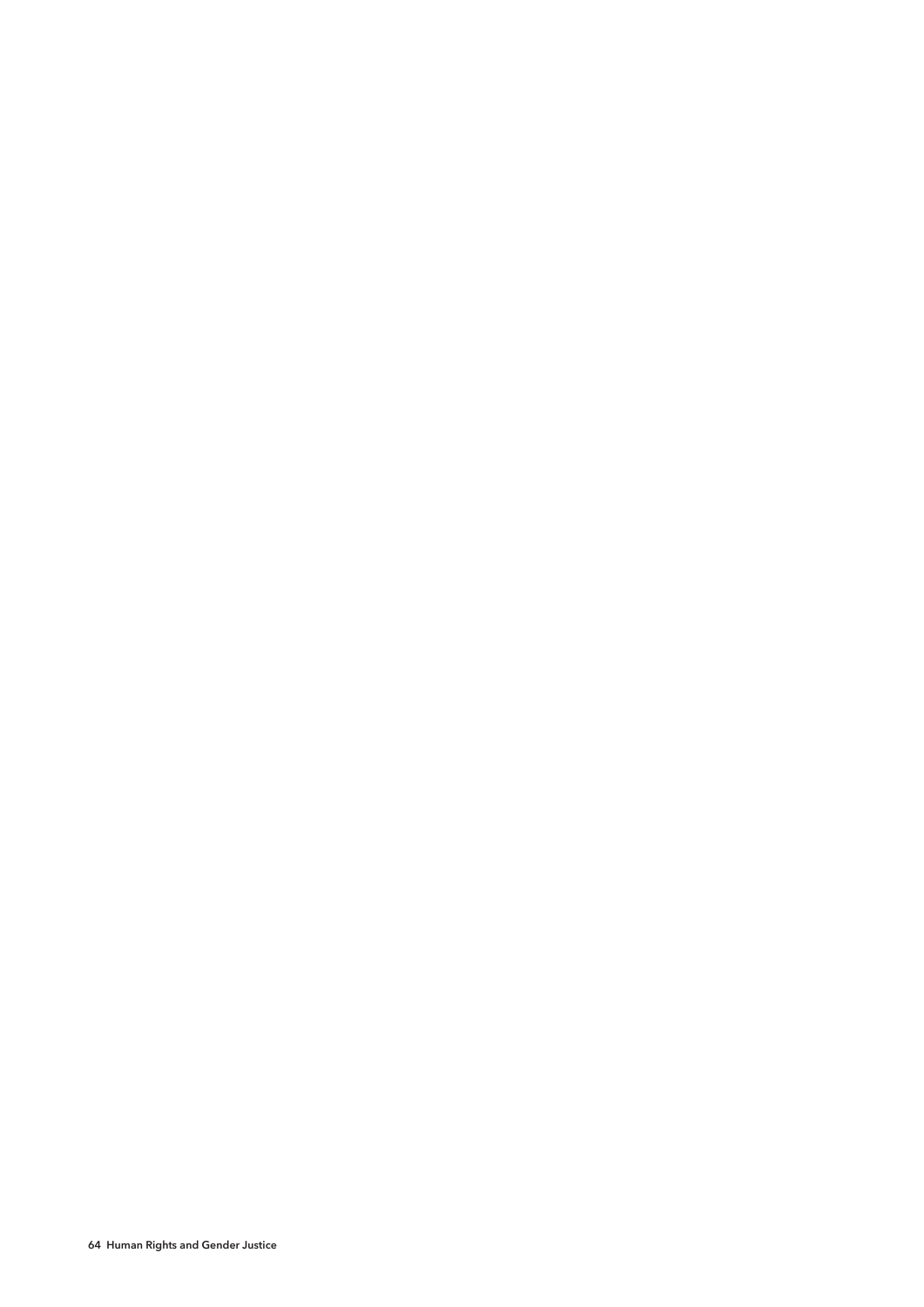This publication is a part of the Project 'From Gender Based Violence to Gender Justice and Healing', which is implemented by Nazareth Centre for Rehabilitation in partnership with IWDA and supported by the Australian Government through Pacific Women Shaping Pacific Development Program.

The content of this Toolkit and opinions expressed in this document are sole responsibility of Nazareth Centre for Rehabilitation and do not necessarily reflect the views of agencies that support the Project and Nazareth Centre for Rehabilitation with funding and/ or in kind.